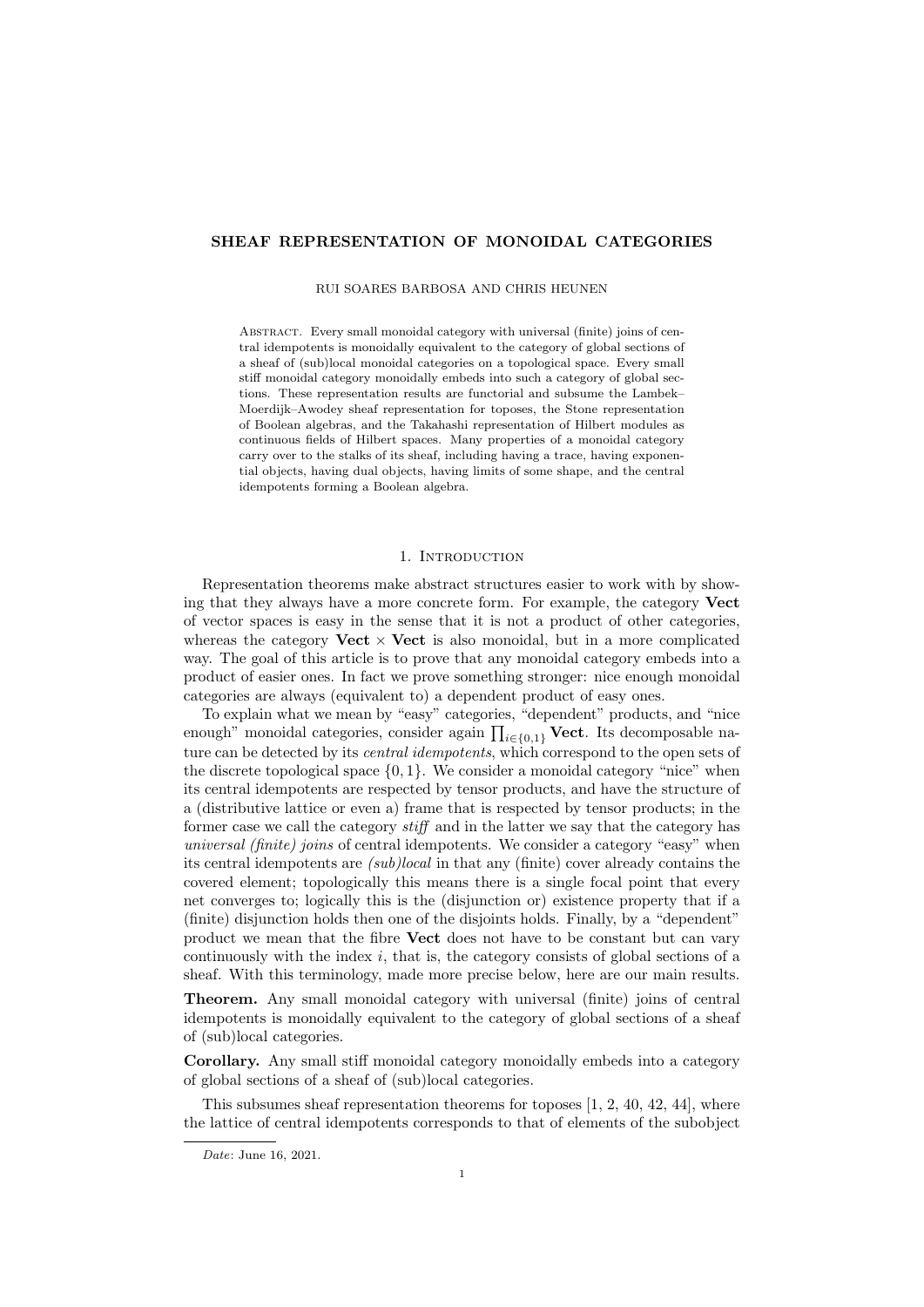classifier. In fact, the simple main insight underlying this work is that in cartesian categories, subterminal objects can be characterised entirely algebraically as central idempotents. This improves on earlier work [\[23\]](#page-36-3), which focused on the special case of central idempotents called subunits. From a logical point of view, it extends the sheaf representation of (topos) categorical models of higher-order intuitionistic logic to (symmetric monoidal closed) categorical models of multiplicative linear logic. An additional improvement over results from the literature is that our proof is entirely concrete and avoids stacks. Furthermore, by virtue of being monoidal, our results are not just analogous to, but directly capture, sheaf representation theorems for frames and modules [\[32,](#page-36-4) [19\]](#page-36-5). The representation theorem may also be regarded as a structure theorem for higher-dimensional algebra [\[3,](#page-35-2) [35\]](#page-36-6), because 2-vector spaces may be seen as sheaves of vector spaces [\[28,](#page-36-7) Appendix A]. Finally, our results find applications in physics and concurrent (probabilistic) computing, where a monoidal category models a process theory [\[29\]](#page-36-8) and its central idempotents may be interpreted as an underlying causal structure [\[22\]](#page-36-9).

We proceed as follows. Section [2](#page-1-0) defines central idempotents and gives examples. Basic properties of central idempotents that make the category "nice" are discussed in Section [3.](#page-7-0) In Section [4](#page-10-0) we construct the topological space on which the structure sheaf will be based. Section [5](#page-10-1) details the presheaf structure, and Section [6](#page-14-0) establishes the sheaf condition. Next, Section [7](#page-17-0) investigates the stalks, and in Section [8](#page-20-0) we show that they are (sub)local, finishing the proof of the Theorem above. The sheaf representation is extended in Section [9,](#page-21-0) by showing that it preserves being Boolean, having limits, being closed, and having a trace. Section [10](#page-25-0) works out several examples that were not possible to handle with sheaf representations for toposes, including recovering the Stone representation of Boolean algebras, and the Takahashi representation of Hilbert modules. Section [11](#page-27-0) settles functoriality of the main construction, after which Section [12](#page-29-0) proves the Corollary above. Finally, in Section [13](#page-34-0) we discuss several open questions that may be attacked using the representation theorem. Appendix [A](#page-37-0) compares central idempotents with the special case of subunits [\[23\]](#page-36-3).

# 2. Central idempotents

<span id="page-1-0"></span>This section introduces central idempotents, gives examples, and discusses basic properties. If  $C$  is a monoidal category, and  $I$  its tensor unit, then the slice category  $C/I$  is again monoidal: the (terminal) tensor unit is the identity  $I \rightarrow I$ , the tensor product of objects  $u: U \to I$  and  $v: V \to I$  is  $\rho_I \circ (u \otimes v): U \otimes V \to I$ , and the tensor product of morphisms is as in C. An object  $u: U \to I$  in  $C/I$  may be idempotent in the sense that  $u \simeq u \otimes u$ . We are interested in objects in  $\mathbb{C}/I$  that are idempotent in a canonical way.

**Definition 2.1.** A morphism  $u: U \to I$  in a monoidal category is a *left idempotent* when  $\lambda_U \circ (u \otimes U) : U \otimes U \to U$  is invertible, and a *right idempotent* when  $\rho_U \circ$  $(U \otimes u): U \otimes U \to U$  is invertible.

We will freely use the graphical calculus for monoidal categories [\[29\]](#page-36-8), and draw a left idempotent  $u: U \to I$  as: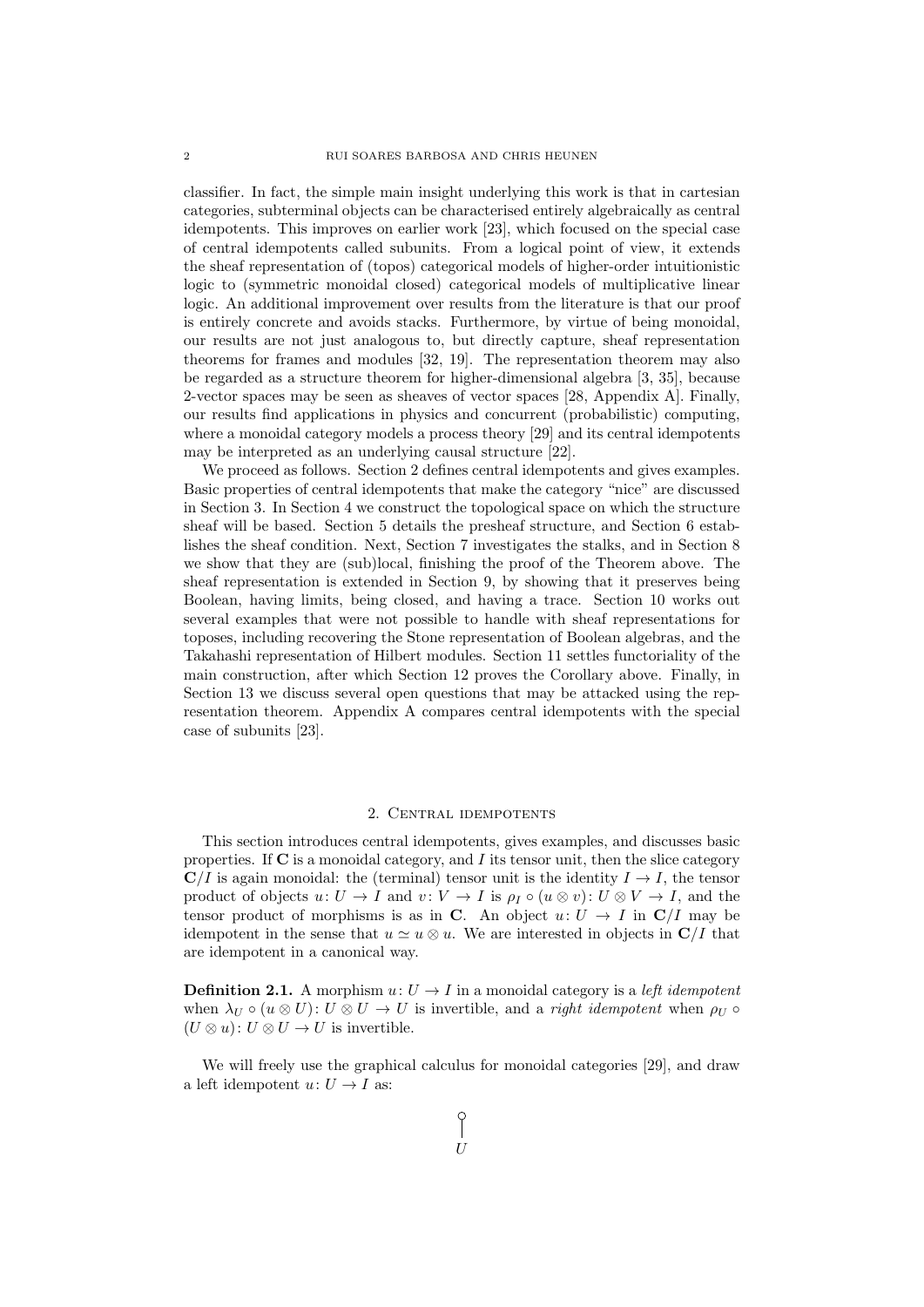For a left idempotent we draw the inverse of  $\lambda_U \circ (u \otimes U): U \otimes U \to U$  as:



Recall that the *centre* of a monoidal category **C** has as objects  $U \in \mathbb{C}$  equipped with a half-braiding (see [\[36,](#page-36-10) XIII.4] and [\[33\]](#page-36-11)): a natural transformation  $\sigma_A: U \otimes$  $A \to A \otimes U$  such that  $\sigma_{A \otimes B} = (A \otimes \sigma_B) \circ (\sigma_A \otimes B)$ . A morphism  $(U, \sigma) \to (V, \tau)$  in the centre is a morphism  $f: U \to V$  in C satisfying  $(A \otimes f) \circ \sigma_A = \tau_A \circ (f \otimes A)$ . The tensor unit I of a monoidal category always carries a half-braiding  $\rho_A^{-1} \circ \lambda_A : I \otimes A \to A \otimes I$ . We draw  $\sigma_A$  as:



Definition 2.2. A *central idempotent* in a monoidal category is a left idempotent  $u: U \to I$  in its centre such that:

<span id="page-2-0"></span>(2.1) 
$$
\lambda_U \circ (u \otimes U) = \rho_U \circ (U \otimes u) : U \otimes U \to U
$$

Explicitly, it is a morphism  $u: U \rightarrow I$  such that [\(2.1\)](#page-2-0) holds and is invertible, equipped with a half-braiding satisfying:

$$
\begin{array}{c}\nA \\
\downarrow \circ \\
U A\n\end{array} = \begin{array}{c}\nA \\
\downarrow \\
U A\n\end{array}
$$

We will identify two central idempotents  $u: U \to I$  and  $v: V \to I$  when  $u = v \circ m$ for an isomorphism  $m: U \to V$  that respects the half-braidings, and write  $ZI(C)$ for the set<sup>[1](#page-2-1)</sup> of central idempotents of  $C$ .

The central equation [\(2.1\)](#page-2-0) graphically becomes:

$$
\begin{bmatrix} \varphi \\ UU \end{bmatrix} = \begin{bmatrix} \varphi \\ UU \end{bmatrix}
$$

 $\sim$  1

<span id="page-2-2"></span> $\mathbf{L}$ 

If  $u: U \to I$  and  $v: V \to I$  are central idempotents, we draw a morphism  $m: U \to V$  satisfying  $u = v \circ m$  as:

V

 $\frac{1}{\sqrt{2}}$ 

U





<span id="page-2-1"></span><sup>&</sup>lt;sup>1</sup>Throughout this article we consider only *small* categories  $C$  to prevent size subtleties.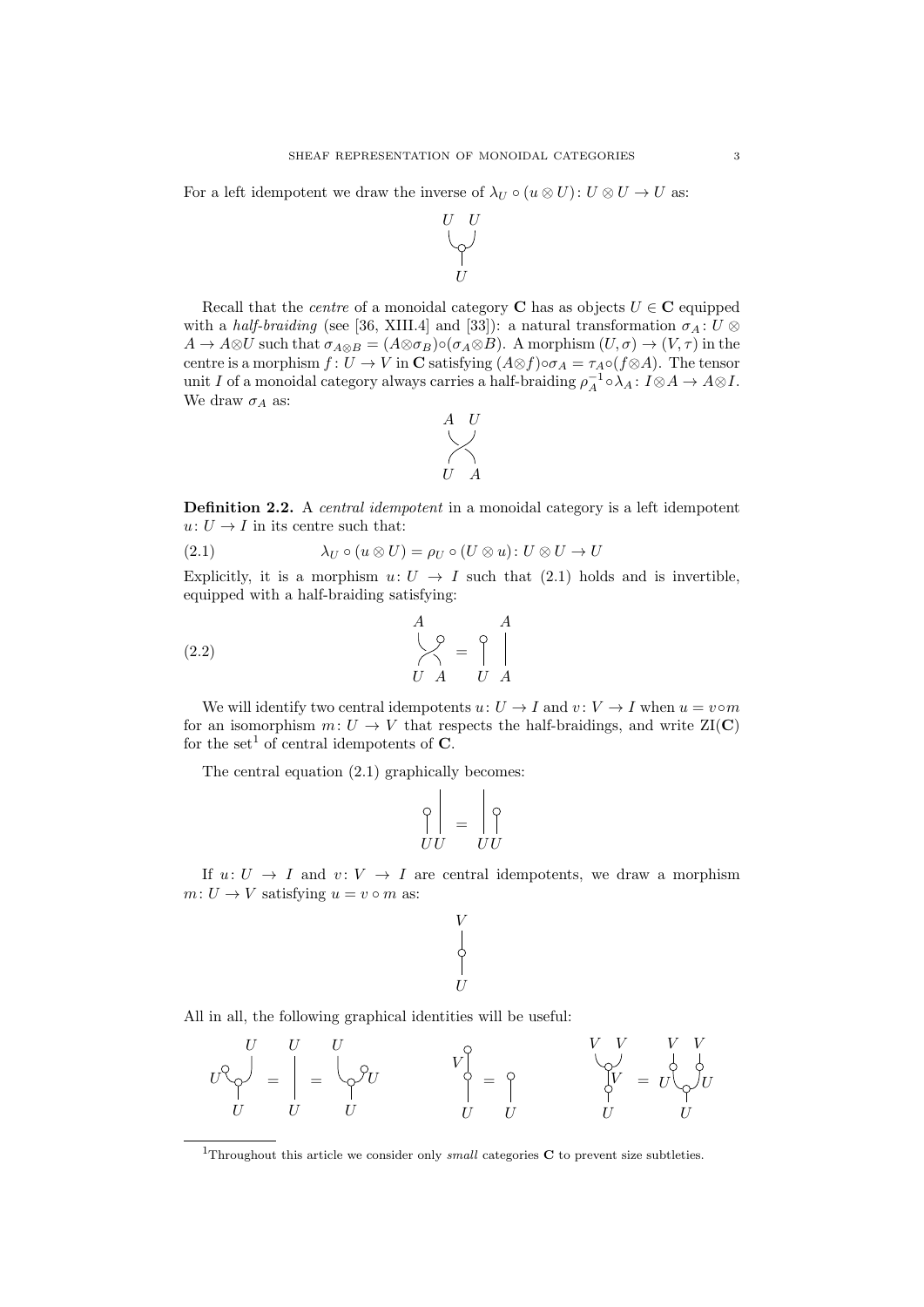The following proposition ensures that these graphical notations are well-defined.

**Proposition 2.3.** For central idempotents  $u: U \rightarrow I$  and  $v: V \rightarrow I$  in a monoidal category C, the following are equivalent:

- $u = v \circ m$  for a necessarily unique  $m: U \to V$  that respects half-braidings;
- $U \otimes v : U \otimes V \rightarrow U \otimes I$  is invertible;
- $v \otimes U : V \otimes U \rightarrow I \otimes U$  is invertible.

We say  $u \leq v$  when these conditions hold. This partially orders  $ZI(C)$ .

*Proof.* First we prove that the morphism m is unique. If  $u = v \circ m = v \circ n$ , then:

$$
\frac{V}{\left\lfloor \frac{m}{m} \right\rfloor} = \frac{\left\lfloor \frac{m}{m} \right\rfloor}{\left\lfloor \frac{m}{m} \right\rfloor} \mathcal{O} = \frac{\left\lfloor \frac{m}{m} \right\rfloor \left\lfloor \frac{n}{m} \right\rfloor}{\left\lfloor \frac{m}{m} \right\rfloor} = \frac{\mathcal{O}}{\left\lfloor \frac{n}{m} \right\rfloor} = \frac{\mathcal{O}}{\left\lfloor \frac{n}{m} \right\rfloor} = \frac{\left\lfloor \frac{n}{m} \right\rfloor}{\left\lfloor \frac{n}{m} \right\rfloor} = \frac{\left\lfloor \frac{n}{m} \right\rfloor}{\left\lfloor \frac{n}{m} \right\rfloor} = \frac{\left\lfloor \frac{n}{m} \right\rfloor}{\left\lfloor \frac{n}{m} \right\rfloor} = \frac{\left\lfloor \frac{n}{m} \right\rfloor}{\left\lfloor \frac{n}{m} \right\rfloor} = \frac{\left\lfloor \frac{n}{m} \right\rfloor}{\left\lfloor \frac{n}{m} \right\rfloor} = \frac{\left\lfloor \frac{n}{m} \right\rfloor}{\left\lfloor \frac{n}{m} \right\rfloor} = \frac{\left\lfloor \frac{n}{m} \right\rfloor}{\left\lfloor \frac{n}{m} \right\rfloor} = \frac{\left\lfloor \frac{n}{m} \right\rfloor}{\left\lfloor \frac{n}{m} \right\rfloor} = \frac{\left\lfloor \frac{n}{m} \right\rfloor}{\left\lfloor \frac{n}{m} \right\rfloor} = \frac{\left\lfloor \frac{n}{m} \right\rfloor}{\left\lfloor \frac{n}{m} \right\rfloor} = \frac{\left\lfloor \frac{n}{m} \right\rfloor}{\left\lfloor \frac{n}{m} \right\rfloor} = \frac{\left\lfloor \frac{n}{m} \right\rfloor}{\left\lfloor \frac{n}{m} \right\rfloor} = \frac{\left\lfloor \frac{n}{m} \right\rfloor}{\left\lfloor \frac{n}{m} \right\rfloor} = \frac{\left\lfloor \frac{n}{m} \right\rfloor}{\left\lfloor \frac{n}{m} \right\rfloor} = \frac{\left\lfloor \frac{n}{m} \right\rfloor}{\left\lfloor \frac{n}{m} \right\rfloor} = \frac{\left\lfloor \frac{n}{m} \right\rfloor}{\left\lfloor \frac{n}{m
$$

To see that the first point implies the second:

$$
\begin{bmatrix} U & U & U & V & U & V & U & V & UV \\ \left\langle -\frac{\mathcal{Q}V}{\mathcal{Q}U} \right\rangle &= \begin{bmatrix} U & U & U & V & U & V & U & V & UV \\ \mathcal{Q} & U & U & U & U & V & U & V & U & V \end{bmatrix} = \begin{bmatrix} V & U & V & U & V & UV \\ \left\langle \begin{bmatrix} \mathcal{Q} \\ \mathcal{Q} \\ \mathcal{Q} \\ \mathcal{Q} \end{bmatrix} \right\rangle &= \begin{bmatrix} V & Q \\ \left\langle \begin{bmatrix} \mathcal{Q} \\ \mathcal{Q} \\ \mathcal{Q} \\ \mathcal{Q} \end{bmatrix} \right\rangle &= \begin{bmatrix} V & U & V & UV & UV \\ \left\langle \begin{bmatrix} \mathcal{Q} \\ \mathcal{Q} \\ \mathcal{Q} \\ \mathcal{Q} \\ \mathcal{Q} \end{bmatrix} \right\rangle &= \begin{bmatrix} V & U & V & UV & UV \\ \left\langle \begin{bmatrix} \mathcal{Q} \\ \mathcal{Q} \\ \mathcal{Q} \\ \mathcal{Q} \\ \mathcal{Q} \end{bmatrix} \right\rangle &= \begin{bmatrix} V & U & V & UV & UV \\ \left\langle \begin{bmatrix} \mathcal{Q} \\ \mathcal{Q} \\ \mathcal{Q} \\ \mathcal{Q} \\ \mathcal{Q} \end{bmatrix} \right\rangle &= \begin{bmatrix} V & U & V & UV & UV \\ \left\langle \begin{bmatrix} \mathcal{Q} \\ \mathcal{Q} \\ \mathcal{Q} \\ \mathcal{Q} \\ \mathcal{Q} \\ \mathcal{Q} \end{bmatrix} \right\rangle &= \begin{bmatrix} V & U & V & UV & UV \\ \left\langle \begin{bmatrix} \mathcal{Q} \\ \mathcal{Q} \\ \mathcal{Q} \\ \mathcal{Q} \\ \mathcal{Q} \end{bmatrix} \right\rangle &= \begin{bmatrix} V & U & V & UV \\ \left\langle \begin{bmatrix} \mathcal{Q} \\ \mathcal{
$$

Hence the dashed morphism inverts  $U \otimes v$ .

To see that the second point implies the first, suppose f inverts  $U \otimes v$ . Then:

$$
\begin{array}{c}\n0 \\
\downarrow \\
U\n\end{array} = \begin{array}{c}\nU_0 \\
\downarrow \\
\downarrow \\
U\n\end{array} = \begin{array}{c}\n\downarrow \\
\downarrow \\
\downarrow \\
U\n\end{array} = \begin{array}{c}\n\downarrow \\
\downarrow \\
\downarrow \\
U\n\end{array} = \begin{array}{c}\n\downarrow \\
\downarrow \\
\downarrow \\
U\n\end{array}
$$

Hence the dashed morphism m satisfies  $u = v \circ m$ .

The first and third points are similarly equivalent. These conditions clearly satisfy transitivity, reflexivity, and anti-symmetry.  $\Box$ 

The previous proposition justifies drawing the mediating morphism  $m: U \to V$ as an unlabeled dot. It also follows from the previous proposition that a central idempotent is completely determined by its domain: if  $u, u' : U \to I$  both represent central idempotents, then  $u = u' \circ m$  for a unique isomorphism  $m: U \to U$ . This justifies drawing  $u$  as an unlabeled dot on a wire labelled  $U$ .

**Lemma 2.4.** If  $C$  is any monoidal category,  $ZI(C)$  is a (meet-)semilattice, with

$$
u \wedge v = \begin{array}{c} \uparrow \circ \\ \uparrow \end{array} \begin{array}{c} \uparrow \\ UV \end{array}
$$

and largest element  $1: I \rightarrow I$ .

*Proof.* Clearly  $u \geq u \wedge v \leq v$ . If  $u \geq w \leq v$ , then:

$$
\begin{array}{c}\nU \circ \circ V \\
\circ \circ \\
V\n\end{array} = \begin{array}{c}\n\circ \circ \\
\circ \\
V\n\end{array} = \begin{array}{c}\n\circ \\
\circ \\
V\n\end{array}
$$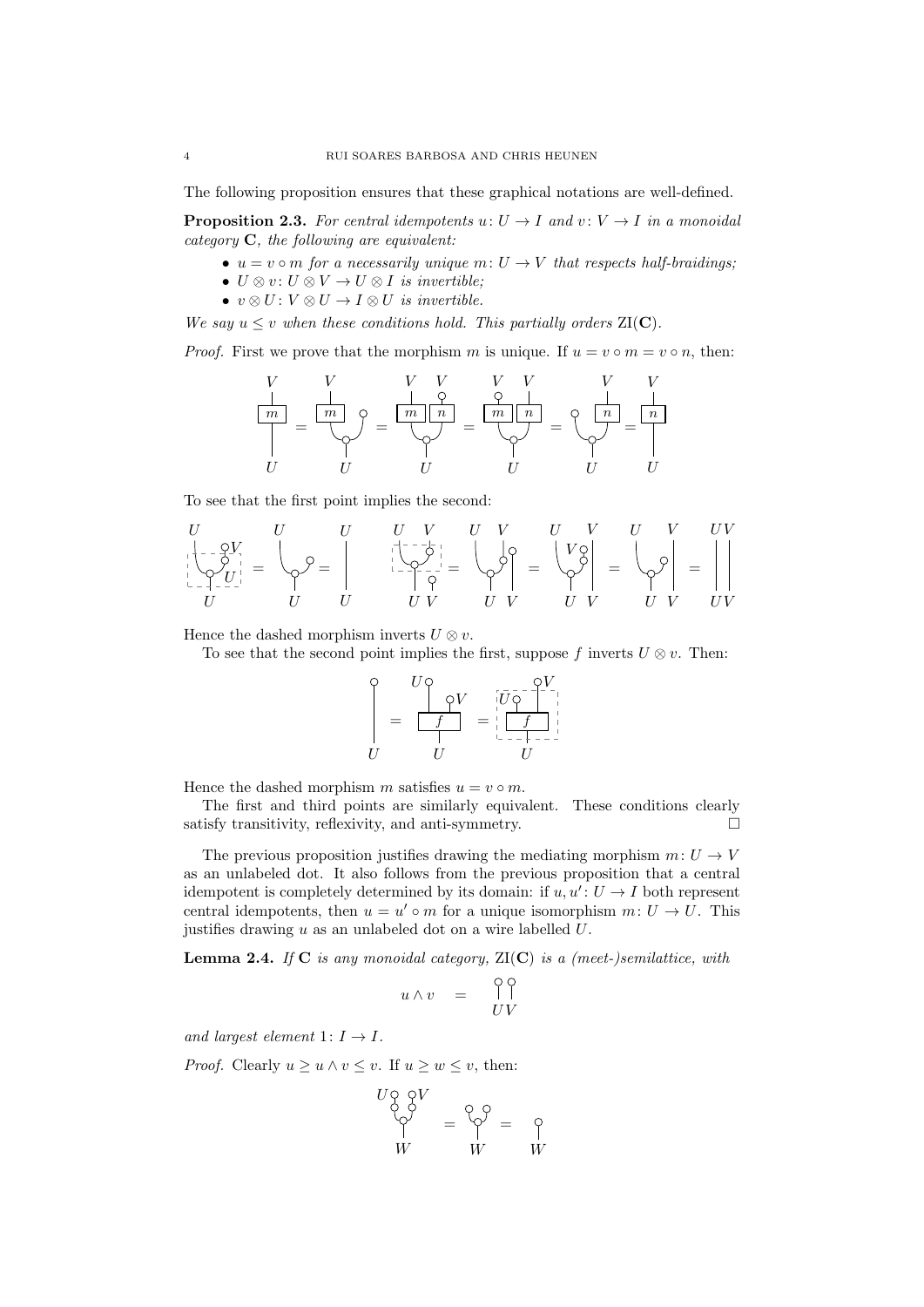So  $w \leq u \wedge v$ , and  $u \wedge v$  is the greatest lower bound of u and v. That 1 is the greatest element is clear.

We have taken some pains to define central idempotents for monoidal categories. The next two lemmas show that for braided monoidal categories, the half-braiding is superfluous, and hence the definition of central idempotents simplifies.

<span id="page-4-0"></span>Lemma 2.5. A half-braiding  $\sigma$  makes a left idempotent u in a monoidal category into a central idempotent if and only if  $\sigma_{U,U} = U \otimes U$ :

$$
\begin{array}{c}\nU & U \\
\circ \\
U & U\n\end{array}\n\quad \Leftrightarrow \quad\n\begin{array}{c}\nU & U & U \\
\circ \\
U & U & U\n\end{array}
$$

*Proof.* If u is a left idempotent satisfying  $(2.1)$ , then:

$$
\begin{array}{ccc}\nU & U & U & U & U & U & U & U \\
\bigvee & & & & & & & \\
U & U & U & U & U & U & U & U & U\n\end{array} = \begin{array}{c}\nU & U & U & U & U \\
\varphi^0 & & & & & & \\
\varphi^1 & & & & & & \\
U & U & U & U & U & U & U\n\end{array}
$$

<span id="page-4-1"></span>Conversely, if  $\sigma_{U,U} = U \otimes U$ , then  $\lambda_U \circ (u \otimes U) = \lambda_U \circ (u \otimes U) \circ \sigma_{U,U} = \rho_U \circ (U \otimes u)$ .  $\Box$ **Lemma 2.6.** If  $u$  is a central idempotent in a braided monoidal category, then the half-braiding  $\sigma_u$  equals the braiding  $U \otimes - \Rightarrow - \otimes U$ .

Proof. For this proof only, to distinguish them we will draw the half-braiding of U as  $\lt$ , the braiding as  $\lt$ , and the inverse braiding as  $\lt$ . Then, graphically:



These equalities used, respectively: invertibility of  $u \otimes U$ , invertibility of the braiding, Lemma [2.5,](#page-4-0) naturality of the braiding in the first argument, Lemma [2.5,](#page-4-0) naturality of the braiding in the second argument, equation [\(2.2\)](#page-2-2), and finally invertibility of  $u\otimes U$ . Notice that (the proof of) Lemma [2.5](#page-4-0) indeed holds for the braiding rather than the half-braiding, and really only depends on invertibility of  $u \otimes U$  and the central equation [2.1.](#page-2-0)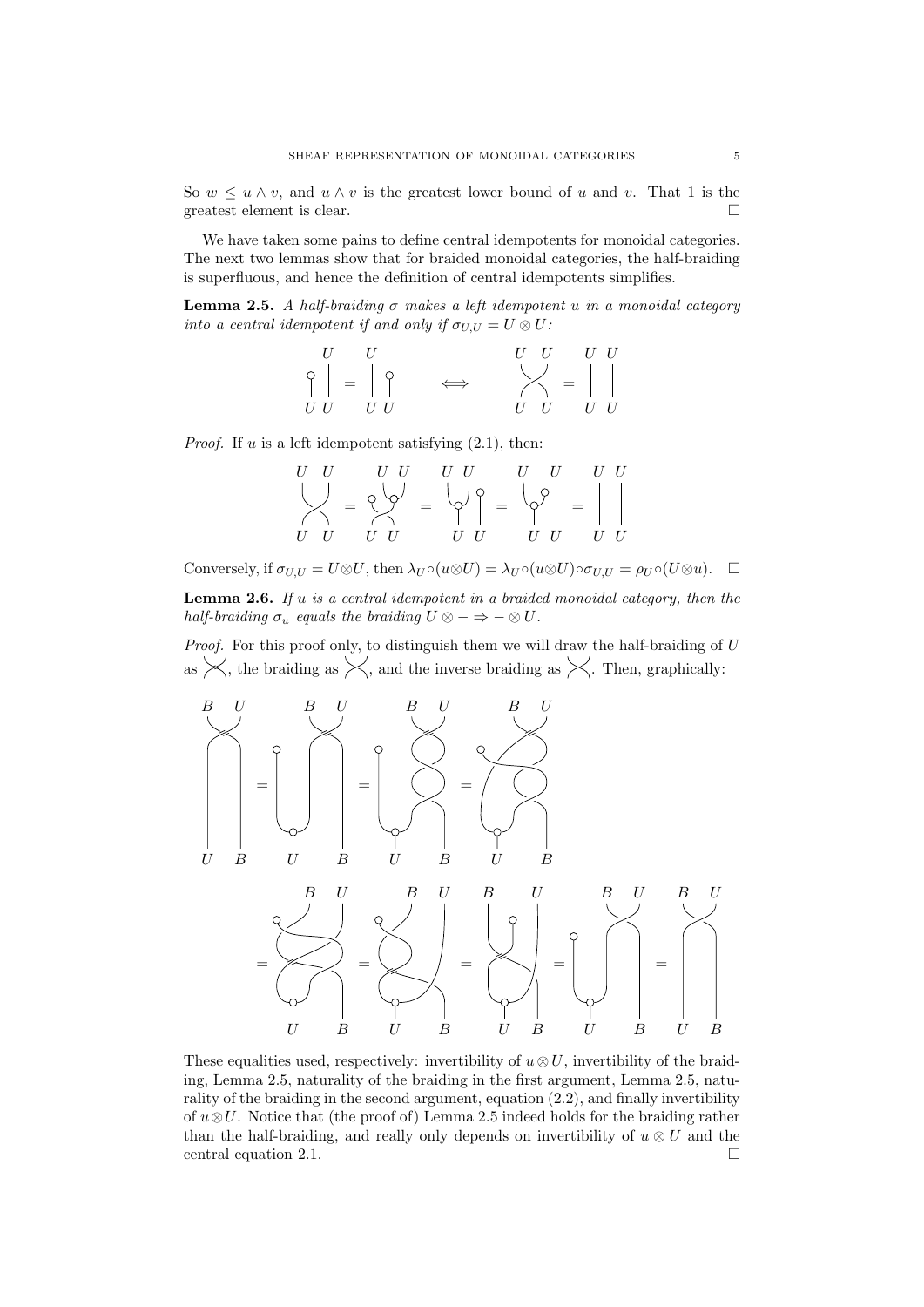The rest of this section elaborates some examples.

<span id="page-5-0"></span>**Lemma 2.7.** In a cartesian category, an object is (the domain of) a central idempotent if and only if it is subterminal.

*Proof.* Suppose the unique morphism  $u: U \rightarrow 1$  is a central idempotent. Let  $f, g: A \to U$ . Write a for the unique morphism  $A \to 1$ . Then  $A \times a: A \otimes A \to A$ has an inverse  $\Delta: A \to A \otimes A$ , and:



So u is monic.  $\Box$ 

In particular, if  $X$  is a topological space, then central idempotents in its category of sheaves  $\text{Sh}(X)$  correspond to open subsets of X [\[10,](#page-35-3) Corollary 2.2.16]. Also, if M is a monoid, then central idempotents in the category  $[M^{op}, Set]$  of M-actions correspond to right ideals of M.

<span id="page-5-2"></span>Example 2.8. Any *(meet-)semilattice* may be regarded as a *(strict)* monoidal category: objects are elements of the semilattice, there is a unique morphism  $u \to v$ if and only if  $u \leq v$ , tensor products are given by greatest lower bounds, and the tensor unit is the greatest element. In this special case of Lemma [2.7,](#page-5-0) any object is a central idempotent. Write  $SLat<sub>lt</sub>$  for the category of semilattices and monotone functions that preserve the greatest element. Write MonCat for the category of monoidal categories and functors  $F$  that are  $(\text{law})$  monoidal and whose coherence morphism  $I \to F(I)$  is invertible (see also Definition [3.5](#page-9-0) below). The former is a coreflective subcategory of the latter:

$$
\text{SLat}_{\leq} \xrightarrow[\text{ZI}]{\;\;\perp\;\; \text{MonCat}}
$$

<span id="page-5-1"></span>**Example 2.9.** A quantale [\[47\]](#page-36-12) is a complete lattice Q with an element  $e \in Q$  and a multiplication  $Q \times Q \rightarrow Q$  such that:

$$
u(\bigvee v_i) = \bigvee uv_i \qquad (\bigvee u_i)v = \bigvee u_iv \qquad eu = u = ue
$$

Any quantale may be regarded as a monoidal category: objects are elements of the quantale, (composition of) morphisms is induced by the partial order, and the tensor product is induced by the multiplication. The central idempotents of this category are the elements  $q^2 = q \leq e$ . Taking as morphisms between quantales functions that preserve  $\bigvee$ ,  $\cdot$ , and  $e$ , this gives a functor **Quantale**  $\rightarrow$  **MonCat**.

For an important special case, recall that a *frame* is a complete lattice in which finite joins distribute over suprema [\[32\]](#page-36-4): a frame is a commutative quantale in which the multiplication is idempotent and whose unit is the largest element. Frames form a coreflective subcategory of commutative quantales [\[23,](#page-36-3) Proposition 3.5], where a morphism of frames is a function that preserves  $\bigvee$ ,  $\wedge$ , and 1:

$$
\text{Frame} \xleftarrow{\perp} c\text{Quantale}
$$
\n
$$
\overline{\text{ZI}}
$$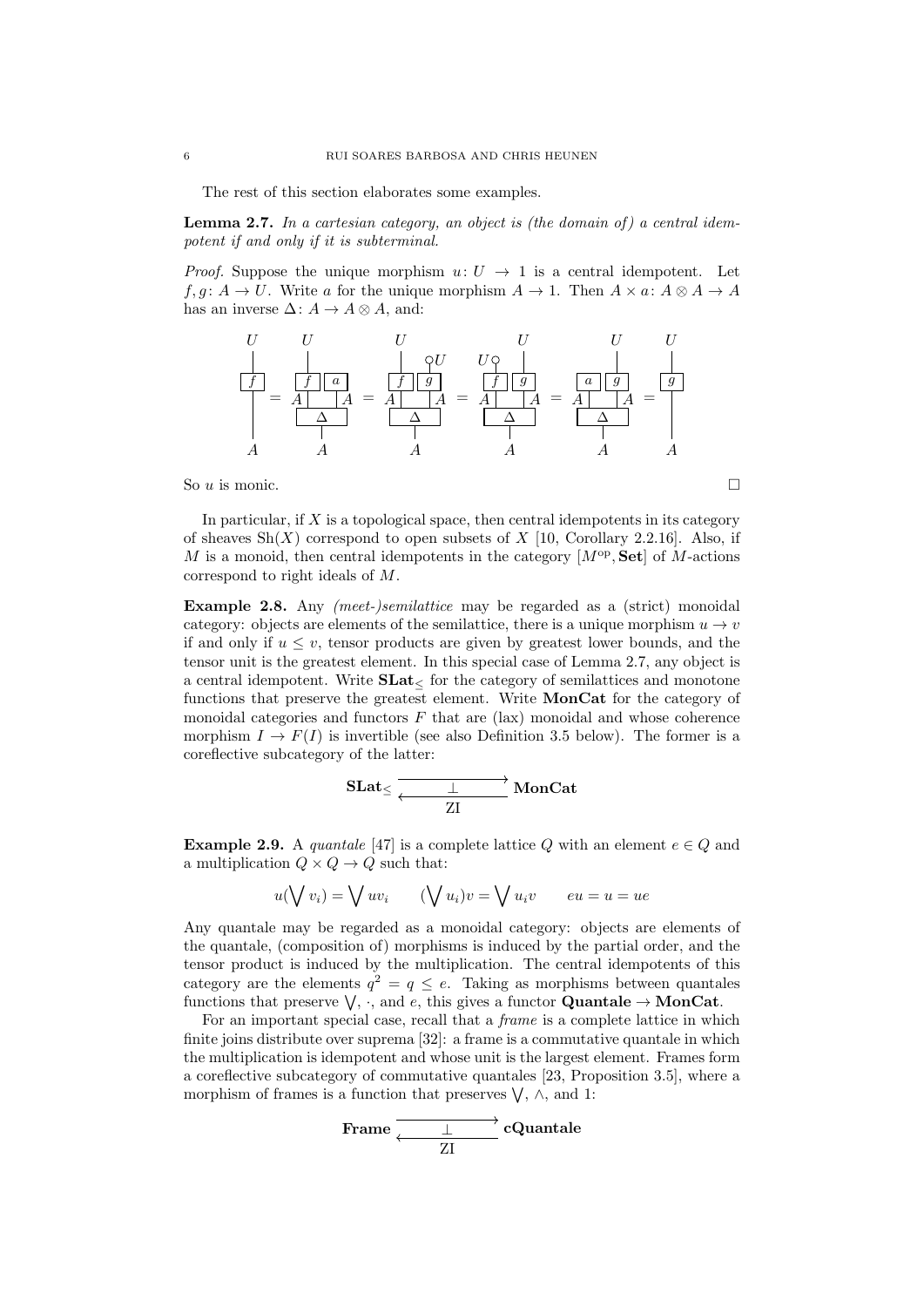<span id="page-6-1"></span>Example 2.10. Consider the monoidal category  $\mathbf{Mod}_R$  of modules over a commutative ring R. Centrality of  $a: A \to R$  means that:

$$
(2.3) \t\t a(x) \cdot y = a(y) \cdot x
$$

for every  $x, y \in A$ . Idempotency means that:

<span id="page-6-0"></span>(2.4) 
$$
\forall x \exists x_i, y_i \colon x = \sum_{i=1}^n a(x_i) \cdot y_i
$$

(2.5) 
$$
a(x) \cdot y = 0 \iff x \otimes y = 0
$$

If  $e \in R$  is a (central) idempotent element of R, then the (inclusion a into R of the) ideal  $A = eR$  is a central idempotent in  $\mathbf{Mod}_R$ . Conversely, [\(2.4\)](#page-6-0) implies that  $a(A) \subseteq R$  is an idempotent ideal. In general we cannot say much more, but if A is faithfully flat [\[39,](#page-36-13) Section 4I], then  $A \otimes a$  being injective implies that  $a: A \rightarrow R$ is injective, and hence central idempotents correspond to idempotent ideals. This includes free modules A, and hence vector spaces A.

<span id="page-6-3"></span>**Example 2.11.** Let A be a bialgebra over a field k. Then the category  $\text{Mod}_A$  of left A-modules is monoidal [\[45,](#page-36-14) Example 9.1.3]. Note that A need not be commutative, and  $\text{Mod}_A$  is only braided when A is quasitriangular. If  $u: U \to A$  is a central idempotent in  $\text{Mod}_A$ , then composition with the counit  $\varepsilon: A \to I$  makes  $\varepsilon \circ u: U \to$ I a central idempotent in the category of vector spaces over  $k$ . By Example [2.10](#page-6-1) and [\[23,](#page-36-3) Proposition 3.11], this means that up to isomorphism  $U = 0$ , or  $U = I$ and  $\varepsilon \circ U = I$ . That u is A-linear means  $\varepsilon(a) \cdot u = a \cdot u$ . Thus central idempotents are in bijection with elements  $u \in U$  satisfying  $u \cdot u = u$  and  $a \cdot u = u \cdot a$  for all  $a \in A$ ; the former case is  $u = 0$ , the latter case has  $\varepsilon(u) = 1$ . Thus central idempotents in  $\text{Mod}_A$  correspond to central idempotent elements of A, that is,  $ZI(\textbf{Mod}_A) \simeq \{u \cdot u = u \in Z(A)\}.$ 

<span id="page-6-2"></span>**Example 2.12.** Consider the category  $\text{Hilb}_{C_0(X)}$  of *Hilbert C\*-modules* [\[43\]](#page-36-15) for a locally compact Hausdorff space X. This is not an abelian category [\[26,](#page-36-16) Appendix A], nor a topos. It is monoidally equivalent to the category of fields of Hilbert spaces over  $X$  [\[28,](#page-36-7) Corollary 4.9]. Under this equivalence the monoidal structure is fibrewise, so a central idempotent  $a: A \to C_0(X)$  in  $\mathbf{Hilb}_{C_0(X)}$  becomes a continuous functions that is fibrewise a central idempotent  $a_x: A_x \to \mathbb{C}$  in the category of Hilbert spaces and bounded linear maps. It follows from Example [2.10](#page-6-1) that each  $a_x$ is injective. Finally, because composition of maps between fields of Hilbert spaces is fibrewise too, we conclude that the central idempotent a in  $\text{Hilb}_{C_0(X)}$  is monic. It follows [\[23,](#page-36-3) Proposition 3.16] that  $\mathbb{Z}[\mathbf{Hilb}_{C_0(X)}) \simeq \{U \subseteq X \text{ open}\}.$ 

<span id="page-6-4"></span>**Example 2.13.** If C is any category, the functor category  $[C, C]$  is monoidal with composition as tensor product. If  $\varepsilon: T \to \mathbf{C}$  is a left idempotent satisfying [\(2.1\)](#page-2-0), then the inverse  $\varepsilon T = T \varepsilon$ :  $T^2 \Rightarrow T$  is a comultiplication that makes T into an *idempotent comonad* on  $\bf{C}$ . Conversely, if T is an idempotent comonad on  $\bf{C}$ , then its counit is a left idempotent in  $[C, C]$  satisfying  $(2.1)$  by [\[9,](#page-35-4) Proposition 4.2.3]. (In fact, the counit is central if and only if the comonad is idempotent [\[17,](#page-36-17) Propo-sition 2.11, e⇔f].) Thus idempotents in [C, C] satisfying [\(2.1\)](#page-2-0) correspond (up to natural isomorphism) to idempotent comonads. Notice that the counit of an idempotent comonad need not be monic [\[41,](#page-36-18) Lemma 3.4]. See also [\[37\]](#page-36-19).

An idempotent comonad  $\varepsilon: T \Rightarrow \mathbf{C}$  is in the centre of the monoidal category [C, C] when  $FT \simeq TF$  for all endofunctors  $F: C \to C$ , and  $\varepsilon$  respects these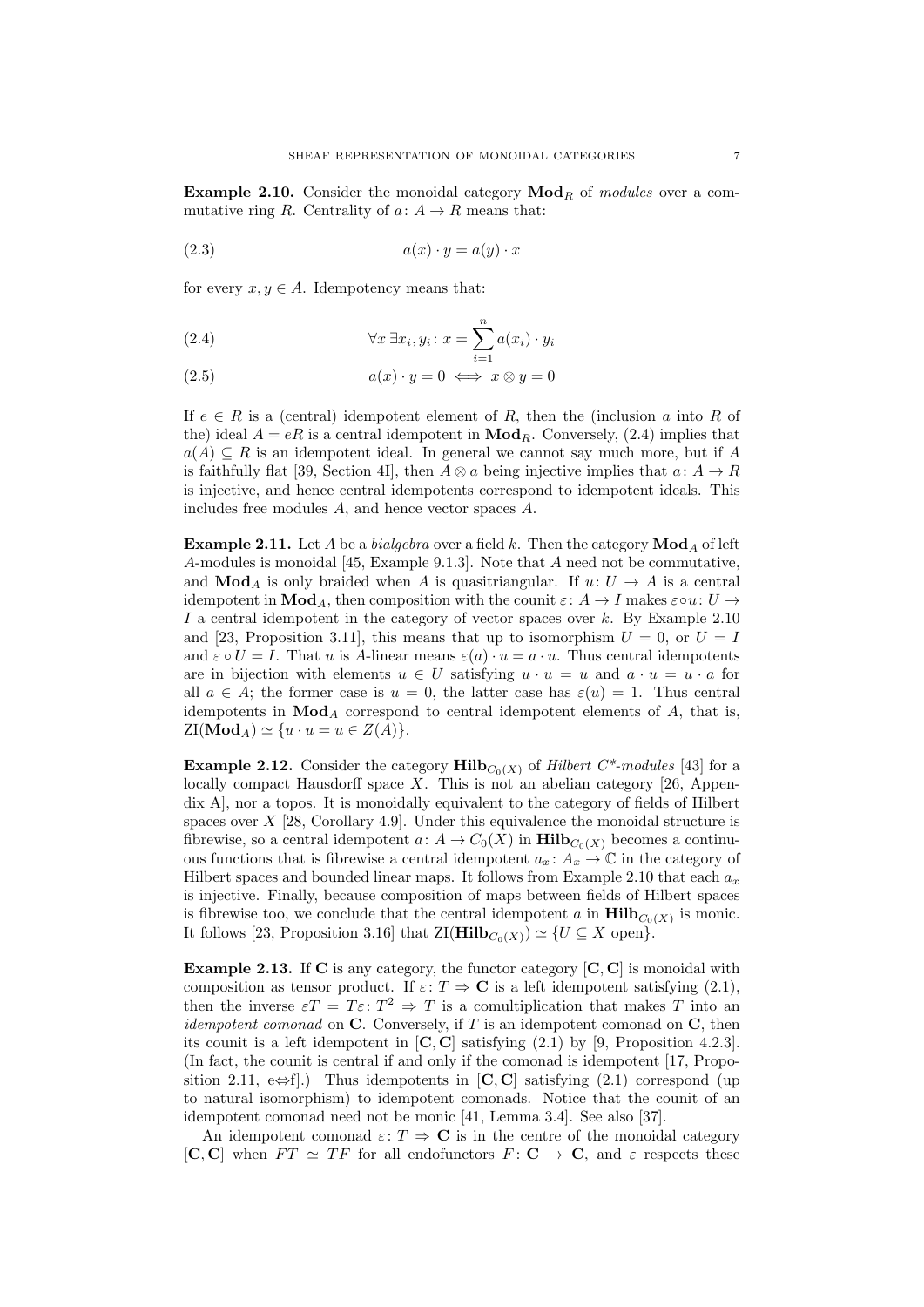natural isomorphisms. As in Lemma [2.5,](#page-4-0) it follows that:

$$
\begin{bmatrix} \cdot & \cdot & \cdot \\ \cdot & \cdot & \cdot \\ \cdot & \cdot & \cdot & \cdot \\ \cdot & \cdot & \cdot & \cdot \end{bmatrix} = \begin{bmatrix} \cdot & \cdot & \cdot \\ \cdot & \cdot & \cdot \\ \cdot & \cdot & \cdot & \cdot \\ \cdot & \cdot & \cdot & \cdot \end{bmatrix}
$$

 $\sim 10^{-11}$ 

Hence  $\varepsilon_{FT(A)} = FT(\varepsilon_A) \circ \sigma_{T(A)}^F$  is a composition of invertible maps and so an isomorphism for every  $A \in \mathbf{C}$  and  $F: \mathbf{C} \to \mathbf{C}$ . Taking F to be the functor that maps every object to A and every morphism to the identity on A shows that  $\varepsilon$  is a natural isomorphism. Hence  $\text{ZI}([\mathbf{C}, \mathbf{C}]) = 1$ .

For more examples, see [\[23,](#page-36-3) 3.7–3.8, 3.12–3.14].

## 3. Universal joins

<span id="page-7-0"></span>This section defines properties of central idempotents that make them more well-behaved, starting with the weakest one.

<span id="page-7-1"></span>Definition 3.1. A monoidal category is *stiff* if

$$
A \otimes U \otimes V \longrightarrow A \otimes V
$$
  
\n
$$
\downarrow \qquad \qquad A \otimes U
$$
  
\n
$$
A \otimes U \longrightarrow A
$$
  
\n
$$
\downarrow \qquad \qquad A \otimes U
$$
  
\n
$$
A \otimes U \longrightarrow A
$$
  
\n
$$
A \otimes U \qquad \qquad A \otimes V
$$

is a pullback for all objects  $A$  and central idempotents  $u$  and  $v$ .

A monoidal category C has finite universal joins of central idempotents when it has an initial object 0 satisfying  $A \otimes 0 \simeq 0$  for all objects A, and  $ZI(C)$  has binary joins such that

<span id="page-7-2"></span>
$$
(3.1) \quad\n\begin{array}{ccc}\nA \otimes U \otimes V & \longrightarrow A \otimes V \\
\downarrow & \searrow & \searrow \\
A \otimes U & \longleftarrow & A \otimes (U \vee V) \\
\downarrow & \searrow & A \otimes (U \vee V) \\
\downarrow & \searrow & \searrow & A \otimes (U \vee V) \\
\downarrow & \searrow & \searrow & \searrow & \searrow & \searrow \\
A \otimes U & \searrow & \searrow & A \otimes (U \vee V) \\
\downarrow & \searrow & \searrow & \searrow & \searrow & \searrow & \searrow \\
\downarrow & \searrow & \searrow & \searrow & \searrow & \searrow & \searrow & \searrow \\
\downarrow & \searrow & \searrow & \searrow & \searrow & \searrow & \searrow & \searrow & \searrow \\
\downarrow & \searrow & \searrow & \searrow & \searrow & \searrow & \searrow & \searrow & \searrow & \searrow & \searrow \\
\downarrow & \searrow & \searrow & \searrow & \searrow & \searrow & \searrow & \searrow & \searrow & \searrow & \searrow & \searrow & \searrow \\
\downarrow & \searrow & \searrow & \searrow & \searrow & \searrow & \searrow & \searrow & \searrow & \searrow & \searrow & \searrow & \searrow & \searrow \\
\downarrow & \searrow & \searrow & \searrow & \searrow & \searrow & \searrow & \searrow & \searrow & \searrow & \searrow & \searrow & \searrow & \searrow & \searrow & \searrow & \searrow & \searrow & \searrow \\
\downarrow & \searrow & \searrow & \searrow & \searrow & \searrow & \searrow & \searrow & \searrow & \searrow & \searrow & \searrow & \searrow & \searrow & \searrow &
$$

is both a pullback and pushout for all objects  $A$  and central idempotents  $u$  and  $v$ .

A monoidal category has *universal joins* of central idempotents when  $ZI(C)$  has all joins such that the cocone

Ui W Ui A A

is a colimit of the diagram with morphisms

$$
\begin{array}{ccc} A & U_j \\ \begin{array}{ccc} \downarrow \\ \downarrow \\ A & U_i \end{array} \end{array}
$$

if  $u_i \leq u_j$  for any set  $\{u_i\}$  of central idempotents satisfying  $\{u_i\} = \{u_i \wedge u_j\}.$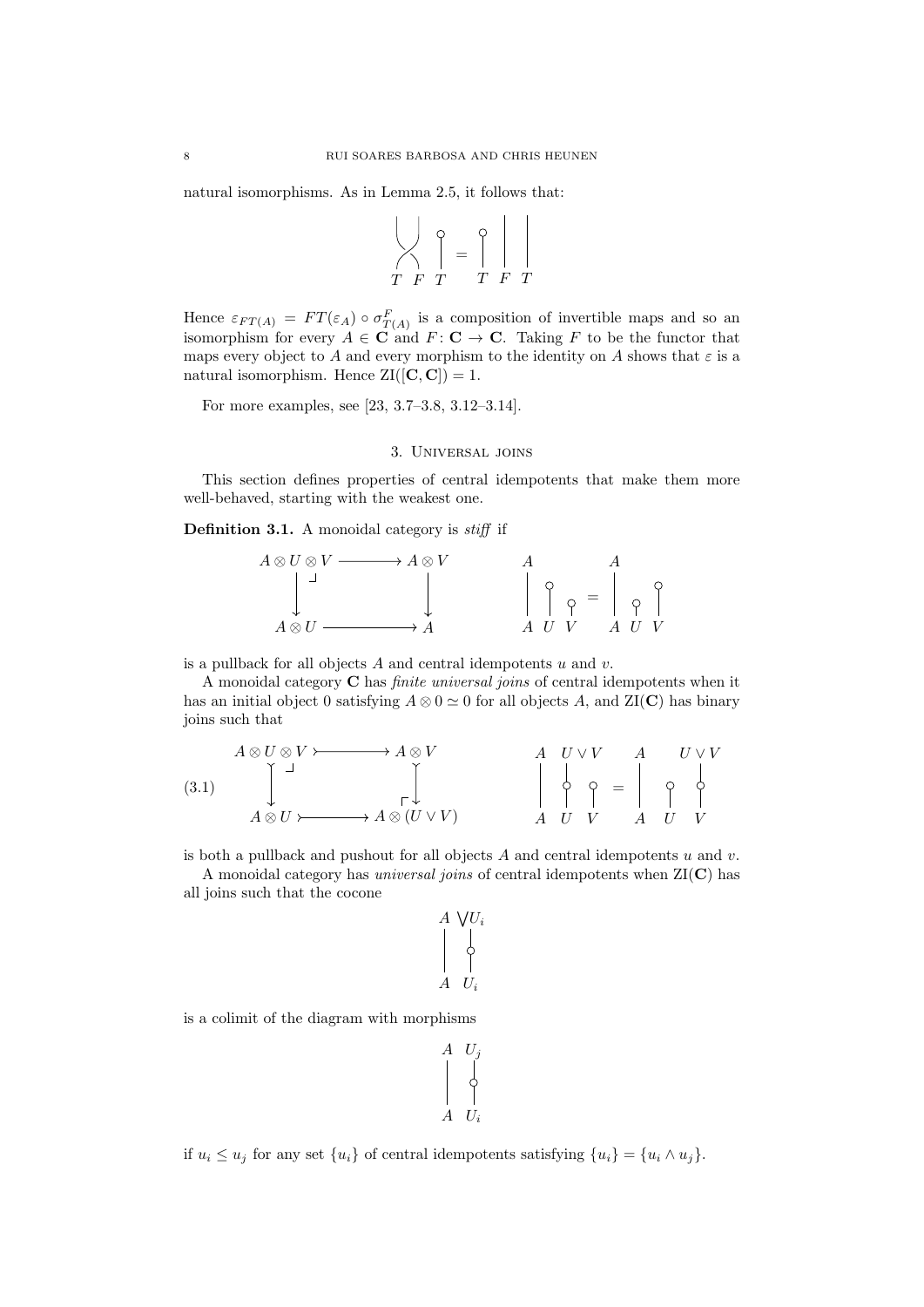If  $\bf{C}$  has universal finite joins of central idempotents, then  $ZI(\bf{C})$  is a distributive lattice with least element 0. If C has universal joins of central idempotents, then  $ZI(C)$  is even a frame.

Any coherent category has universal finite joins of central idempotents [\[23,](#page-36-3) Proposition 7.4]. Any cocomplete Heyting category has universal joins of central idempotents [\[23,](#page-36-3) Proposition 7.12]; this includes all cocomplete toposes, such as Grothendieck toposes. Any quantale, regarded as a monoidal category as in Example [2.9,](#page-5-1) has universal joins of central idempotents. The category of Hilbert C\*-modules of Example [2.12](#page-6-2) has universal joins of central idempotents.

Next, we show that the properties of being equal, being monic, being epic, and being invertible, may be verified 'central idempotent-wise'.

<span id="page-8-0"></span>**Lemma 3.2.** If (finitely many) central idempotents  $u_i$  in a monoidal category with universal (finite) joins of central idempotents satisfy  $\bigvee u_i = 1$ , then:

- morphisms  $f, g: A \to B$  are equal if and only if  $f \otimes u_i = g \otimes u_i$  for each i;
- a morphism f is epic if  $f \otimes u_i$  or  $f \otimes U_i$  is epic for each i;
- a morphism f is monic if  $f \otimes u_i$  is monic for each i;
- a morphism f is invertible if and only if  $f \otimes U_i$  is invertible for each i.

Proof. The point about equality of morphisms follows directly from Definition [3.1.](#page-7-1)

Next, let  $f: A \to B$  and suppose that  $q \circ f = h \circ f$  for  $q, h: B \to C$ . Then also  $(g \otimes u_i) \circ (f \otimes U_i) = (h \otimes u_i) \circ (f \otimes U_i)$ . Therefore  $g \otimes u_i = h \otimes u_i$  because  $f \otimes U_i$ is epic. But then  $g = h$  as before because  $\bigvee u_i = 1$ . If instead each  $f \otimes u_i$  is epic, then immediately  $q = h$ . In either case f is epic.

We turn to monomorphisms. Let  $f: B \to C$ . Suppose that  $f \circ q = f \circ h$  for  $g, h: A \to B$ . Because  $f \otimes u_i$  is epic, then:

$$
\begin{array}{c|c|c|c|c} C & C & B & U_i & B & U_i & B & B \\ \hline \hline \begin{array}{c|c|c} & & & & & \\ \hline \hline \begin{array}{c|c|c} & & & & & \\ \hline \hline \begin{array}{c|c} & & & & \\ \hline \hline \begin{array}{c} & & & \\ \hline \end{array} & & & & & \\ \hline \hline \begin{array}{c} & & & \\ \hline \end{array} & & & & & \\ \hline \hline \begin{array}{c} & & & \\ \hline \end{array} & & & & & & \\ \hline \end{array} & & & & & & \\ \hline \hline \begin{array}{c} & & & & \\ \hline \end{array} & & & & & & \\ \hline \end{array} & & & & & & \\ \hline \begin{array}{c} & & & & \\ \hline \end{array} & & & & & & \\ \hline \end{array} & & & & & & \\ \hline \begin{array}{c} & & & & \\ \hline \end{array} & & & & & & \\ \hline \end{array} & & & & & & \\ \hline \begin{array}{c} & & & & & \\ \hline \end{array} & & & & & & \\ \hline \end{array} & & & & & & \\ \hline \end{array} & & & & & & \\ \hline \end{array}
$$

So  $g = h$  because  $\bigvee u_i = 1$ . Thus f is monic.

Finally, suppose  $f: A \to B$  makes each  $f \otimes U_i: A \otimes U_i \to B \otimes U_i$  invertible. Write  $g_i: B \otimes U_i \to A \otimes U_i$  for the inverses. Now the morphisms  $g_i \otimes u_i: B \otimes U_i \to A$ form a cocone for the diagram  $B \otimes u_i : B \otimes U_i \to B$ , giving a mediating morphism  $g: B \to A$ . It follows from uniqueness that  $g \circ f = B$  and  $f \circ g = A$ , making f invertible. Conversely, if f has inverse g, then  $f \otimes U_i$  has inverse  $g \otimes U_i$ .  $\Box$ 

In Section [12](#page-29-0) below we will see that any stiff monoidal category can be freely completed with universal (finite) joins of central idempotents. We end this section by considering which functors between monoidal categories preserve central idempotents.

**Definition 3.3.** A lax monoidal functor  $F: \mathbb{C} \to \mathbb{D}$  with coherence morphisms  $\theta_{A,B}$ :  $F(A) \otimes F(B) \rightarrow F(A \otimes B)$  and  $\theta_I: I \rightarrow F(I)$  preserves a half-braiding  $\sigma_A^U: U \otimes A \to A \otimes U$  in **C** when there is a chosen half-braiding  $F(\sigma^U)_D: F(U) \otimes D \to$  $D \otimes F(U)$  in **D** satisfying  $\theta_{A,U} \circ F(\sigma^U)_{F(A)} = F(\sigma_A^U) \circ \theta_{U,A}.$ 

Any braided lax monoidal functor preserves all half-braidings by Lemma [2.6.](#page-4-1) Conversely, if an lax monoidal functor  $F: \mathbf{C} \to \mathbf{D}$  preserves all half-braidings, then it induces a functor from the centre of  $C$  to the centre of  $D$  (but this functor need not be lax monoidal without further assumptions).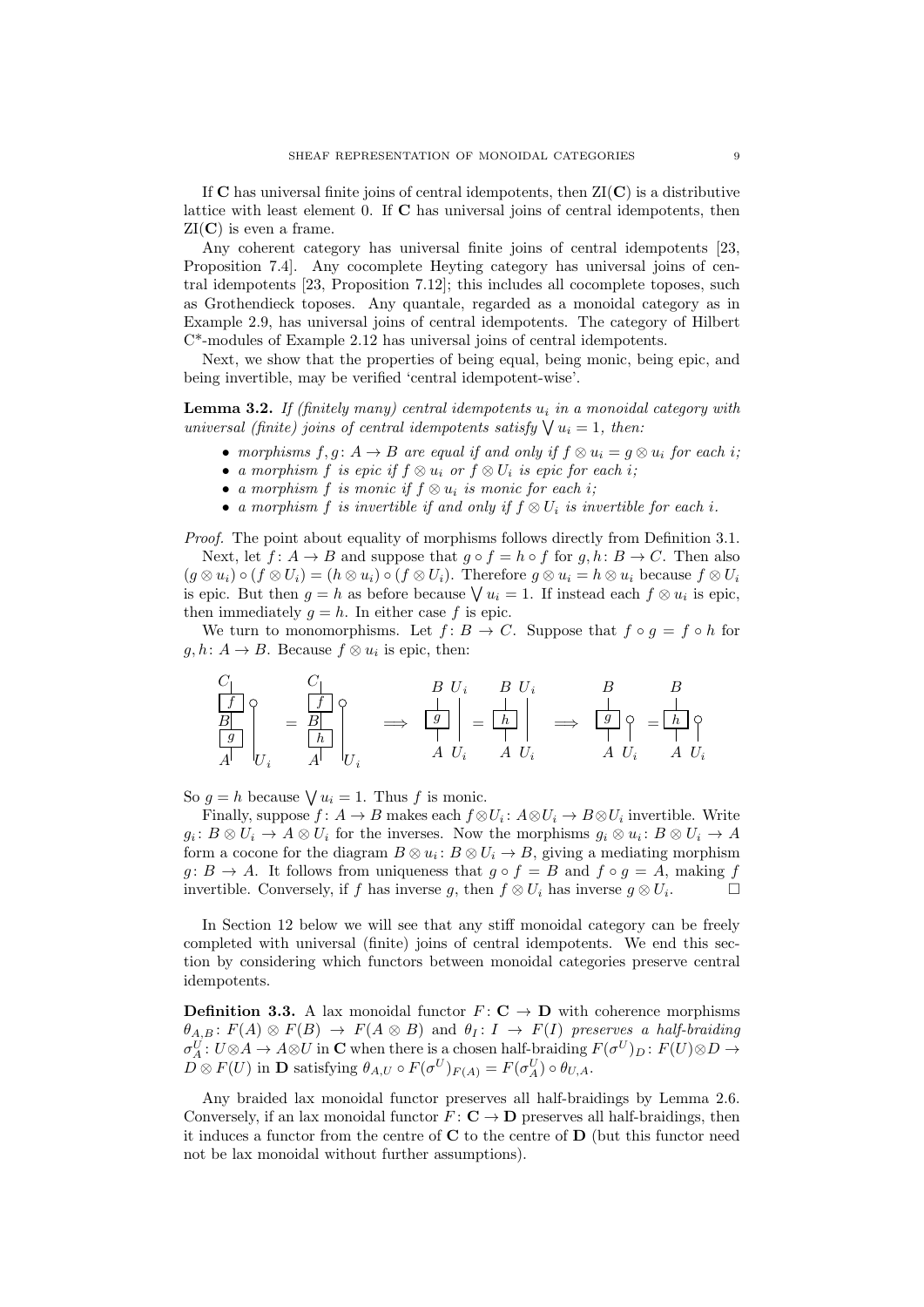<span id="page-9-1"></span>**Lemma 3.4.** Let  $F: \mathbf{C} \to \mathbf{D}$  be an lax monoidal functor with coherence morphisms  $\theta_{A,B}$ :  $F(A) \otimes F(B) \to F(A \otimes B)$  and  $\theta_I : I \to F(I)$ . Suppose that F preserves halfbraidings of central idempotents, and that  $\theta_I$  and  $\theta_{A,U}$  are invertible for all objects A and  $u \in \text{ZI}(\mathbf{C})$ . If  $u: U \to I$  is a central idempotent in **C**, then

$$
F(U) \stackrel{F(u)}{\longrightarrow} F(I) \stackrel{\theta_I^{-1}}{\longrightarrow} I
$$

is a central idempotent in **D**. This induces a semilattice morphism  $\text{ZI}(\mathbf{C}) \to \text{ZI}(\mathbf{D})$ if additionally:

$$
F(\sigma^I)_D = (D \otimes \theta_I) \circ \rho_D^{-1} \circ \lambda_D \circ (\theta_I^{-1} \otimes D)
$$
  

$$
F(\sigma^{U \otimes V})_D = (D \otimes \theta_{U,V}) \circ (F(\sigma_U)_D \otimes F(V)) \circ (F(U) \otimes F(\sigma^V)_D) \circ (\theta_{U,V}^{-1} \otimes D)
$$

Proof. The central equation  $(2.1)$  holds:

$$
F(U) \otimes F(U) \xrightarrow{F(u) \otimes F(U)} F(I) \otimes F(U) \xrightarrow{\theta_I^{-1} \otimes F(U)} I \otimes F(U)
$$
  
\n
$$
\theta_{U,U} \downarrow \qquad \qquad \downarrow \theta_{I,U} \qquad \qquad \downarrow \lambda_{F(U)}
$$
  
\n
$$
F(U \otimes U) \xrightarrow{F(u \otimes U)} F(I \otimes U) \xrightarrow{F(\lambda)} F(U)
$$
  
\n
$$
F(U \otimes U) \xrightarrow{F(U \otimes U)} F(U \otimes I) \xrightarrow{F(\sigma)} F(U)
$$
  
\n
$$
\theta_{U,U} \uparrow \qquad \qquad \downarrow \theta_{U,I} \qquad \qquad \downarrow \theta_{F(\sigma)} \qquad \qquad \downarrow \theta_{F(U)}
$$
  
\n
$$
F(U) \otimes F(U) \xrightarrow{F(U) \otimes F(u)} F(U) \otimes F(I) \xrightarrow{F(U) \otimes \theta_I^{-1}} F(U) \otimes I
$$

To see that [\(2.1\)](#page-2-0) is invertible:

$$
F(U \otimes U) \xrightarrow{F(U \otimes U)} F(U \otimes U) \xrightarrow{\theta_{U,U}^{-1}} F(U) \otimes F(U)
$$
  
\n
$$
F(U) \xrightarrow{\theta_{U,I}^{-1}} F(U) \otimes F(u)
$$
  
\n
$$
F(U \otimes I) \xrightarrow{\theta_{U,I}^{-1}} F(U) \otimes F(I)
$$
  
\n
$$
F(U) \xleftarrow{\rho_{F(U)}} F(U) \otimes I
$$

By assumption  $F(\sigma)$  extends to a half-braiding.

That  $F(u \wedge v) = F(u) \wedge F(v)$  follows because  $\theta_{U,V}$  is invertible and from the condition on  $F(\sigma^{U\otimes V})$ . Finally, top element of the semilattice is preserved by the condition on  $F(\sigma^I)$ ).  $\Box$ 

We say that a lax monoidal functor *preserves central idempotents* when it satisfies the conditions of the previous lemma. Braided strong monoidal functors between braided monoidal categories do so automatically.

<span id="page-9-0"></span>Definition 3.5. Write MonCat for the category of (small) monoidal categories and lax monoidal functors F whose coherence morphism  $I \to F(I)$  is invertible. Write  $MonCat_{s}$  for the subcategory of stiff monoidal categories and lax monoidal functors F that preserve central idempotents. Write  $MonCat_{fi}$  for the further subcategory of monoidal categories with universal finite joins of central idempotents and functors that preserve finite joins of central idempotents, and  $MonCat_i$  for the subcategory of monoidal categories with universal joins of central idempotents and functors that preserve joins of central idempotents.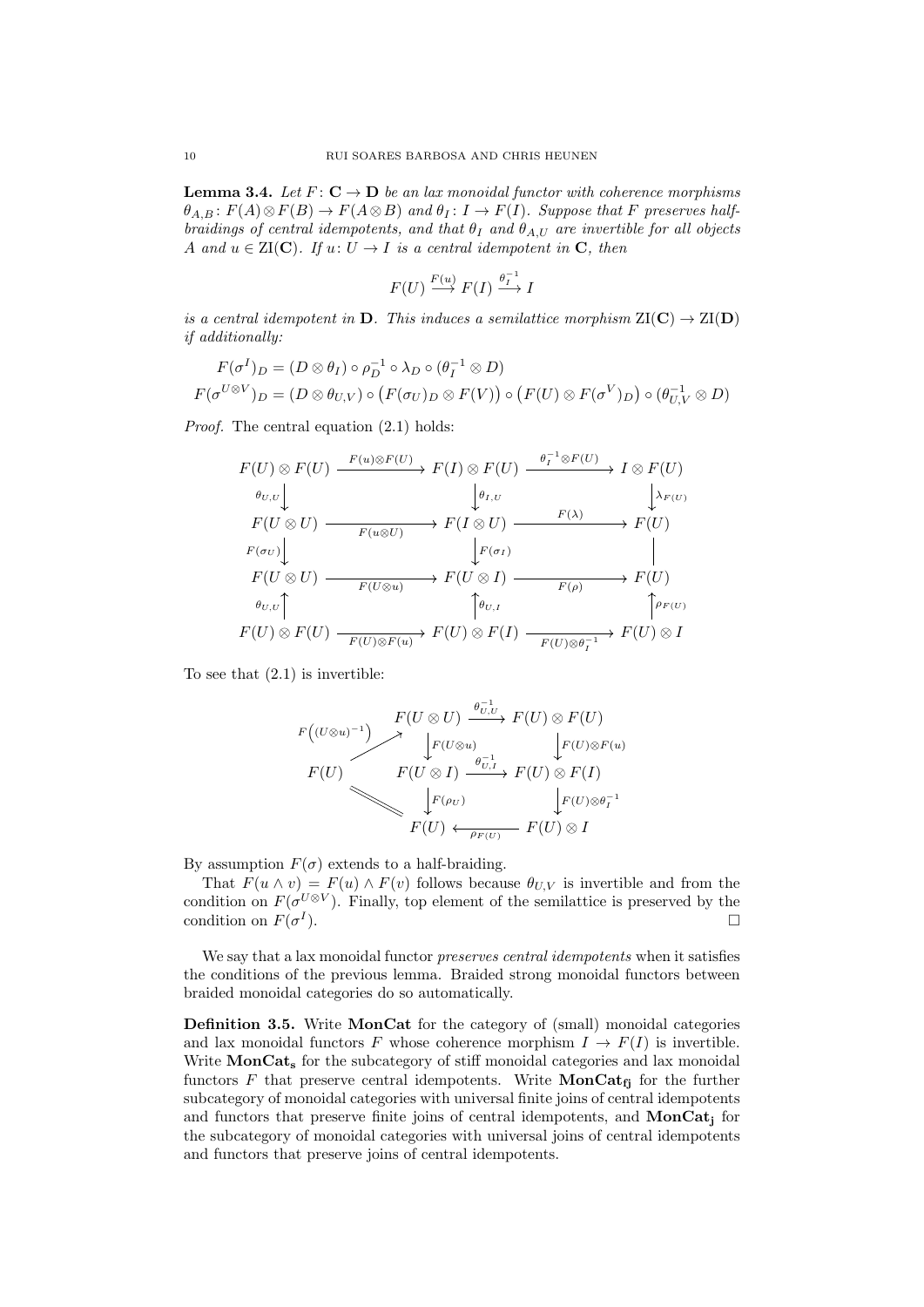Example [2.8](#page-5-2) above also gives a coreflection between  $MonCat_s$  and  $SLat$ , the category of semilattices and semilattice morphisms, that is, functions that preserve meets and the greatest element.

# 4. Base space

<span id="page-10-0"></span>We will build the representation for the case of universal finite joins first, starting with the base space in this section, followed by the presheaf, sheaf, and stalks in following sections. In Section [8](#page-20-0) below this will upgraded to universal joins. Therefore we first consider distributive lattices. As base space, we will take the prime spectrum of the distributive lattice of central idempotents [\[20,](#page-36-20) [32\]](#page-36-4). Recall that a *prime filter* of a lattice  $L$  is a nonempty upward-closed and downwarddirected subset P where  $u \vee v \in P$  implies  $u \in P$  or  $v \in P$ ; equivalently, P is the inverse image of 1 under a lattice homomorphism  $L \to \{0, 1\}.$ 

<span id="page-10-4"></span>**Definition 4.1.** Let  $L$  be a distributive lattice with a least element. Its  $prime$ spectrum is a topological space  $Spec(L)$ , whose points are prime filters  $P \subseteq L$ , and whose topology is generated by a basis consisting of the sets

$$
B_u = \{ P \in \text{Spec}(L) \mid u \in P \}
$$

where  $u$  ranges over  $L$ .

<span id="page-10-2"></span>**Lemma 4.2.** The basic opens  $B_u$  of the prime spectrum of a lattice L are compact.

*Proof.* The frame  $\mathcal{O}(\text{Spec}(L))$  of opens of  $\text{Spec}(L)$  is in bijection with the frame Idl(L) of ideals of L. The map that sends an element  $v \in L$  to its principal ideal  $\{v = \{u \in L \mid u \le v\}$  embeds L in Idl(L) as a lattice. On the topological side, it sends  $u \in L$  to  $B_u$ , establishing an isomorphism between L and the basis  ${B_u | u \in L} \subseteq \mathcal{O}(\text{Spec}(L))$ . Because the principal ideals are compact in Idl(L), so are  $B_u$  in  $\mathcal{O}(\text{Spec}(L)).$ 

The following lemma holds more generally for sheaves valued in any category V, but we spell it out for MonCat-valued sheaves.

<span id="page-10-3"></span>**Lemma 4.3.** To specify a sheaf  $F: \mathcal{O}(\text{Spec}(L))^{\text{op}} \to \text{MonCat}$  for a distributive lattice L, it suffices to give a presheaf  $F: \{B_u \mid u \in L\}^{\text{op}} \to \text{MonCat}$ , such that  $F(B_0)$  is terminal in **MonCat** and the following is an equaliser in **MonCat**:

$$
F(B_{u\vee v})\n\xrightarrow{\langle F(B_u \subseteq B_{u\vee v}), F(B_v \subseteq B_{u\vee v}) \rangle} F(B_u) \times F(B_v) \xrightarrow{F(B_{u\wedge v} \subseteq B_u) \circ \pi_1} F(B_{u\wedge v})
$$
\n
$$
\xrightarrow{F(B_{u\vee v} \subseteq B_v) \circ \pi_2} F(B_{u\wedge v})
$$

Proof. A sheaf on a basis uniquely determines a sheaf on the whole topological space [\[44,](#page-36-2) Theorem II.1.3]. The presheaf  $F: \{B_u \mid u \in L\}^{\text{op}} \to \mathbf{MonCat}$  provides this data. It furthermore needs to satisfy the sheaf condition on the covers of basic opens by basic opens,  $B_v = \bigcup_{u \in J} B_u$  with  $J \subseteq L$ . Since the basic open  $B_v$  is compact by Lemma [4.2,](#page-10-2) it suffices to consider finitary and hence binary covers,  $B_{u\vee v} = B_u \cup B_v$  for  $u, v \in L$ , and nullary covers,  $B_0 = \bigvee \emptyset$ . The sheaf condition for covers of this form says exactly that the functor in the statement is an equaliser, and  $F(B_0)$  is isomorphic to the terminal monoidal category 1.

#### 5. Structure presheaf

<span id="page-10-1"></span>In this section we define the structure presheaf of a monoidal category. For a mere monoidal category this is a presheaf on the semilattice of central idempotents, which in the presence of universal finite joins extends to a presheaf on the topological space of the previous section. So we define a presheaf of monoidal categories on the central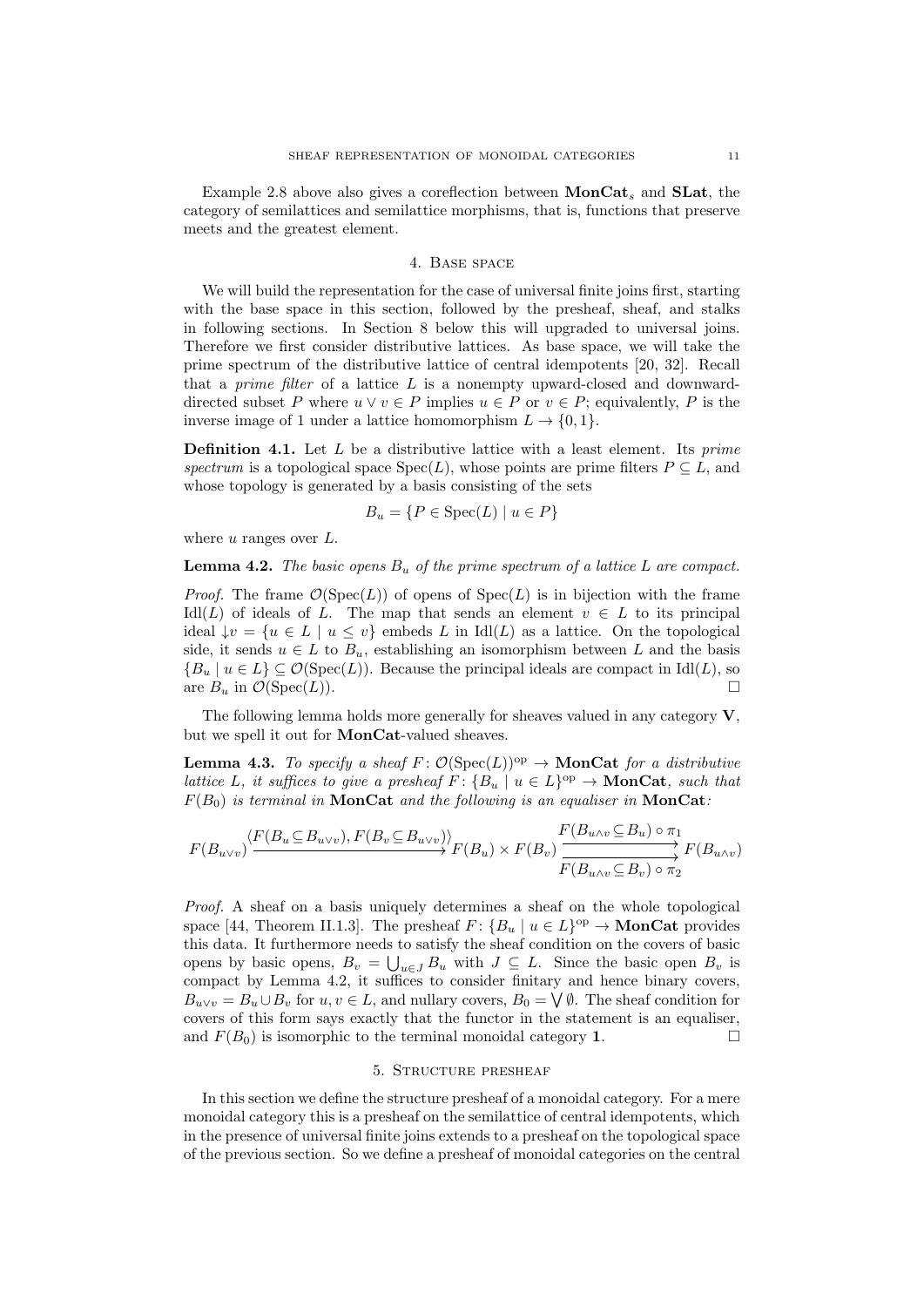idempotents by describing its behaviour over basic open sets. We will generalise the filter-quotient construction from topos theory to monoidal categories [\[44,](#page-36-2) V.9].

Any central idempotent  $U$  in a monoidal category  $C$  is a (commutative) comonoid with comultiplication  $\varphi$  and counit  $\varphi$ . Hence  $-\otimes U$  is a comonad on C. We are interested in its co-Kleisli category.

**Definition 5.1.** Let C be a monoidal category, and  $u: U \rightarrow I$  a chosen representative of a central idempotent. Define a category  $\mathbf{C}\Vert_{u}$  as follows:

- objects are those of C;
- morphisms  $A \to B$  in  $\mathbb{C}\Vert_{u}$  are morphisms  $A \otimes U \to B$  in  $\mathbb{C};$
- composition of  $f: A \to B$  and  $q: B \to C$  is:



• identity on A is  $| \circ \rangle$ 

**Lemma 5.2.** If **C** is a monoidal category, then so is  $\mathbf{C}\|_{u}$ .

*Proof.* The monoidal structure of  $\mathbf{C}\Vert_{u}$  is defined as follows. The tensor product of morphisms  $f: A \rightarrow B$  and  $q: C \rightarrow D$  is:



The associator and left and right unitors are given by:



Easy graphical manipulation establishes naturality, the interchange law, as well as the triangle and pentagon equations.

<span id="page-11-0"></span>**Lemma 5.3.** If C is cartesian, there is a monoidal equivalence  $C\|_u \simeq C/U$ .

*Proof.* First, notice that  $A \otimes U : A \rightarrow A \otimes U$  is an isomorphism  $A \simeq A \otimes U$  in  $\mathbf{C}\Vert_{u}$  with inverse  $A\otimes u\otimes u: A\otimes U\to A$ . Therefore,  $\mathbf{C}\Vert_{u}$  is equivalent to its full subcategory  $\mathbf{C}\Vert_{u}$  of objects of the form  $A\otimes U$ . Moreover, this equivalence preserves tensor products on the nose.

There is a functor  $\mathbf{C}\|_{u} \to \mathbf{C}/U$  that sends an object  $A \otimes U$  to  $\pi_2 : A \otimes U \to U$ , and that sends a morphism  $f: A \otimes U \otimes U \to B \otimes U$  to  $f \circ (A \otimes U \otimes u)^{-1}$ . It is monoidal. There is also a functor  $\mathbf{C}/U \to \mathbf{C}||_u$  that sends an object  $\Omega: A \to U$ to  $A \otimes U$ , and that sends a morphism  $f: A \rightarrow B$  to  $f \otimes U \otimes u$ . This functor is monoidal too. These two functors form an equivalence, because  $A \otimes U \otimes U \simeq A \otimes U$ in  $\mathbf{C} \Vert_u$ .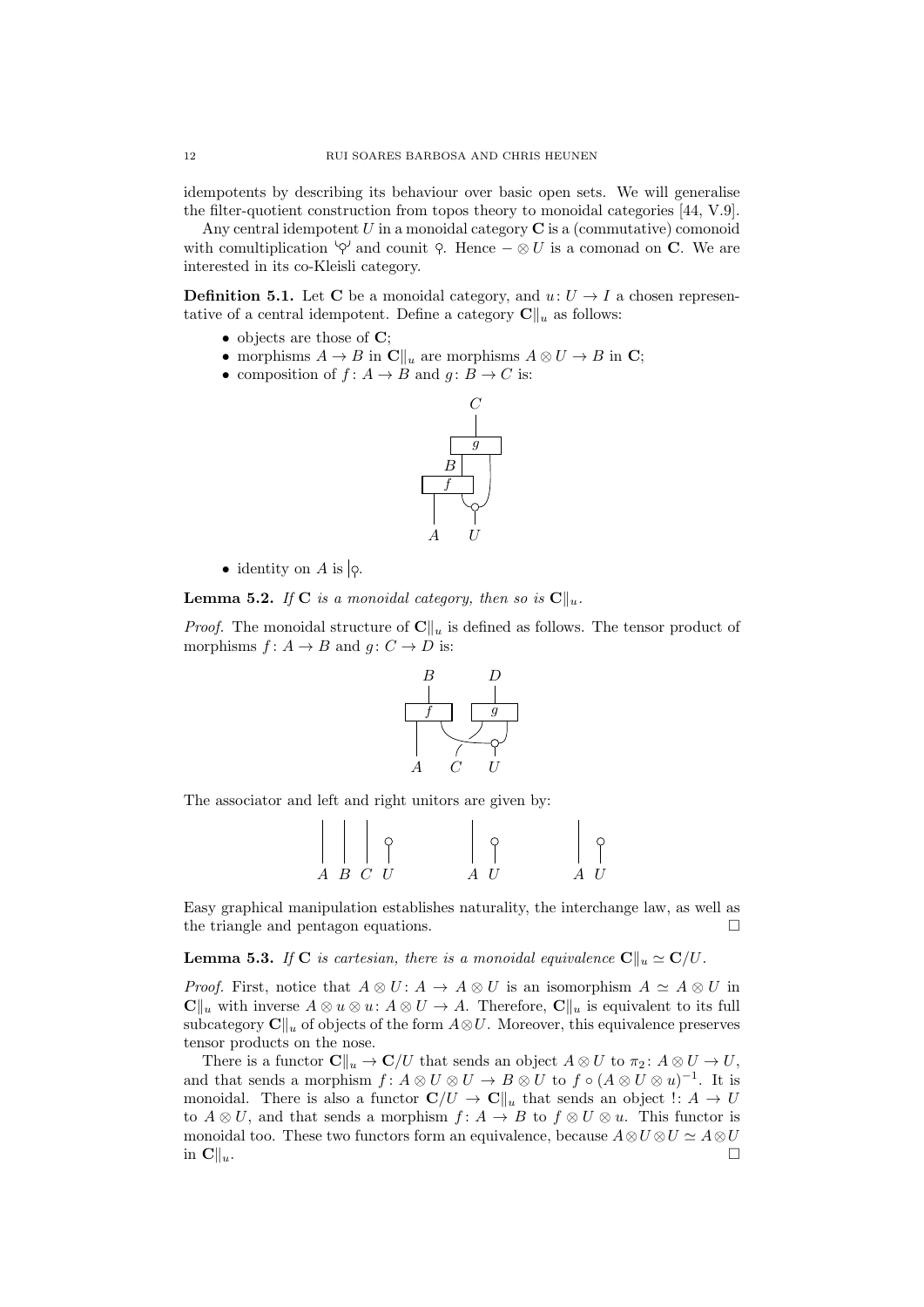<span id="page-12-0"></span>**Lemma 5.4.** If  $u \leq v$  are central idempotents in a monoidal category **C**, there is a strict monoidal functor  $\mathbf{C}\|_{u\leq v}$ :  $\mathbf{C}\|_{v} \to \mathbf{C}\|_{u}$  that acts as identity on objects and on morphisms as:



*Proof.* We first show functoriality. To verify that  $\mathbf{C}\|_{u\leq v}$  preserves identity morphisms:

$$
\begin{array}{c}\nA \\
\downarrow \\
\hline\n\downarrow \downarrow \\
A \quad U\n\end{array} = \begin{array}{c}\nA \\
\downarrow \\
\downarrow \downarrow \\
\downarrow \\
A \quad U\n\end{array} = \begin{array}{c}\nA \\
\downarrow \\
\downarrow \\
\downarrow \\
A \quad U\n\end{array}
$$

The fact that

$$
\mathbf{C}||_{u\leq v}(g\circ_v f) = \mathbf{C}||_{u\leq v}(g)\circ_u \mathbf{C}||_{u\leq v}(f)
$$

is proven by:

$$
\frac{C}{g \circ_v f} = \frac{C}{f} \frac{C}{f} = \frac{C}{f} \frac{G}{g} = \frac{C}{f} \frac{C}{g}
$$
\n
$$
\frac{G}{g} \frac{G}{g} \frac{G}{g} = \frac{G}{f} \frac{G}{g}
$$
\n
$$
\frac{G}{g} \frac{G}{g} \frac{G}{g} = \frac{G}{g} \frac{G}{g}
$$
\n
$$
\frac{G}{g} \frac{G}{g} \frac{G}{g} = \frac{G}{g}
$$
\n
$$
\frac{G}{g} \frac{G}{g} \frac{G}{g} = \frac{G}{g}
$$
\n
$$
\frac{G}{g} \frac{G}{g} \frac{G}{g} = \frac{G}{g}
$$
\n
$$
\frac{G}{g} \frac{G}{g} \frac{G}{g} = \frac{G}{g}
$$
\n
$$
\frac{G}{g} \frac{G}{g} \frac{G}{g} = \frac{G}{g}
$$
\n
$$
\frac{G}{g} \frac{G}{g} \frac{G}{g} = \frac{G}{g}
$$
\n
$$
\frac{G}{g} \frac{G}{g} \frac{G}{g} = \frac{G}{g}
$$

As for monoidality, for  $f: A \otimes V \to B$  and  $g: C \otimes V \to D$  in C:

Cku≤<sup>v</sup> f⊗g = f ⊗ g B D A C V U = f g B D A C V U = f g B D V V A C U = Cku≤v(f)⊗Cku≤v(g)

This functor preserves the tensor unit, and hence is strict monoidal.  $\Box$ 

The special case  $v = 1$  gives a functor  $\mathbf{C} \to \mathbf{C} \parallel_u$  that acts as the identity on objects and acts on morphisms as:



<span id="page-12-1"></span>**Lemma 5.5.** If  $u \leq v$  are central idempotents in a monoidal category **C**, there is an oplax monoidal functor  $\mathbf{C} \| u \leq v : \mathbf{C} \|_{u} \to \mathbf{C} \|_{v}$ , that acts on objects as  $A \mapsto A \otimes U$ ,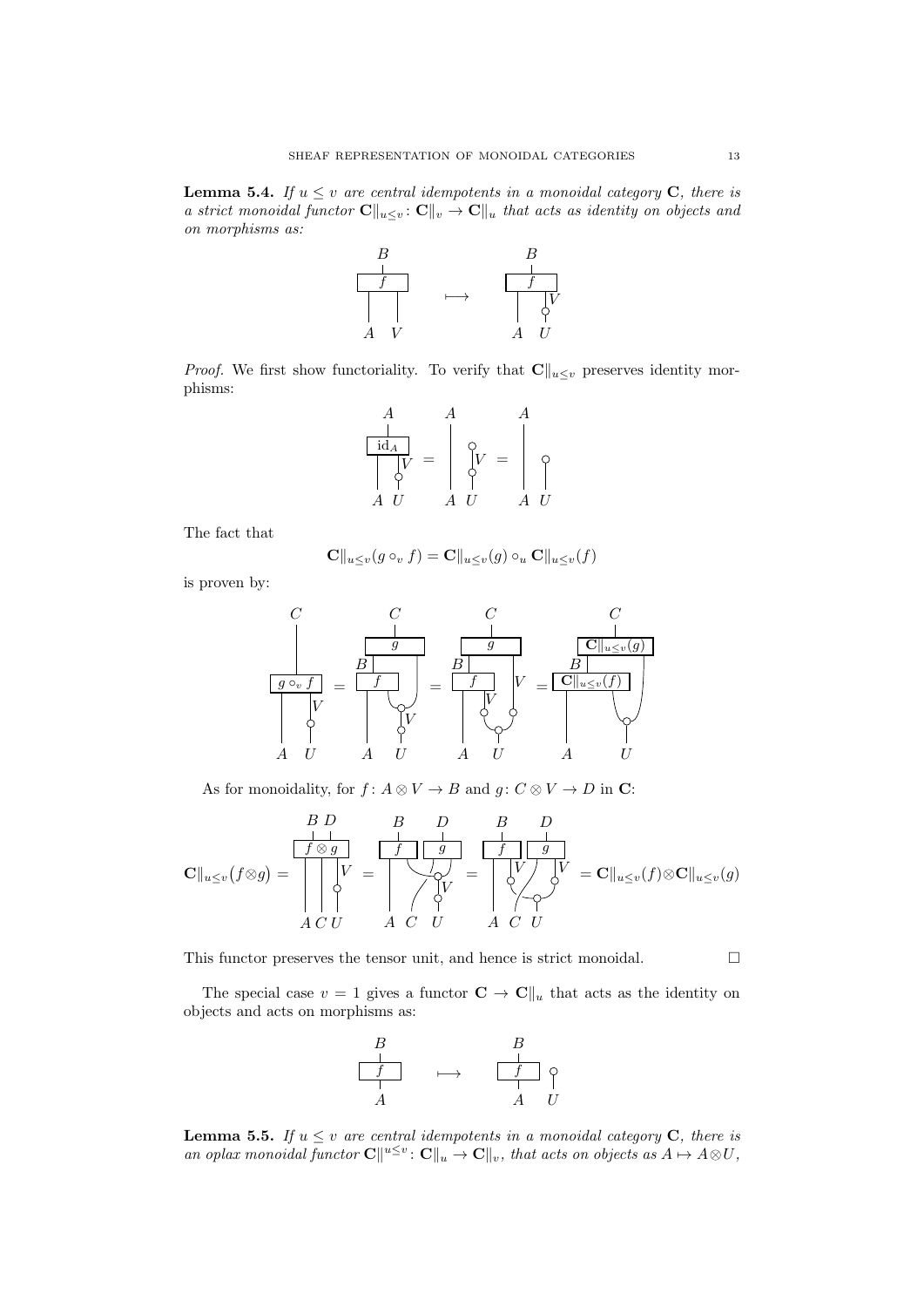and on morphisms as:



This functor is left adjoint to  $\mathbf{C}\|_{u\leq v}$ , and the unit of this adjunction is invertible.

*Proof.* It is straightforward to verify that  $\mathbf{C} \parallel^{u \leq v}$  indeed preserves identities and composition. It is oplax monoidal with  $\theta_I = I \otimes u \otimes v$ :  $\mathbb{C} \parallel_{u \leq v}(I) \to I$  and:

$$
\theta_{A,B} = \begin{pmatrix} A & U & B & U \\ \downarrow & \searrow & \searrow & \searrow \\ \nearrow & \searrow & \searrow & \searrow & \searrow \\ A & B & U & V & \end{pmatrix} : \mathbf{C} \Vert^{u \leq v} (A \otimes B) \to \mathbf{C} \Vert^{u \leq v} (A) \otimes \mathbf{C} \Vert^{u \leq v} (B)
$$

It is routine to verify that  $\theta_{A,B}$  and  $\theta_I$  are natural and respect the coherence isomorphisms of  $\mathbf{C}||_u$  and  $\mathbf{C}||_v$ . Notice that in fact  $\theta_{A,B}$  is invertible, with inverse  $\theta_{A,B}^{-1} = A \otimes u \otimes B \otimes U \otimes v$ :  $\mathbf{C} \Vert u \leq v(A) \otimes \mathbf{C} \Vert u \leq v(B) \to \mathbf{C} \Vert u \leq v(A \otimes B)$ , but that  $\theta_I$ is not invertible.

The fact that  $\mathbf{C} \|^{u \leq v}$  is left adjoint to  $\mathbf{C} \|_{u \leq v}$  simply means:

$$
\mathbf{C}||_v(A \otimes U, B) = \mathbf{C}(A \otimes U \otimes V, B) \simeq \mathbf{C}(A \otimes U, B) = \mathbf{C}||_v(A \otimes U, B)
$$

This holds because  $u \wedge v = u$  as  $u \leq v$ , and is easily seen to be natural in A and B. The unit of the adjunction is  $\eta_A = A \otimes U : A \to A \otimes U$  in  $\mathbb{C} \|_{u}$ . It is inverted by  $\eta_A^{-1} = A \otimes u \otimes u : A \otimes U \to A$  in  $\mathbb{C} \parallel_u$ .

To finish this section on the structure presheaf, we determine the central idempotents of the categories  $\mathbf{C} \Vert_{u}$ .

<span id="page-13-0"></span>**Lemma 5.6.** If  $u$  is a central idempotent in a monoidal category  $C$ , then there is an isomorphism  $\mathrm{ZI}(\mathbf{C}\Vert_{u}) \simeq \mathrm{ZI}(\mathbf{C}) \cap \downarrow u$  of semilattices.

*Proof.* Let  $q: Q \to I$  be a morphism in  $\mathbb{C}\Vert u$ . That is, q is a morphism  $Q \otimes U \to I$ in C. By definition q satisfies [\(2.1\)](#page-2-0) in  $\mathbb{C}\Vert_u$  if and only if the following holds in C:



But by Lemma [2.5,](#page-4-0) this means precisely that  $q: Q \otimes U \to I$  satisfies [\(2.1\)](#page-2-0) in C.

Now, q is idempotent in  $\mathbb{C}||_u$  if and only if there is a morphism  $f : Q \otimes U \to Q \otimes Q$ in C satisfying:

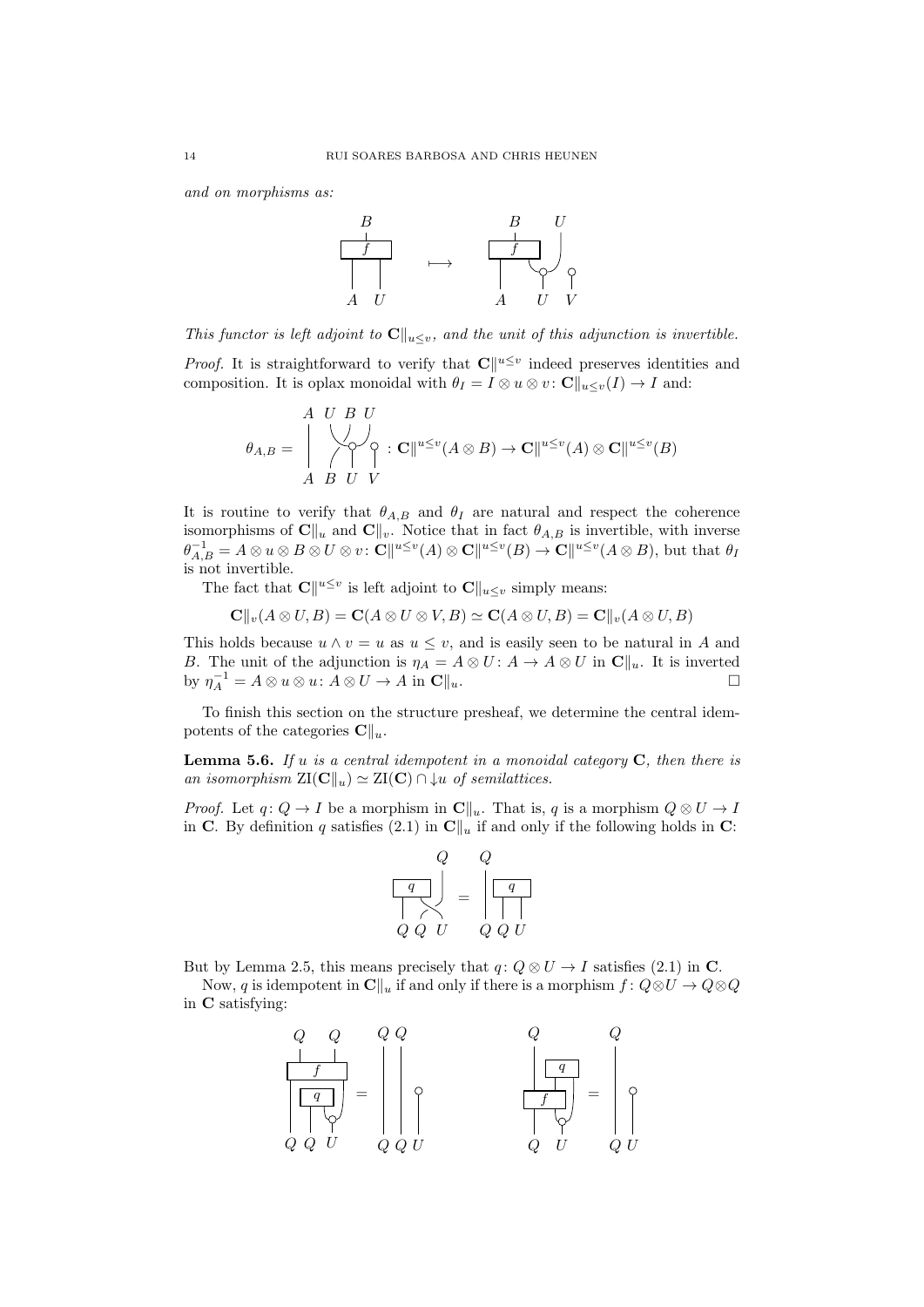Similarly, q is idempotent in C if and only if there is  $g: Q \otimes U \to Q \otimes U \otimes Q \otimes U$ in C satisfying:



But these two properties are equivalent via:



Finally, if  $\tau_A: Q \otimes A \to A \otimes Q$  is a half-braiding in  $\mathbb{C} \|_u$ , and  $\sigma_A: U \otimes A \to A \otimes U$ is the given half-braiding in C, then

$$
Q\otimes U\otimes A\stackrel{Q\otimes \sigma_A}{\longrightarrow} Q\otimes A\otimes U\simeq Q\otimes A\otimes U\otimes U\stackrel{\tau_A\otimes U}{\longrightarrow} A\otimes Q\otimes U
$$

is a half-braiding in  $\mathbf{C}\Vert_{u}$ . Thus any central idempotent V in C induces a central idempotent V in  $\mathbf{C}\Vert_{u}$ , and any central idempotent q in  $\mathbf{C}\Vert_{u}$  is represented by a central idempotent coming from  $C$  in this way.  $\square$ 

Corollary 5.7. Let C be a monoidal monoidal category and  $u \in ZI(C)$ .

- If C is stiff, then so is  $\mathbf{C}\Vert_{u}$ .
- If C has finite joins of central idempotents, then so does  $\mathbf{C}||_u$ .
- If C has joins of central idempotents, then so does  $\mathbf{C}||_u$ .

The functor  $\mathbf{C} \to \mathbf{C} \Vert_u$  preserves joins of central idempotents.

*Proof.* Follows from Definition [3.1](#page-7-1) and Lemma [5.6.](#page-13-0)  $\Box$ 

# 6. STRUCTURE SHEAF

<span id="page-14-0"></span>This section establishes that the structure presheaf is in fact a sheaf. We start with checking the sheaf condition for binary joins.

<span id="page-14-1"></span>**Proposition 6.1.** If  $C$  is a monoidal category with universal finite joins of central idempotents, then the following is an equaliser in  $MonCat$ :

$$
\mathbf{C} \|_{u \vee v} \xrightarrow{\langle \mathbf{C} \|_{u \leq u \vee v}, \mathbf{C} \|_{v \leq u \vee v}} \mathbf{C} \|_{u} \times \mathbf{C} \|_{v} \xrightarrow{\mathbf{C} \|_{u \wedge v \leq u} \circ \pi_{1}} \mathbf{C} \|_{u \wedge v}
$$

Proof. We will prove that the following diagram is a pullback in MonCat:

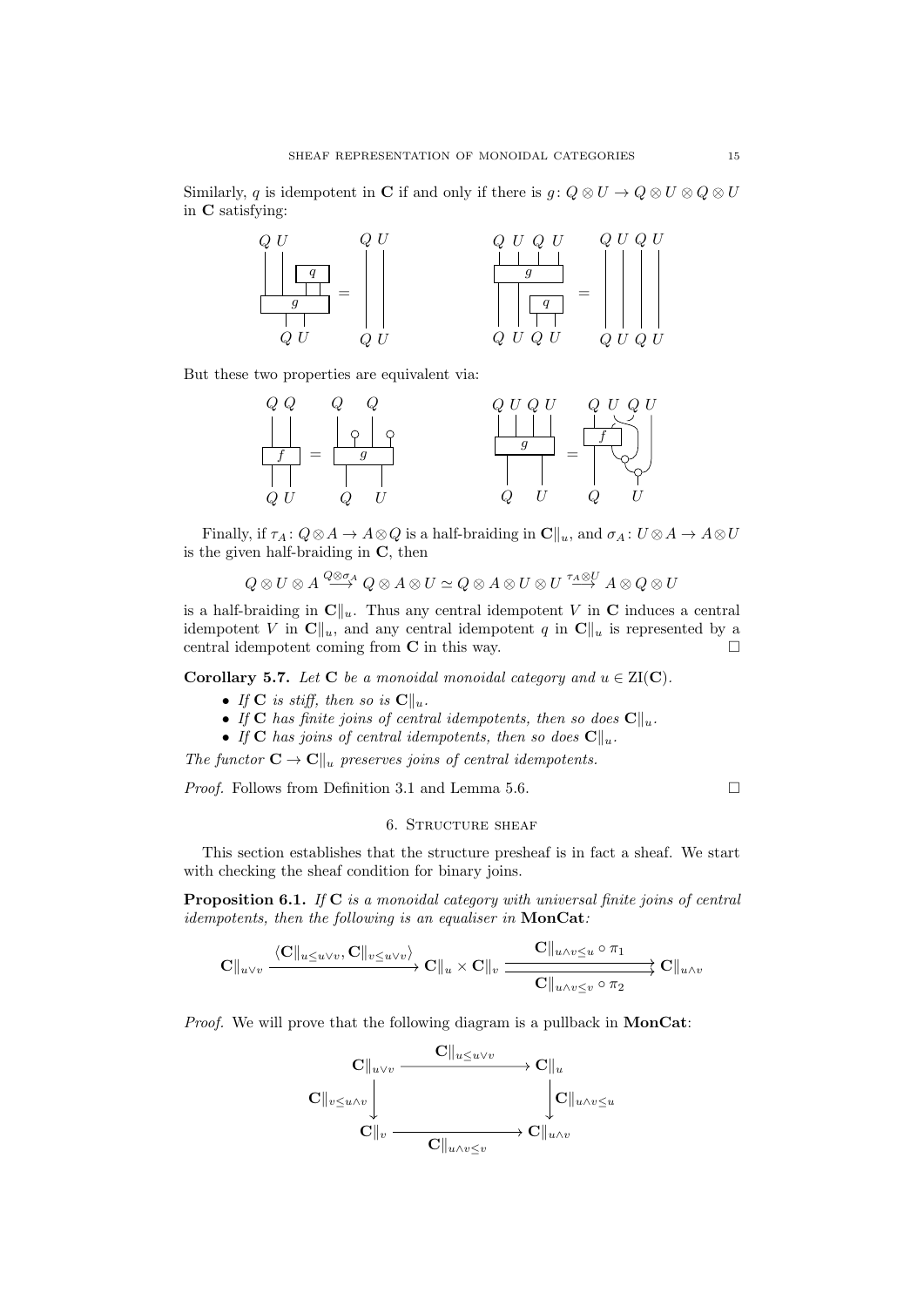Let **A** be a (monoidal) category and  $F: \mathbf{A} \to \mathbf{C} \parallel_u \text{ and } G: \mathbf{A} \to \mathbf{C} \parallel_v (\text{law monoidal})$ functors satisfying:

<span id="page-15-1"></span>(6.1) 
$$
\mathbf{C}||_{u \wedge v \leq u} \circ F = \mathbf{C}||_{u \wedge v \leq v} \circ G
$$

We will show that there is a unique functor  $H: \mathbf{A} \to \mathbf{C} \parallel_{u \vee v}$  satisfying:

<span id="page-15-0"></span>(6.2) 
$$
\mathbf{C} \|_{u \le u \vee v} \circ H = F \qquad \mathbf{C} \|_{v \le u \vee v} \circ H = G
$$

by first showing that  $(6.2)$  forces a unique choice for how H must act on objects and morphisms, and then verifying that this indeed defines a (lax monoidal) functor.

For an object A of **A**, condition [\(6.1\)](#page-15-1) implies that  $F(A) = G(A)$  since the restriction functors act as the identity on objects, and  $(6.2)$  forces  $H(A)$  to be the same object. For a morphism  $m: A \rightarrow B$  in **A**, equation [\(6.1\)](#page-15-1) says that the maps  $F(m): F(A) \otimes U \to F(B)$  and  $G(m): G(A) \otimes V \to G(B)$  in C satisfy:

$$
H(B) \t\t H(B)
$$
\n
$$
\begin{array}{c|c}\nF(m) \\
\hline\n\end{array} \quad \varphi = \begin{array}{c|c}\nG(m) \\
\hline\nG(m) \\
\hline\n\end{array}
$$
\n
$$
H(A) \quad U \quad V \qquad H(A) \quad U \quad V
$$

whereas [\(6.2\)](#page-15-0) says that  $H(m): H(A) \otimes (U \vee V) \rightarrow H(B)$  must satisfy:

<span id="page-15-2"></span>(6.3) H(m) H(B) H(A) U ∨ V V = F(m) H(B) H(A) U H(m) H(B) H(A) U ∨ V V = G(m) H(B) H(A) V

Both conditions are summarised by commutativity of the following diagram in C:



Universal finite joins of central idempotents make this square a pushout. Thus there is only one possible choice for the morphism  $H(m)$ .

It remains to show that this indeed defines a (lax monoidal) functor. Let  $m_1: A \to B$  and  $m_2: B \to C$  in A. We will show that  $H(m_2) \circ_{u \vee v} H(m_1)$  satisfies the defining conditions of  $H(m_2 \circ m_1)$ . Observe that

$$
\mathbf{C}||_{u \le u \vee v}(H(m_2) \circ_{u \vee v} H(m_1)) = \mathbf{C}||_{u \le u \vee v}(H(m_2)) \circ_u \mathbf{C}||_{u \le u \vee v}(H(m_1))
$$
  
=  $F(m_2) \circ_u F(m_1)$   
=  $F(m_2 \circ m_1)$ 

by functoriality of restriction,  $(6.3)$  instantiated for both  $m_1$  and  $m_2$ , and functoriality of F. The condition holds analogously for G. Since  $H(m_2 \circ m_1)$  is the unique map in C satisfying these conditions,  $H(m_2) \circ_{u \vee v} H(m_1) = H(m_2 \circ m_1)$ .

Identities are preserved similarly: if  $A$  is an object of  $A$ , then

$$
\mathbf{C}||_{u \le u \vee v}(\mathrm{id}_{H(A)}) = \mathrm{id}_{\mathbf{C}||_{u \le u \vee v}(H(A))} = \mathrm{id}_{F(A)} = F(\mathrm{id}_{A})
$$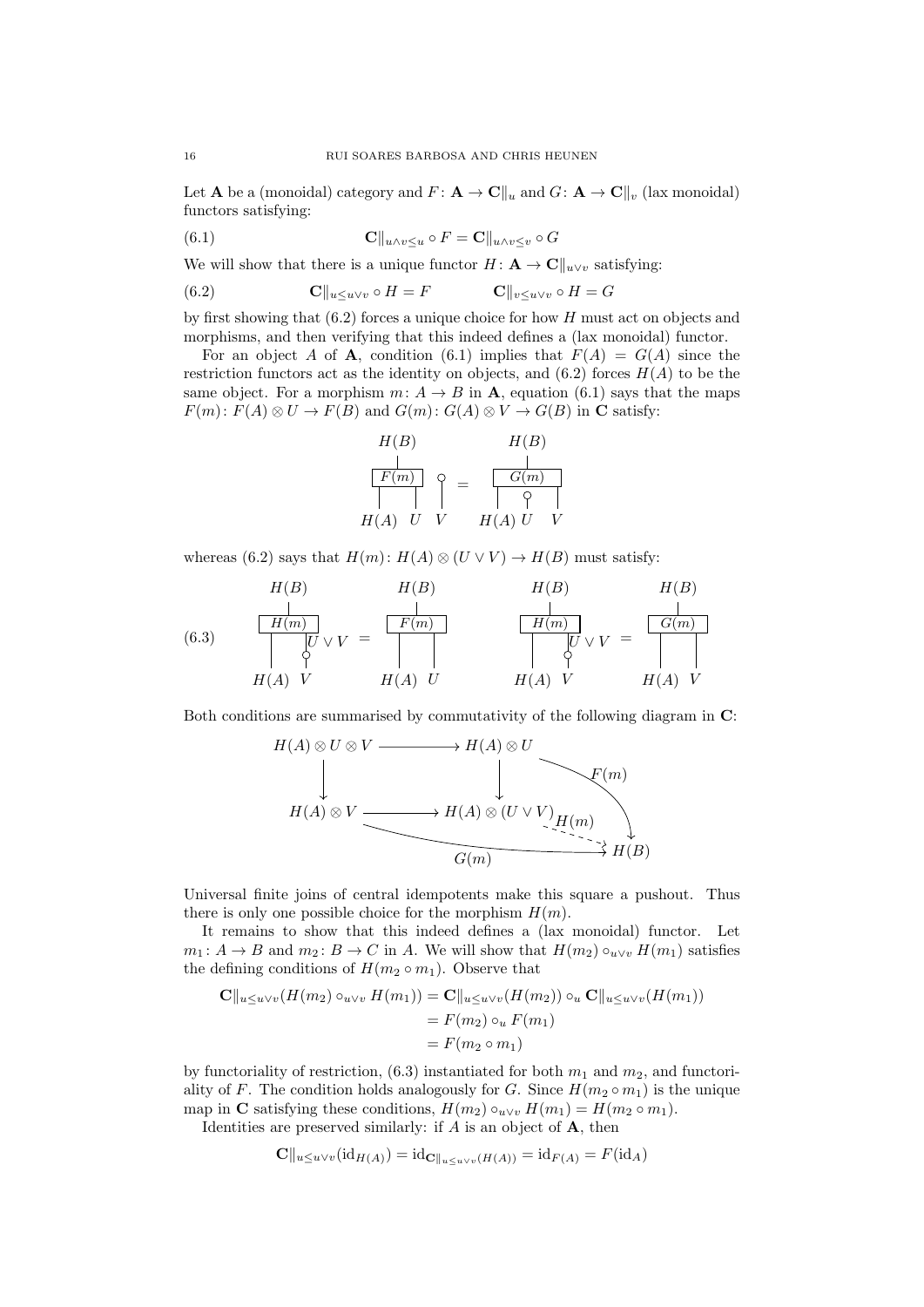and analogously  $\mathbf{C}\|_{v\leq u\vee v}(\mathrm{id}_{H(A)}) = G(\mathrm{id}_A)$ , so  $\mathrm{id}_{H(A)} = H(\mathrm{id}_A)$ .

Finally we show that H is lax monoidal. For objects A and B of A, write  $\theta_{A,B}^F$ for the structure morphism  $F(A) \otimes F(B) \to F(A \otimes_A B)$  in  $\mathbb{C}[[u]$  witnessing that F is lax monoidal. This is a morphism  $\theta_{A,B}^F: F(A) \otimes F(B) \otimes U \to F(A \otimes B)$  in C. Similarly, write  $\theta_{A,B}^G$ :  $G(A) \otimes G(B) \otimes V \to G(A \otimes B)$  in **C**. It follows from [\(6.1\)](#page-15-1) that:



That is, the outer square in the following diagram commutes:



This uniquely determines the dashed morphism  $\theta_{A,B}^H$  satisfying:



The structure morphism  $I \to H(I)$  is defined similarly. Naturality of  $\theta^H$  and the laws of unitality and associativity follow from those for the structure morphisms of  $F$  and  $G$ .

We have to pay careful attention to the nullary case of the sheaf condition.

<span id="page-16-0"></span>**Lemma 6.2.** If  $C$  be a monoidal category with universal finite joins of central idempotents, then  $\mathbf{C}\Vert_{0}$  is monoidally equivalent to the terminal category 1.

*Proof.* It suffices to show that every object A is isomorphic to 0 in  $\mathbb{C}\Vert_{0}$ . Because  $A\otimes 0 \simeq 0$  by universal finite joins of central idempotents, there is a unique morphism  $f: A \otimes 0 \to 0$  in C. Similarly, there is a unique morphism  $g: 0 \otimes 0 \to A$ . The composition  $g \circ f$  in  $\mathbf{C} \parallel_0$  is a morphism  $A \otimes 0 \to A$  in  $\mathbf{C}$ , and therefore unique, so has to equal the identity in  $\mathbf{C}\Vert_0$ . Similarly, the composition  $f \circ g$  in  $\mathbf{C}\Vert_0$  is a morphism  $0 \otimes 0 \to 0$  in **C** and so equals the identity in  $\mathbf{C}\|_0$  by uniqueness.  $\Box$ 

We can now define the desired sheaf of categories. For clarity we have avoided stacks and worked everything out concretely so far, but at this point we have to make a small change because of the previous lemma, as  $\mathbf{C} \parallel_0$  is not isomorphic to the terminal category but only equivalent to it. In logical terms,  $\mathbf{C} \parallel_0$  models the theory in which  $0 = 1$ .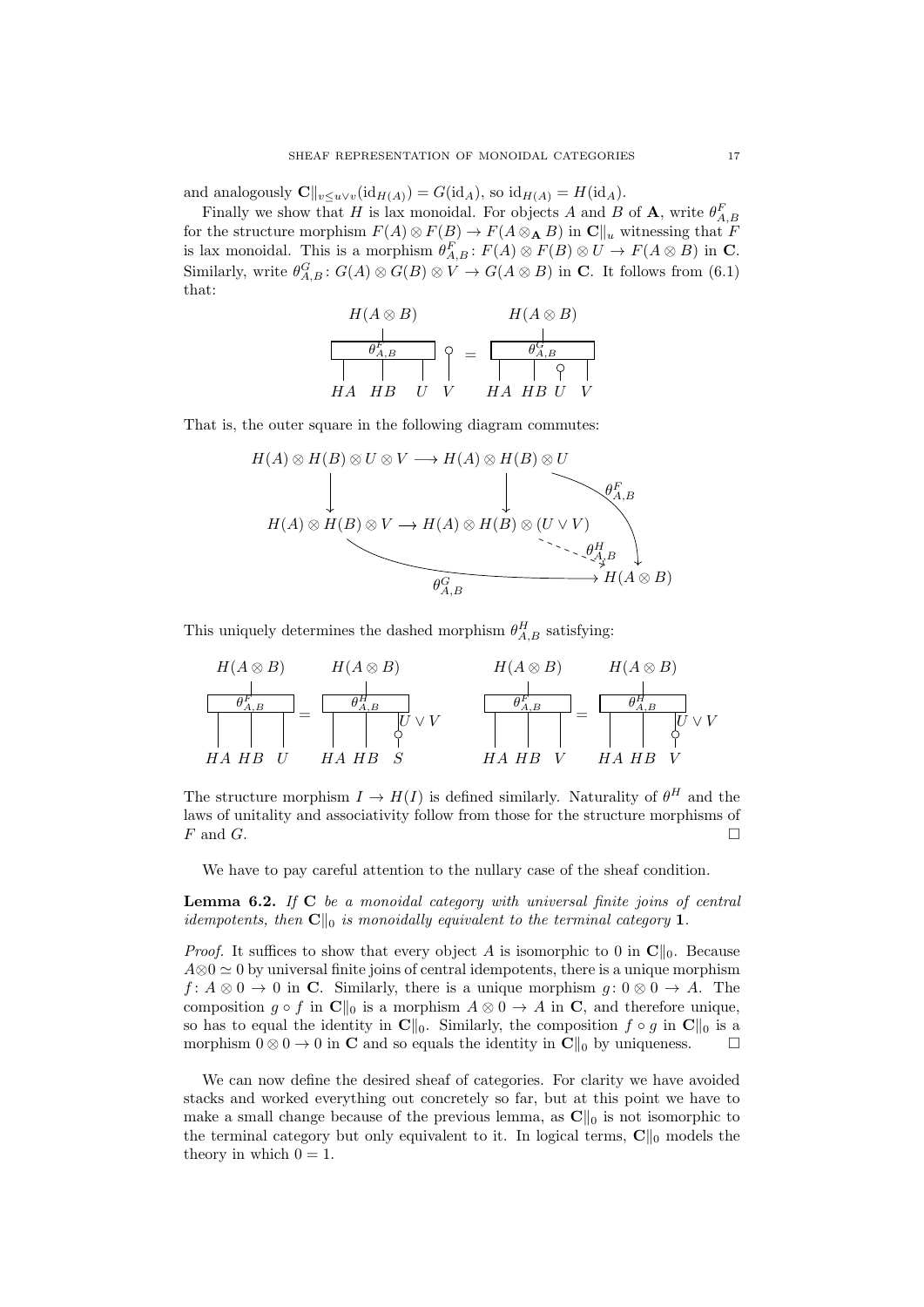<span id="page-17-1"></span>**Proposition 6.3.** Let  $C$  be a monoidal category with universal finite joins of central *idempotents.* The functor  $\mathcal{O}(\text{Spec}(\text{ZI}(\mathbf{C})))^{op} \to \text{MonCat}$  given by  $s \mapsto \mathbf{C}\|_{s}$  is naturally monoidally equivalent to a sheaf of monoidal categories defined as follows:

$$
F: \mathcal{O}(\operatorname{Spec}(\operatorname{ZI}(\mathbf{C})))^{\mathrm{op}} \to \mathbf{MonCat}
$$

$$
0 \to 1
$$

$$
0 \neq u \mapsto \mathbf{C} \parallel_u
$$

*Proof.* Because 1 is terminal,  $F$  is indeed functorial. There is a natural transformation from  $u \mapsto \mathbf{C} \parallel_u \text{ to } F$ , whose component at every  $u \neq 0$  is the identity functor, and whose component at 0 is the unique functor to 1. This natural transformation is a (monoidal) equivalence by Lemma [6.2.](#page-16-0) Combining Lemma [4.3](#page-10-3) with Proposition [6.1](#page-14-1) shows that F defines a sheaf of (monoidal) categories.  $\Box$ 

# 7. Stalks

<span id="page-17-0"></span>In this section, we study the stalks of the sheaf of Proposition [6.3.](#page-17-1) We start by generalising the idea of germs to the monoidal setting.

**Definition 7.1.** Let C be a monoidal category, and  $x \subseteq \text{ZI}(\mathbf{C})$  a prime filter. Define a category  $\mathbf{C}\|_x$  as follows:

- objects are those of **C**;
- morphisms  $A \to B$  are equivalence classes of pairs of  $v \in x$  and  $f: A \otimes V \to$ B, where we identify  $(v, f)$  and  $(v', f')$  when  $u \leq v \wedge v'$  for some  $u \in x$ :



• composition of  $(u, f): A \to B$  and  $(v, g): B \to C$  is:

$$
\left[u\wedge v,\begin{array}{c} \begin{matrix}C\\ g\\ \hline f\\ \hline I_A\end{matrix} \\ \hline \end{array}\right]_V
$$

• identity on A is  $[1, \vert_{A}]$ .

Notice that  $[u, f] = [u \wedge v, f \otimes v]$  for any central idempotent v.

**Lemma 7.2.** If C is a monoidal category, and  $x \subseteq ZI(C)$  a prime filter, then  $C\Vert_x$ is monoidal.

*Proof.* The tensor product of objects is as in  $C$ , the tensor product of morphisms  $[u, f]: A \to B$  and  $[v, q]: C \to D$  is  $[u, f] \otimes [v, q] = [u \wedge v, (f \otimes q) \circ (A \otimes \sigma_{UV} \otimes$  $[D]$ :  $A \otimes C \rightarrow B \otimes D$ . The coherence isomorphisms are  $[1, \alpha]$ ,  $[1, \lambda]$ , and  $[1, \rho]$ .  $\square$ 

**Lemma 7.3.** If C is a monoidal category, and  $x \in \text{ZI}(\mathbb{C})$  a prime filter, then

$$
\mathbf{C} \|_x = \operatorname{colim}_{u \in x} \mathbf{C} \|_u
$$

in MonCat, where the colimit ranges over the diagram induced by the functors  $\mathbf{C} \|_{u \leq v} : \mathbf{C} \|_{v} \to \mathbf{C} \|_{u}$  from Lemma [5.4.](#page-12-0)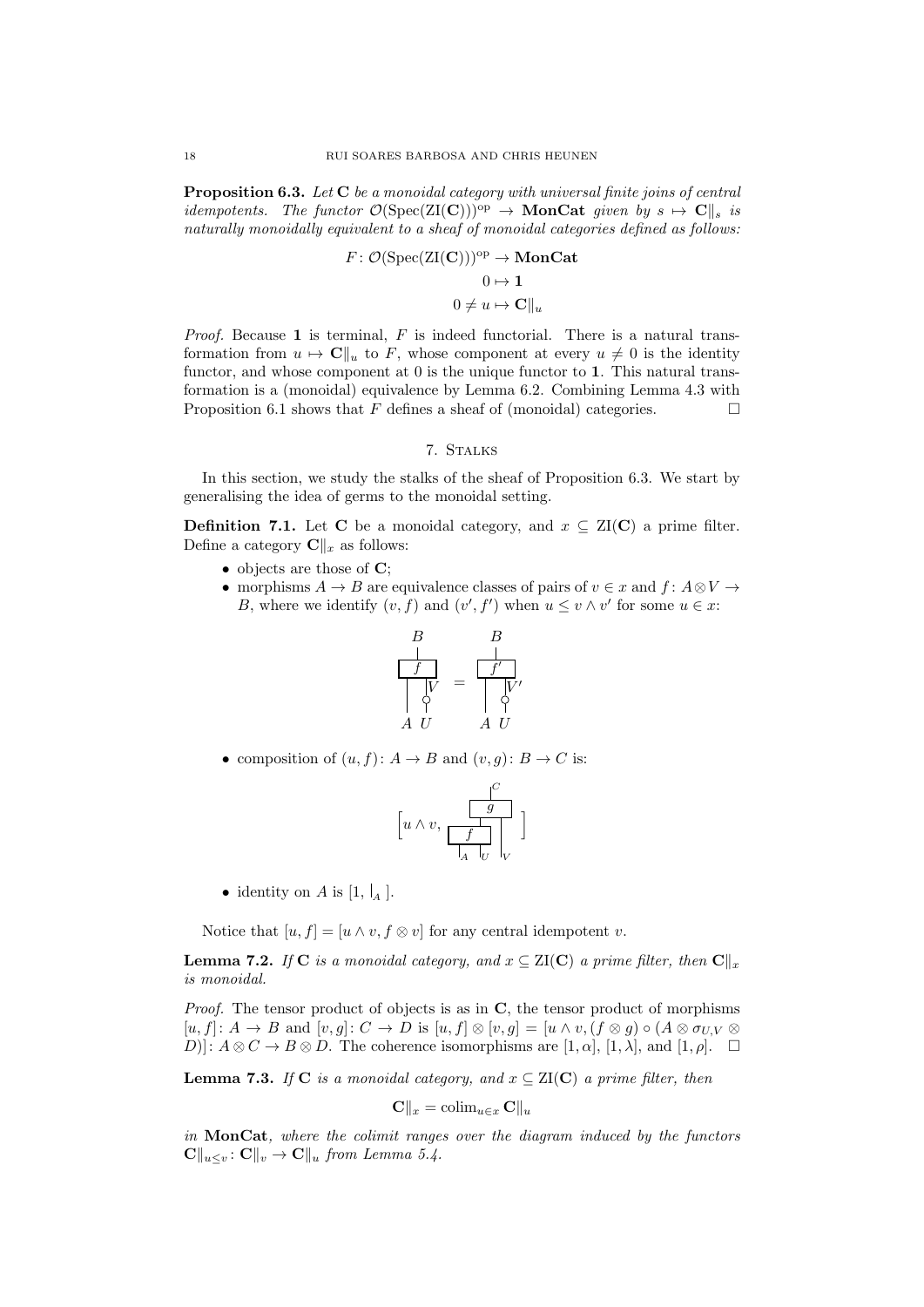*Proof.* The functors  $F_u: \mathbf{C} \parallel_u \to \mathbf{C} \parallel_x$  that send  $f: A \otimes U \to B$  to  $[u, f]$  form a cocone. If  $G_u: \mathbf{C} \|_u \to \mathbf{D}$  is another cocone, then there is a unique mediating functor  $M: \mathbf{C} \|_x \to \mathbf{D}$  given by  $M[u, f] = G_u(f)$ . If **C** and  $G_u$  are monoidal, then  $M$  is lax monoidal.

The next lemma characterises the central idempotents in  $\mathbf{C}\|_x$ . The equivalence relation of having the same germ specialises to a semilattice congruence of central idempotents as follows for a prime filter  $x$  of central idempotents:

$$
v\sim_x w\iff \exists u\in x\colon u\wedge v=u\wedge w
$$

<span id="page-18-0"></span>**Lemma 7.4.** If C is a braided monoidal category and  $x \subseteq \text{ZI(C)}$  a prime filter, then there is an isomorphism  $\mathrm{ZI}(\mathbf{C}\Vert_x) \simeq \mathrm{ZI}(\mathbf{C})/\mathcal{Z}_x$  of semilattices.

*Proof.* Let  $[v, q]: Q \to I$  be a morphism in  $\mathbb{C}||_x$ . That is, choose a representing morphism  $q: Q \otimes V \to I$  in C. Then by definition  $[v, q]$  satisfies [\(2.1\)](#page-2-0) in  $\mathbb{C}||_x$  if and only if:



in C for some  $u \in x \cap \downarrow v$ . If  $m: U \to V$  satisfies  $u = v \circ m$ , then  $q \circ (Q \otimes m): Q \otimes U \to I$ is central in C if and only if:

$$
\begin{array}{c|c}\n & Q & U \\
\hline\nq & & \\
\hline\n\downarrow & & \\
Q & U & Q & U\n\end{array} = \begin{array}{c|c}\n & Q & U \\
 & \hline\n\end{array}
$$

But these two equations are equivalent by Lemma [2.5.](#page-4-0)

Similarly,  $[v, q]$  is idempotent in  $\mathbf{C}\|_x$  if and only if there exist  $u \in x \cap \mathcal{L}v$ , and a morphism  $p: Q \otimes U \to Q \otimes Q$  in **C** such that:



If  $u = v \circ m$ , then  $q \circ (Q \otimes m) : Q \otimes U \to I$  is idempotent in C if and only if there exists a morphism  $f: Q \otimes U \to Q \otimes U \otimes Q \otimes U$  in **C** satisfying:

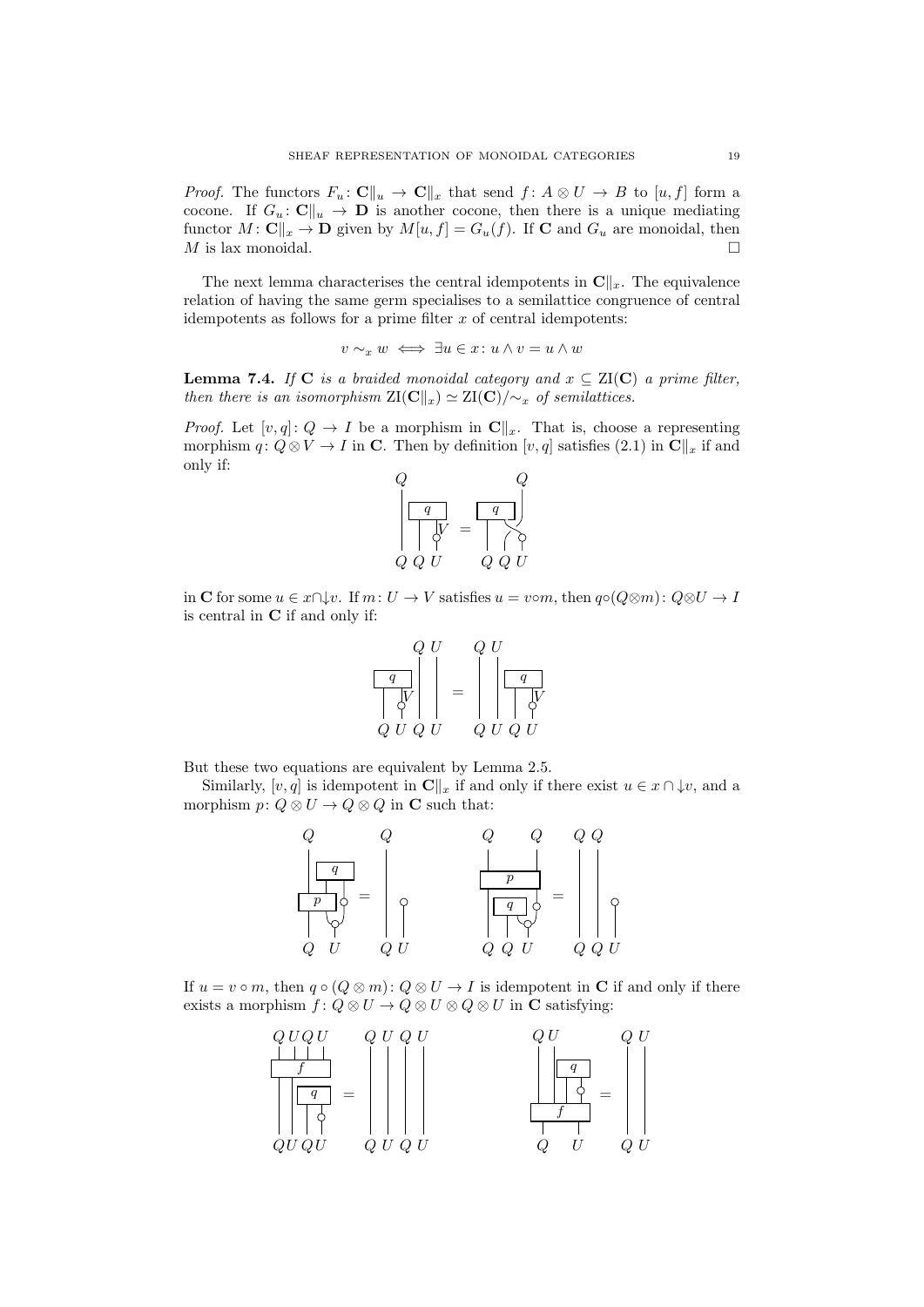These two properties are equivalent, by choosing:



Just like in Lemma [5.6,](#page-13-0) a half-braiding on  $Q$  in  $\mathbb{C}\Vert_x$  induces a half-braiding on  $Q\otimes U$ in C. Thus every central idempotent in  $\mathbf{C}\|_x$  is induced by a central idempotent in C. But by definition two central idempotents  $u$  and  $v$  in C induce the same central idempotent in  $\mathbf{C}\|_x$  exactly when  $u \sim_x v$ .

**Lemma 7.5.** Let C be a monoidal monoidal category and  $x \subseteq \text{ZI(C)}$  a prime filter.

- If C is stiff, then so is  $\mathbf{C}||_x$ .
- If C has universal finite joins of central idempotents, then so does  $\mathbf{C}\|_x$ .
- If C has universal joins of central idempotents, then so does  $\mathbf{C}\|_x$ .

The functor  $\mathbf{C} \to \mathbf{C} \Vert_x$  preserves joins of central idempotents.

*Proof.* We start with stiffness. Let  $v, w$  be central idempotents in C. It is clear that the inner square below commutes in  $\mathbf{C}\|_x$ .



Suppose the outer square commutes too. This means  $(A \otimes v) \circ (f \otimes u' \otimes q) =$  $(A \otimes w) \circ g \circ (B \otimes u \otimes U' \otimes q)$  for some central idempotent q in C. Because C is stiff, there is a morphism  $m: B \otimes U \otimes U' \otimes Q \to A \otimes V \otimes W$  satisfying:

| $_{m}$  |                        | $\boldsymbol{m}$ |
|---------|------------------------|------------------|
|         |                        |                  |
| D<br>سا | $\boldsymbol{R}$<br>W. |                  |

It follows that the dashed morphism  $[u \wedge u' \wedge q, m]$  makes the two triangles commute. The uniqueness of  $m$  in  $\bf{C}$  also guarantees that the dashed morphism is the unique such morphism in  $\mathbf{C}\|_{r}$ .

Next we turn to joins of central idempotents. The initial object 0 satisfying  $A \otimes 0 \simeq 0$  in **C** is still initial and still satisfies  $A \otimes 0 \simeq 0$  in  $\mathbb{C}||_x$ . The proof that [\(3.1\)](#page-7-2) is a pullback in  $\mathbf{C}\|_x$  is virtually the same as in the stiff case. We focus on the pushout property. Suppose that  $[u, f] \circ [1, A \otimes V \otimes w] = [u', g] \circ [1, A \otimes v \otimes W]$ in  $\mathbf{C}\|_x$ . This means:

$$
f \circ (q \otimes U \otimes u' \otimes A \otimes V \otimes w) = g \circ (q \otimes u \otimes U' \otimes A \otimes v \otimes W)
$$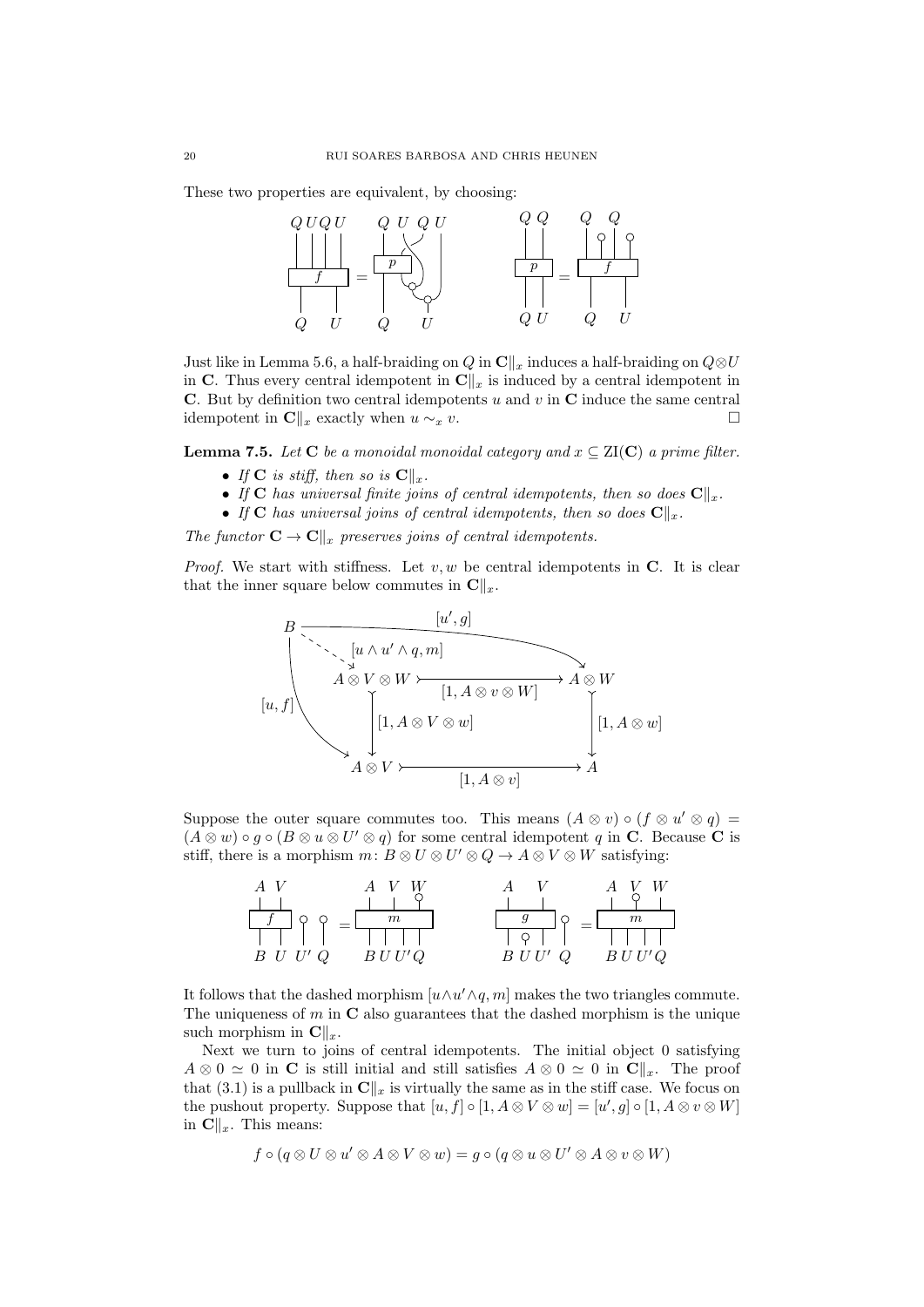for some central idempotent  $q$  in  $C$ . If  $C$  has finite joins of central idempotents, there is a morphism  $m: ((Q \otimes U \otimes V) \vee (Q \otimes U' \otimes W)) \otimes A \rightarrow B$  satisfying:



Observe that  $(q \wedge u \wedge v) \vee (q \wedge u' \wedge w) = p \wedge (v \vee w)$  for  $p = q \wedge (u \vee u') \wedge (u \vee w) \wedge (v \vee u')$ . Now  $[p, m]$  is the unique mediating morphism in  $\mathbf{C}\|_x$  satisfying  $[p, m] \circ [1, A \otimes (v \leq$  $[v \vee w] = [u, f]$  and  $[p, m] \circ [1, A \otimes (w \le v \vee w)] = [u', g]$ . The above holds equally well for wide pushouts.  $\Box$ 

# 8. Sublocal and local

<span id="page-20-0"></span>This section proves that the stalks are particularly easy, in the sense that the central idempotents behave well because there are few of them.

**Definition 8.1.** Call a partially ordered set *sublocal* if  $u \vee w = 1$  can only happen when  $u = 1$  or  $w = 1$ . Call a monoidal category **C** sublocal when  $ZI(C)$  is sublocal.

A partially ordered set is sublocal if and only if it has a unique maximal ideal.

<span id="page-20-1"></span>**Lemma 8.2.** If  $C$  is a monoidal category with universal finite joins of central idempotents, and  $x \subseteq \text{ZI}(\mathbf{C})$  is a prime filter, then  $\mathbf{C} \parallel_x$  is sublocal.

*Proof.* Consider two elements of  $\mathrm{ZI}(\mathbf{C}\Vert_x)$ . They are represented by  $u, w \in \mathrm{ZI}(\mathbf{C})$ by Lemma [7.4.](#page-18-0) Now,  $u \vee w \sim_x 1$  if and only if there is v in the prime filter x and  $(u \wedge v) \vee (v \wedge w) = v$ . Since  $(u \wedge v) \vee (v \wedge w)$  is in the prime filter x, either  $u \wedge v \in x$ or  $v \wedge w \in x$ . But this implies  $u \sim_x 1$  or  $w \sim_x 1$ .  $\Box$ 

In fact, everything we've done so far can easily be extended from finite joins to arbitrary joins. Recall that a *completely prime filter* of a complete lattice  $L$  is a nonempty upward-closed and downward-directed subset P where  $\bigvee s_i \in P$  implies  $s_i \in P$  for some *i*; equivalently, P is the inverse image of 1 under a complete lattice morphism  $L \to \{0, 1\}.$ 

**Definition 8.3.** Let  $L$  be a frame. Its *completely prime spectrum* is a topological space X, whose points are completely prime ideals  $P \subseteq L$ , and whose topology is generated by a basis consisting of the sets

$$
B_u = \{ P \in X \mid u \notin P \}
$$

where  $u$  ranges over  $L$ .

**Definition 8.4.** Call a partially ordered set *local* if  $\bigvee u_i = 1$  can only happen when there is an i with  $u_i = 1$ . Call a monoidal category **C** local when  $\mathbf{Z}(\mathbf{C})$  is local.

<span id="page-20-2"></span>**Lemma 8.5.** If  $C$  is a monoidal with universal joins of central idempotents, and  $x \subseteq \text{ZI}(\mathbf{C})$  is a completely prime filter, then  $\mathbf{C}\|_x$  is local.

*Proof.* Completely analogous to Lemma [8.2.](#page-20-1)

By a sheaf of (sub)local categories, we mean a sheaf  $\mathcal{O}(X)^\text{op} \to \mathbf{MonCat}$  on a topological space X whose stalks are all (sub)local. Pulling everything together, we now arrive at our main result. A *global section* of a sheaf  $F: \mathcal{O}(X)^\text{op} \to \mathbf{MonCat}$ is an object of  $F(X)$ . For **Set**-valued sheaves, this corresponds to the more usual definition of a global section being a natural transformation  $1 \Rightarrow F$ . Enriching this as usual, we will call  $F(X)$  the category of global sections of F.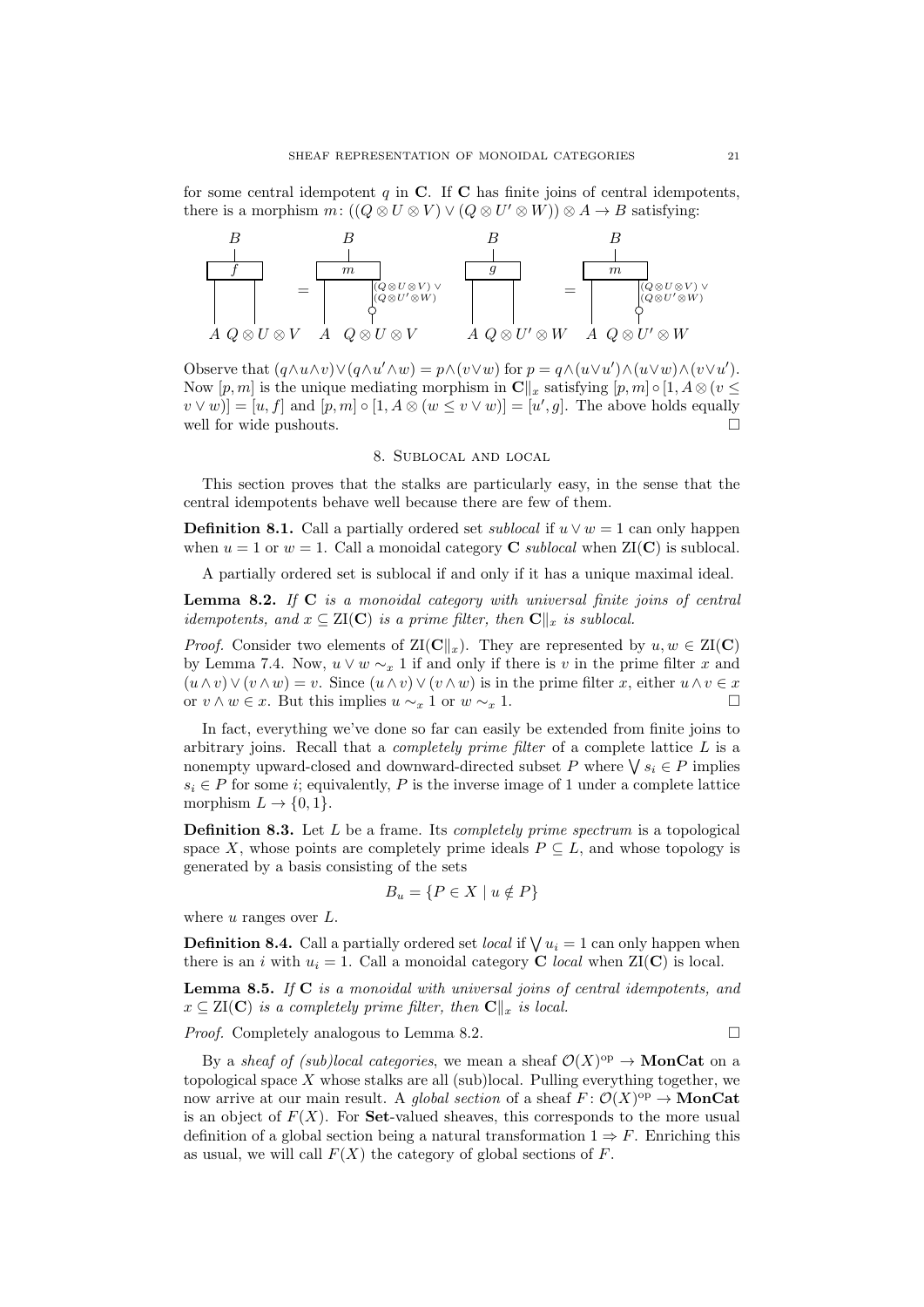<span id="page-21-1"></span>Theorem 8.6. Any small monoidal category with universal (finite) joins of central idempotents is monoidally equivalent to the category of global sections of a sheaf of (sub)local monoidal categories.

Proof. Let C be the monoidal category with universal finite joins of central idempotents. Take  $X = \text{Spec}(\text{ZI}(\mathbb{C}))$  as the base space, as in Definition [4.1.](#page-10-4) Then  $B_u \mapsto \mathbf{C} \parallel_u$  is a presheaf of monoidal categories by Lemma [5.4.](#page-12-0) It extends to a sheaf as in Proposition [6.3.](#page-17-1) The stalks  $\mathbb{C}\|_x$  for  $x \in X$  are sublocal by Lemma [8.2,](#page-20-1) so this is a sheaf of sublocal categories. Finally, the global sections of this sheaf form  $\mathbf{C} \parallel_1$ , which is monoidally equivalent to C itself.

In case C has universal joins of central idempotents, we instead take the completely prime spectrum of  $ZI(C)$  as the base space. Lemma [5.4](#page-12-0) still shows that  $B_u \mapsto \mathbf{C} \parallel_u$  is a presheaf. For the sheaf condition it now no longer suffices to verify binary equaliser of Lemma [4.3,](#page-10-3) and we have to consider a wide equaliser instead. But the proof of Proposition [6.1](#page-14-1) extends easily to this case. The exceptional nullary case is taken care of by Lemma [6.2](#page-16-0) as in Proposition [6.3](#page-17-1) as before. The stalks are now local by Lemma [8.5.](#page-20-2)

#### 9. PRESERVATION

<span id="page-21-0"></span>Theorem [8.6](#page-21-1) showed that any small monoidal category with universal joins of central idempotents is a category of global sections of a sheaf of local monoidal categories. In this section we extend that main result by showing that it preserves various properties: if the original category has a certain property, then so do the stalks. We consider two kinds of properties: properties associated with monoidal categories and linear logic, such as being compact, and having a trace; and properties associated with toposes and intuitionistic logic, such as having a Boolean algebra of central idempotents, and having limits. We also investigate the property of being closed, which resides in both camps. So for example, we show that any small monoidal category with (finite) universal joins of central idempotents that is closed, is equivalent to the category of global sections of a sheaf of (sub)local closed categories.

We start with compactness. Recall that a symmetric monoidal category is compact when every object has a dual [\[29,](#page-36-8) Chapter 3].

Corollary 9.1. If C is a compact category, u is a central idempotent, and  $x \subseteq$  $ZI(C)$  is a prime filter, then  $C\Vert_u$  and  $C\Vert_x$  are compact categories, too.

*Proof.* Strong monoidal functors preserve dual objects [\[29,](#page-36-8) Theorem 3.14], so this follows directly from Lemma [5.4](#page-12-0) and Proposition [6.1.](#page-14-1)  $\Box$ 

Notice, however, that a central idempotent  $U$  has itself as a dual only if it is (represented by) a split monomorphism.

**Lemma 9.2.** A central idempotent u is split monic if and only if  $U \doteq U$  with counit  $\rho \circ (u \otimes u).$ 

*Proof.* If 
$$
e \circ u = U
$$
, set  $\eta = (U \otimes u)^{-1} \circ (e \otimes I) \circ \lambda^{-1}$  and  $\varepsilon = \rho \circ (u \otimes u)$ , so:

| T 1 | L             |   |
|-----|---------------|---|
|     |               | e |
|     | е             |   |
|     | $\frac{1}{2}$ |   |

Conversely, if  $U \dashv U$  with unit  $\eta$  and counit  $u \otimes u$ , then  $e \circ u = U$  for  $e =$  $(U \otimes u) \circ \eta.$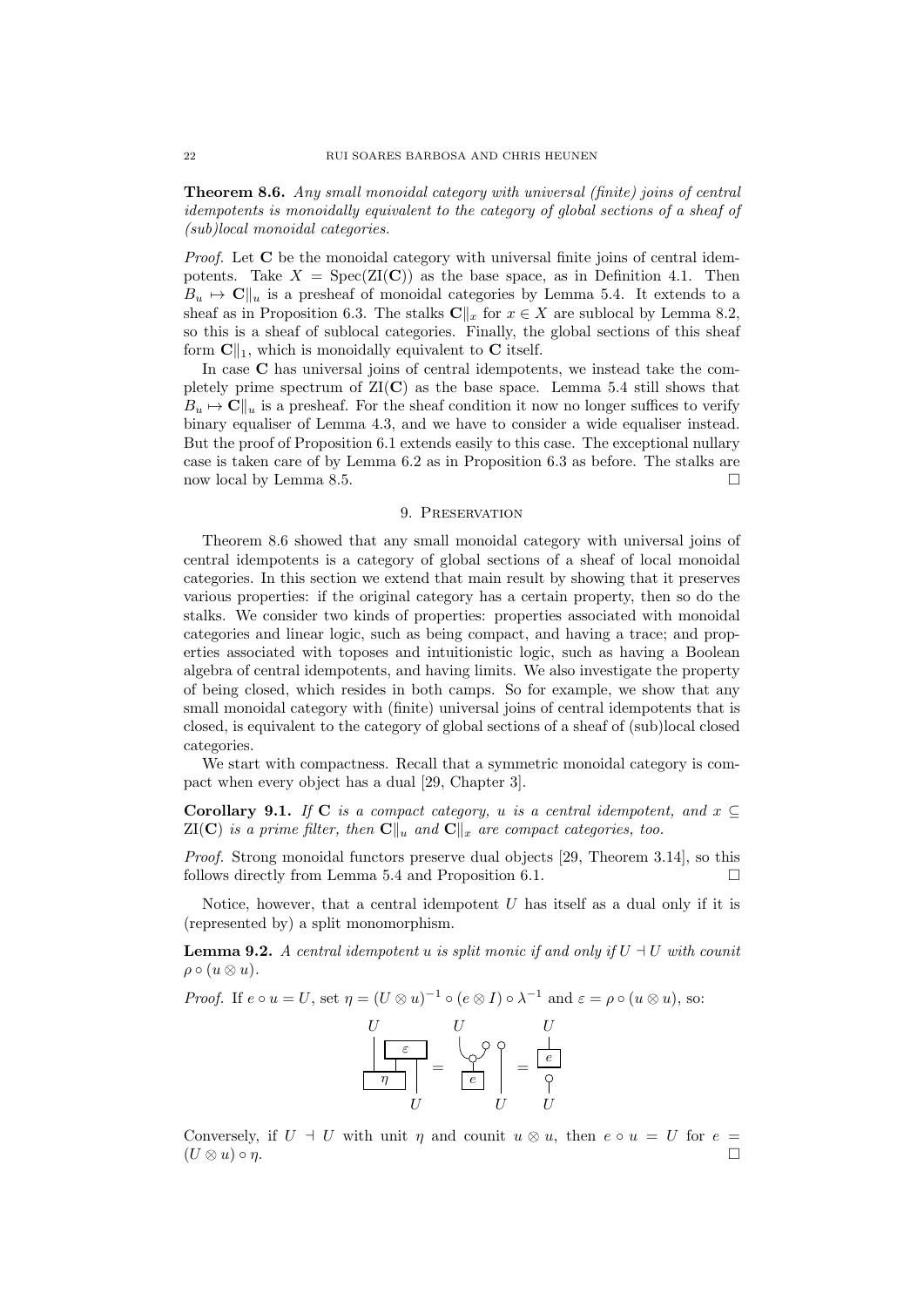Another linear property that is preserved is having a trace [\[34\]](#page-36-21).

**Lemma 9.3.** If a monoidal category  $C$  with universal finite joins of central idempotents is traced, u is a central idempotent, and  $x \subseteq \text{ZI}(\mathbf{C})$  a prime filter, then  $\mathbf{C}||_u$  and  $\mathbf{C}||_x$  are traced too, and the functors  $\mathbf{C}||_u\leq v : \mathbf{C}||_v \to \mathbf{C}||_u$  and  $\mathbf{C} \to \mathbf{C}||_x$ preserve the trace.

*Proof.* If C is braided, then so are  $\mathbf{C}\|_u$  and  $\mathbf{C}\|_x$ . The trace of  $f \in \mathbf{C}\|_u(A \otimes$  $Z, B \otimes Z$  =  $C(A \otimes Z \otimes U, B \otimes Z)$  is defined to be the trace of  $f \circ (A \otimes \sigma) \in$  $\mathbf{C}(A\otimes U\otimes Z, B\otimes Z)$ . It is easy to see that this satisfies the axioms for a trace. For example, with the usual graphical calculus [\[48\]](#page-37-1) of the traced monoidal category C, the superposing axiom becomes:



Stalks are entirely similar: define the trace of  $[v, f] \in \mathbb{C} ||_x(A \otimes Z, B \otimes Z)$  to be  $[v, g]$  where g is the trace of f in  $\mathbf{C}\Vert_v$ . To verify that this is well-defined, if  $[v, f] = [v', f'],$  say because  $f \otimes u \otimes v' = f' \otimes u \otimes v$  for a central idempotent u in C, then:



The functors  $C\|_{u\leq v} : C\|_{v} \to C\|_{u}$  and  $C \to C\|_{x}$  preserve trace by construction.  $\Box$ 

Next we turn to closedness.

<span id="page-22-0"></span>**Lemma 9.4.** If a monoidal category  $C$  is closed and u is a central idempotent, then  $\mathbf{C}||_u$  is closed. If  $u \leq v$ , then the functor  $\mathbf{C}||_{u \leq v} \colon \mathbf{C}||_v \to \mathbf{C}||_u$  is closed.

*Proof.* Suppose that  $(-)\otimes B: \mathbf{C} \to \mathbf{C}$  has a right adjoint  $B \multimap (-): \mathbf{C} \to \mathbf{C}$ . Write  $\varepsilon_{B,C}$ :  $(B \multimap C) \otimes B \to C$  for the counit and  $\eta_{A,B} : A \to (B \multimap (A \otimes B))$  for the unit. Define a functor  $B \to^u (-): \mathbf{C} \parallel_u \to \mathbf{C} \parallel_u$  by  $B \to^u C = B \to C$  on objects, and by sending a morphism  $f \in \mathbf{C} \parallel_u (C, D) = \mathbf{C} (C \otimes U, D)$  to  $B \multimap^u f$  defined as:

$$
(B \to C) \otimes U \dashrightarrow \dashrightarrow B \to 0
$$
\n
$$
\downarrow \eta_{(B \to C) \otimes U, B}
$$
\n
$$
B \to \left(\bigcap_{B \to C \otimes U \otimes B} B \to (B \otimes U) \otimes B \otimes U\right)
$$
\n
$$
\downarrow B \to \left(\bigcap_{B \to C \otimes U \otimes B} B \to (B \otimes U) \otimes B \otimes U\right)
$$
\n
$$
\xrightarrow{B \to \infty} B \to (C \otimes U)
$$

It is straightforward to see that  $B \rightarrow^{u} (-)$  is functorial. There is a bijection

$$
\mathbf{C} \| u(A, B - e^u C) \simeq \mathbf{C} \| u(A \otimes B, C)
$$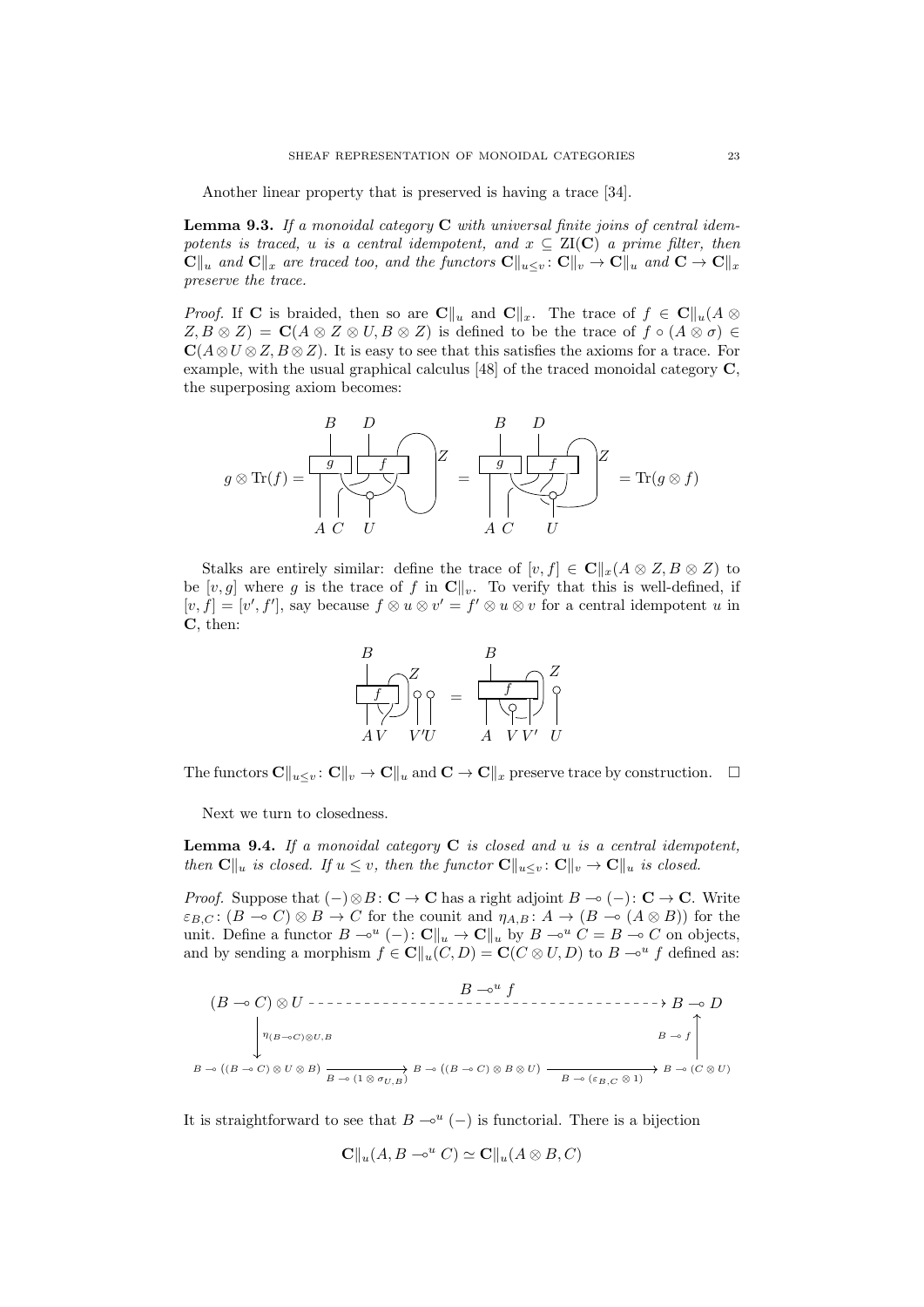that sends  $g \in \mathbb{C} \| u(A, B - \mathcal{C}) = \mathbb{C} (A \otimes U, B - \mathcal{C})$  to the morphism



in  $\mathbf{C}\Vert_{\mathcal{H}}(A\otimes B, C)$ . It is easy to see that this bijection is natural in A and C. Thus  $B \multimap u \in A$  is right adjoint to  $(-) \otimes B$ , and  $\mathbb{C} \parallel_u$  is closed.

It is clear that the functor  $\mathbf{C}\|_{u\leq v}$  preserves  $\multimap$  strictly.

<span id="page-23-2"></span>**Lemma 9.5.** If C is a closed monoidal category and  $x \subseteq \text{ZI(C)}$  a prime filter, then  $C\Vert_x$  is closed, and the functor  $C \to C\Vert_x$  is closed.

*Proof.* The proof is very close to that of Lemma [9.4.](#page-22-0) The functor  $B \multimap^{x} (-): \mathbb{C} \parallel_x \to$  $C\Vert_x$  is defined as  $C \mapsto B \multimap C$  on objects and as  $[u, f] \mapsto [u, B \multimap^u f]$  on morphisms. This is well-defined and functorial as before. There is a natural bijection  $\mathbf{C} \|_{x} (A \otimes B, C) \simeq \mathbf{C} \|_{x} (A, B \multimap C)$  that sends  $[u, f]$  to  $[u, g]$  where  $g = (B \to f) \circ (B \to (1 \otimes \sigma)) \circ \eta : A \otimes U \to B \to C$  corresponds to  $f : A \otimes B \otimes U \to C$ under the bijection  $\mathbf{C}||_u(A\otimes B, C) \simeq \mathbf{C}||_u(A, B \multimap C)$ . To see that it is well-defined: if  $[u, f] = [u', f'] \in \mathbf{C} \parallel_x (A \otimes B, C)$ , then for some central idempotent v of **C**,

$$
(B \to f) \circ (B \to (1 \otimes \sigma)) \circ \eta \circ (1 \otimes u' \otimes v)
$$
  
=  $(B \to (f \otimes u' \otimes v)) \circ (B \to (1 \otimes \sigma)) \circ \eta$   
=  $(B \to (f' \otimes u \otimes v)) \circ (B \to (1 \otimes \sigma)) \circ \eta$   
=  $(B \to f') \circ (B \to (1 \otimes \sigma)) \circ \eta \circ (1 \otimes u \otimes v \otimes 1)$ 

by naturality of  $\eta$ , so  $[u, g] = [u', g']$ . Thus  $\mathbf{C} \Vert_x$  is closed, and the functor  $\mathbf{C} \to \mathbf{C} \Vert_x$ preserves  $\sim$  strictly.

Call a monoidal category Boolean when its central idempotent semilattice is a Boolean algebra. In this case, the stalks are also Boolean, and in fact two-valued, as follows.

<span id="page-23-0"></span>**Lemma 9.6.** If L is a Boolean algebra and x a prime filter, then  $L/\sim_x$  is again a Boolean algebra.

*Proof.* It suffices to prove that  $\sim_x$  is a congruence of lattices, because complements are uniquely defined in terms of joins and meets. Suppose  $a \sim_x a'$  and  $b \sim_x b'$ . Say  $a \wedge s = a' \wedge s$  and  $b \wedge t = b' \wedge t$  for  $s, t \in x$ . For  $r = s \wedge t$ , then clearly  $a \wedge b \wedge r = a' \wedge b' \wedge r$ so  $a \wedge b \sim_x a' \wedge b'$ . Similarly,  $(a \vee b) \wedge r = (a \wedge r) \vee (b \wedge r) = (a' \wedge r) \vee (b' \wedge r) = (a' \vee b') \wedge r$ , so  $a \vee b \sim_x a' \vee b'$ .

<span id="page-23-1"></span>Corollary 9.7. If a monoidal category C with universal finite joins of central idempotents is Boolean, and  $x \subseteq \text{ZI}(\mathbf{C})$  is a prime filter, then  $\text{ZI}(\mathbf{C}\Vert_x) = \{0, 1\}.$ 

*Proof.* By Lemmas [7.4](#page-18-0) and [9.6,](#page-23-0)  $\mathbb{Z}[(\mathbb{C}\Vert_x)]$  is again a Boolean algebra. Hence if  $u \in \text{ZI}(\mathbf{C}||_x)$ , then  $u \vee \neg u = 1$ . By Lemma [8.2](#page-20-1)  $\text{ZI}(\mathbf{C}||_x)$  is also sublocal. Hence  $u = 1$  or  $\neg u = 1$ , that is,  $u \in \{0, 1\}.$ 

Next, we turn to limits. In the cartesian case, as in Lemma [5.3,](#page-11-0) it is well known that limits in the slice category are computed as in the base category. In the monoidal setting we need to be more careful.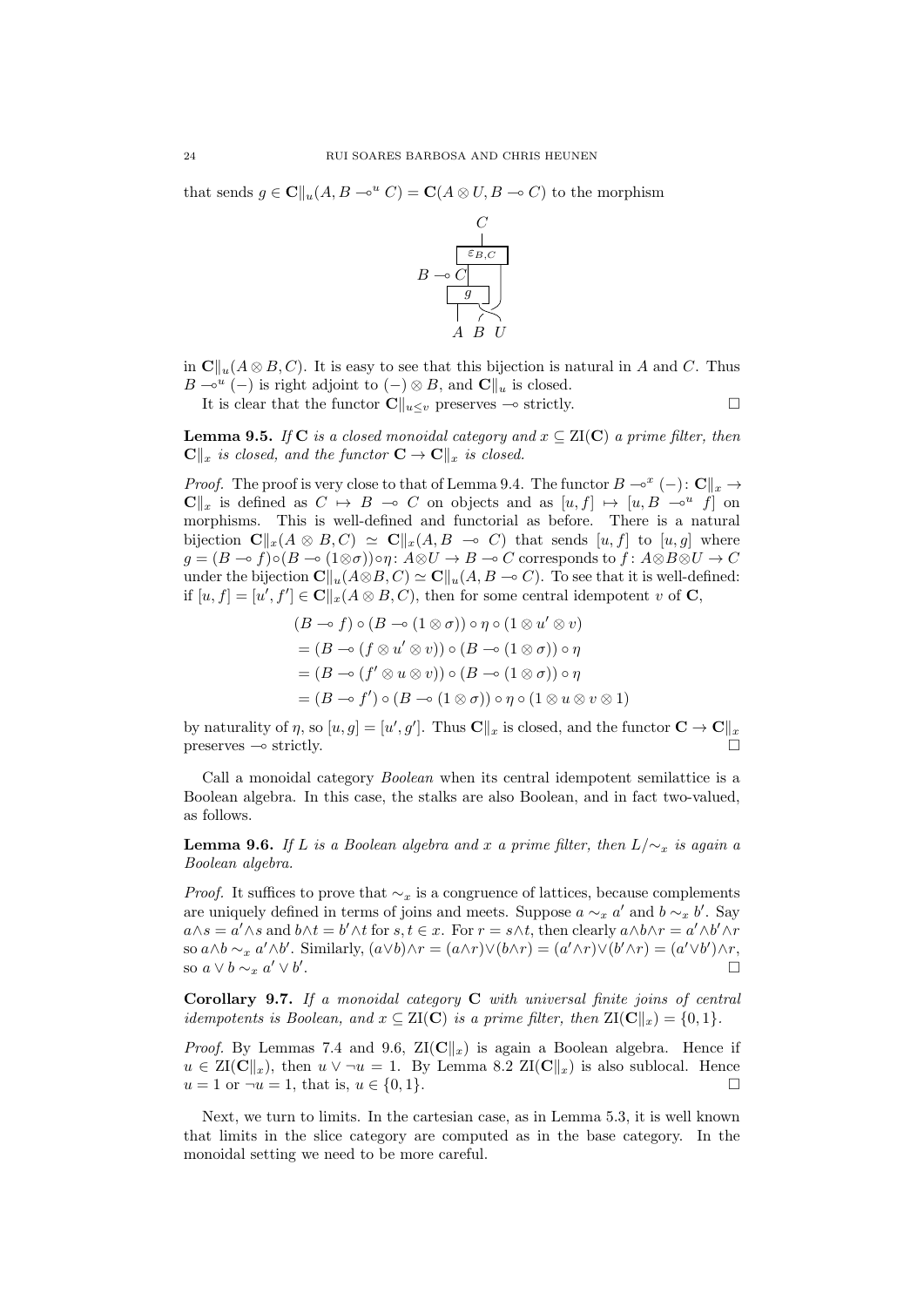**Lemma 9.8.** Let **J** be a small category, and  $C$  a monoidal category with **J**-shaped limits.

- If C has universal finite joins of central idempotents, and u is a central *idempotent, then*  $\mathbf{C}\|_{u}$  has J-shaped limits, and the functors  $\mathbf{C}\|_{u\leq v}$ :  $\mathbf{C}\|_{v} \rightarrow$  $C\|u\$  preserve them.
- If C has universal finite joins of central idempotents,  $x \subseteq ZI(C)$  is a prime filter, and **J** is finite, then  $\mathbf{C}\Vert_x$  has **J**-shaped limits, and the functor  $\mathbf{C} \rightarrow$  $\mathbf{C} \Vert_x$  preserves them.
- If C has universal joins of central idempotents, and  $x \subseteq ZI(C)$  is a prime filter, then  $\mathbf{C}\Vert_x$  has J-shaped limits, and the functor  $\mathbf{C} \to \mathbf{C}\Vert_x$  preserves them.

Proof. For the sake of clarity we will consider equalisers, but the proof works for arbitrary (finite) shapes **J**. Let  $f, g \in \mathbb{C}[[u(X, Y)]$ . Let  $l: E \to X \otimes U$  be their equaliser in C. Then  $e = (X \otimes u \otimes u) \circ (l \otimes U)$  defines a morphism  $E \to X$  in  $\mathbb{C}||_u$ . Now  $f \circ e = f \circ g$  in  $\mathbf{C} \parallel_u$ , by the central equation [2.1:](#page-2-0)



Suppose that  $f \circ e' = g \circ e'$  for some  $e' : E' \to X$  in  $\mathbb{C} \parallel_u$ , so  $e' : E' \otimes U \to X$  in  $\mathbb{C}$ . Setting  $l' = (e' \otimes U) \circ (E' \otimes U \otimes u)^{-1} : E' \otimes U \to X \otimes U$  in C, then  $f \circ l' = g \circ l'$ in C. Hence there is a mediating map  $m: E' \otimes U \to E$  with  $l' = l \circ m$  in C.



But then  $e' = e \circ m$  in  $\mathbf{C} \parallel_u :$ 



Conversely, if  $e' = e \circ m$  in  $\mathbf{C} \parallel_u$ , then  $(e' \otimes U) \circ (E' \otimes U \otimes u)^{-1} = l \circ m$  in  $\mathbf{C}$ , so m is the unique such morphism. The functors  $\mathbf{C}\|_{u\leq v} : \mathbf{C}\|_{v} \to \mathbf{C}\|_{u}$  preserve these limits by construction.

The same idea works for  $\mathbf{C}\Vert_x$ , except that we may need the diagram **J** to be finite, depending on the amount of universal joins of central idempotents available in C. This is best illustrated for products. Suppose that C has universal finite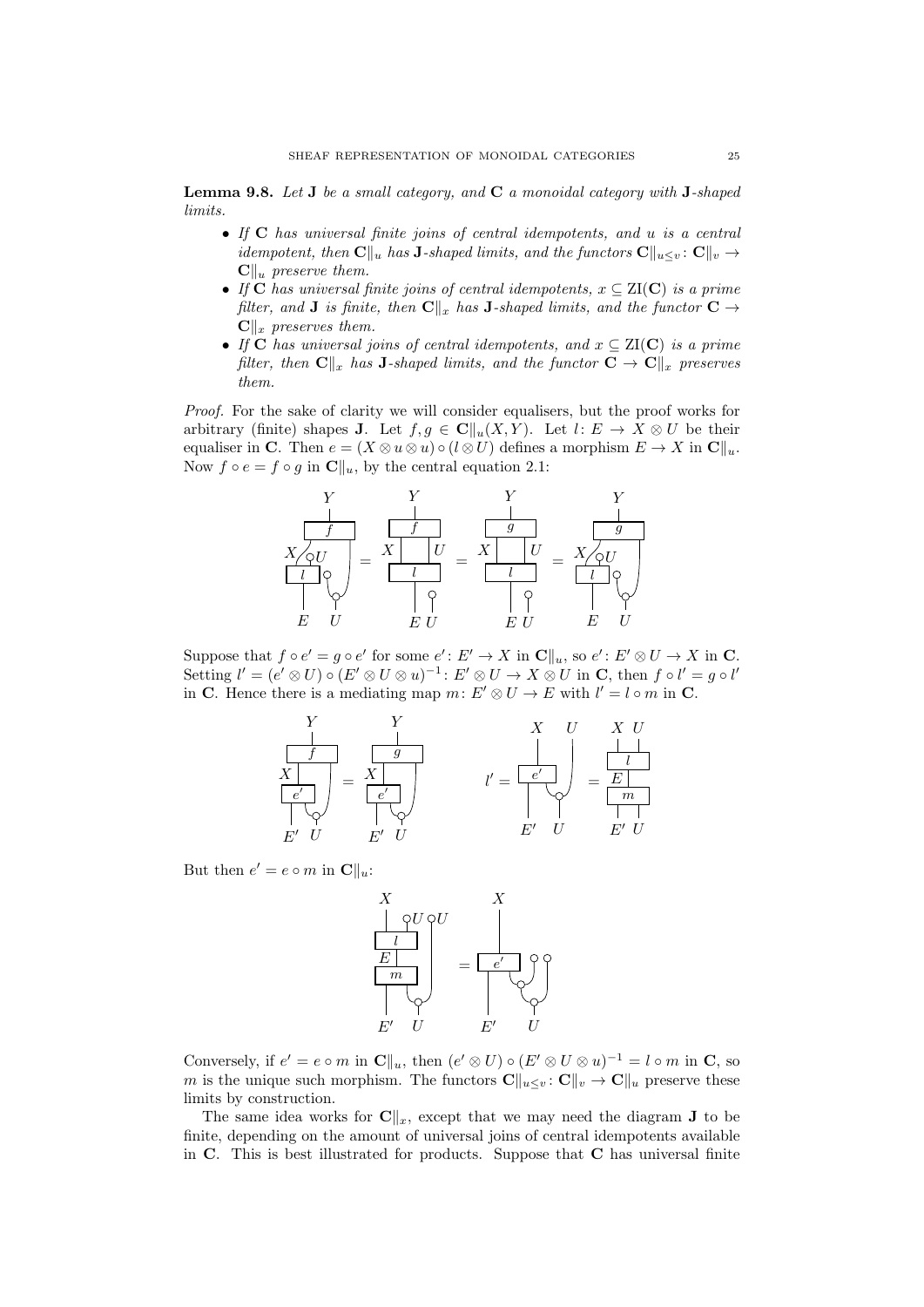joins of central idempotents and has finite products, then  $\prod_{i=1}^{n} X_i$  is also a product in  $\mathbf{C} \Vert_x$ . Define the projections to be  $[1, \pi_i]$ :  $\prod_i X_i \to X_i$ , and given finitely many  $[u_i, f_i]: A \otimes U_i \to X_i$ , define their tuple to be  $[u_1 \wedge \ldots \wedge u_n, \langle f_i \rangle]: A \to \prod_i X_i$ in  $\mathbf{C}\|_{x}$ . It is easily checked that this is well-defined and satisfies the universal property. If C had universal joins of central idempotents, we could have defined the tuple  $[\bigwedge u_i, \langle f_i \rangle]: A \to \prod X_i$  for an arbitrary number of morphisms  $A \to X_i$ . In either case, the functor  $\mathbf{C} \to \mathbf{C} \Vert_x$  preserves these limits by construction.  $\square$ 

Finally, let us mention two properties that are preserved only in certain cases.

If C has colimits of a certain shape J, and  $U \otimes (-): C \rightarrow C$  preserves these colimits for a central idempotent u, then  $\mathbf{C}\Vert_{u}$  inherits these **J**-shaped colimits, and the functor  $C \to C\|u\|$  preserves them. If **J** is finite or **C** has universal joins of central idempotents, then the same holds for  $\mathbf{C}\|_x$ .

If C has a dagger [\[29,](#page-36-8) Section 2.3] then  $\mathbb{C}\Vert_{u}$  inherits it if and only if the central idempotent u is (represented by) an isometry, and  $\mathbf{C}\|_x$  inherits it if and only if for every central idempotent v there is a central idempotent  $u \leq v$  that is (represented by) an isometry.

## 10. Examples

<span id="page-25-0"></span>This brief section illustrates the sheaf representation theorem in several example cases that are genuinely monoidal and could not have been handled using sheaf representation theorems for toposes.

<span id="page-25-1"></span>**Example 10.1.** A topological space X has a frame of open sets  $L = \mathcal{O}(X)$  that may be regarded as a stiff monoidal category with universal joins of central idempotents (but that is not a topos unless X is empty). Because  $ZI(L) \simeq L$ , the completely prime spectrum  $Spec(ZI(L))$  is (homeomorphic to) X itself. Theorem [8.6](#page-21-1) says that  $L$  is isomorphic to the global sections of a sheaf of local monoidal categories on  $X$ . If x is a point of X, then the stalk  $L\|_x$  is the quotient of L by the filter x, that is, the quotient  $L/\sim$  by the equivalence relation  $\sim$  where  $U\sim V$  when  $U\cap W=V\cap W$ for some  $W \in L$ . This is sometimes called the frame of germs of open subsets of X with respect to x [\[12,](#page-35-5) I.6.10]. Concretely, the stalk  $L\|_x$  has the same objects as L, that is, open subsets U of X. There is a unique morphism  $U \to V$  in  $L\|_x$  when there is an open neighbourhood W of x with  $U \cap W \subseteq V$ .

- If  $x \in V$ , then there is a morphism  $U \to V$ : take  $W = V$ ;
- If  $x \in U$  and  $x \notin V$ , then there is no morphism  $U \to V$ : for any open neighbourhood W of x, there is a point x in  $U \cap W$  that is not in V;
- If  $x \notin \overline{U}$ , then there is a morphism  $U \to V$ : there is a open neighbourhood W of  $x$  disjoint from  $U$ ;

Hence all open neighbourhoods of x are isomorphic as objects in  $L\Vert_x$ , and they are all terminal. Similarly, all open sets whose closure does not contain  $x$  are isomorphic as objects in  $L\|_x$ , and they are all initial. Therefore, if x is an isolated point,  $L\|_x$ is equivalent to the partially ordered set  $0 \leq 1$  regarded as a 2-object category. But in general more subtle behaviour can occur:

- If  $x \in \overline{U}$  and  $x \notin \overline{V}$ , then there is no morphism  $U \to V$ : because  $x \notin \overline{V}$ there is an open neighbourhood W of x disjoint from V, but because  $x \in \overline{U}$ this neighbourhood is not disjoint from U.
- If  $x \in \partial U = \overline{U} \setminus U$  and  $x \in \partial V = \overline{V} \setminus V$ , there may be a morphism  $U \to V$ or there may not be. For example, take  $X = \mathbb{R}$ ,  $x = 0$ , and  $U = (-1, 0)$ . If  $V = (0, 1)$ , then any open neighbourhood W of x contains points of U that are not in V, so there is no morphism  $U \to V$ . But if  $V = (-2, 0)$ , then  $U \subseteq V$ , so  $W = X$  shows that there is a morphism  $U \to V$ .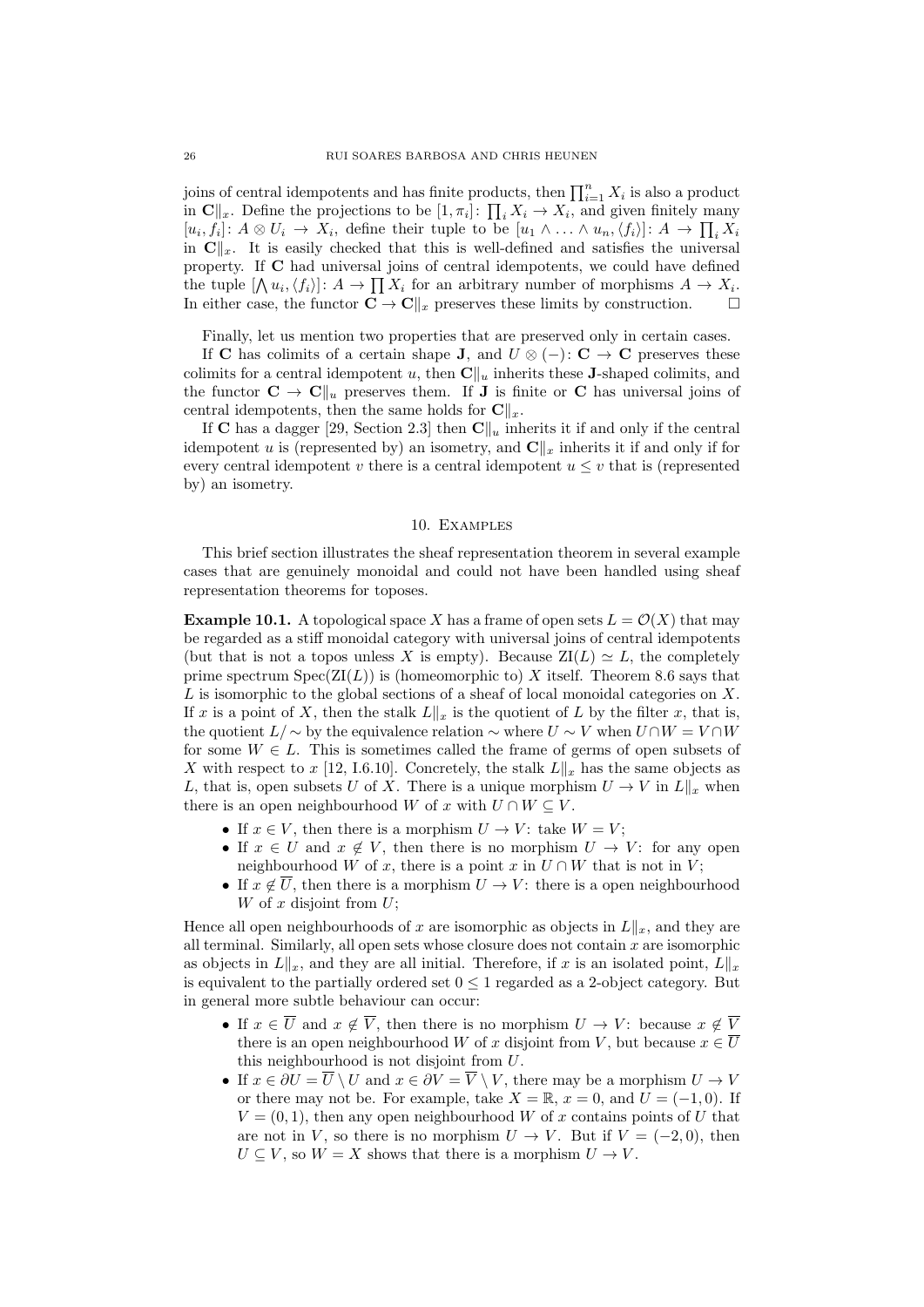Nevertheless, the global sections of the sheaf  $U \mapsto L||_U$  correspond to continuous functions  $X \to \{0, 1\}.$ 

Example 10.2. A Boolean algebra B may be regarded as a stiff monoidal category with finite universal joins of central idempotents. Because  $\mathbb{Z}I(B) \simeq B$ , in this case  $Spec(ZI(B))$  is the Stone space of B. Theorem [8.6](#page-21-1) hence says that any Boolean algebra is isomorphic to the global sections of a sheaf of sublocal rings on a Stone space. By Corollary [9.7](#page-23-1) the stalks are two-valued, so this becomes Stone's representation theorem [\[32\]](#page-36-4): any Boolean algebra is isomorphic the algebra of clopen subsets of its Stone space. Going from sublocal to local, this extends to complete Boolean algebras and Stonean spaces.

In fact, this holds more generally for a distributive lattice  $L$  and its prime spectrum X. As the quotient of L by a prime filter x is always  $\{0, 1\}$ , elements of L correspond to continuous functions  $X \to \{0, 1\}.$ 

**Example 10.3.** If X is a locally compact Hausdorff space, the category  $\text{Hilb}_{C_0(X)}$ of Hilbert  $C_0(X)$ -modules is a stiff monoidal category with universal joins of central idempotents. Here  $\text{ZI}(\text{Hilb}_{C_0(X)}) \simeq \mathcal{O}(X)$  [\[23,](#page-36-3) 3.16], so as in Example [10.1,](#page-25-1) the representation theorem says that  $\text{Hilb}_{C_0(X)}$  is isomorphic to the global sections of a sheaf of local monoidal categories over X. In this case, every stalk  $\textbf{Hilb}_{C_0(X)}||_x$  is the category Hilb of Hilbert spaces (see also [\[28,](#page-36-7) 2.5,2.8]). Thus we recover Takahashi's representation theorem of Hilbert modules as continuous fields of Hilbert spaces [\[50\]](#page-37-2).

**Example 10.4.** Any commutative ring R has a category  $\mathbf{Mod}_R$  of modules that is a stiff monoidal category with finite universal joins of central idempotents. As in Example [2.10,](#page-6-1) the central idempotents of  $\mathbf{Mod}_R$  are linear maps  $A \to R$  whose image is an idempotent ideal of  $R$ . If  $R$  is semisimple, any idempotent ideal is generated by an idempotent element, and hence  $ZI(\text{Mod}_R)$  includes the set  $E(R)$  ${e \in R \mid e^2 = e}.$  Therefore  $Spec(ZI(\text{Mod}_R))$  is a quotient of the Pierce spectrum of  $R$  [\[32,](#page-36-4) V.2]. Theorem [8.6](#page-21-1) now says that an  $R$ -module corresponds to a global section of a sheaf of sublocal modules over a quotient of the Pierce spectrum of R. Indeed, any semisimple commutative ring is a finite product of fields.

Example 10.5. Combining the previous example with Examples [2.11](#page-6-3) shows that, if A is a bialgebra over a field, a left A-module corresponds to a global section of a sheaf of sublocal modules over the Pierce spectrum of A.

<span id="page-26-0"></span>Example 10.6. Consider a linear-non-linear model of linear logic [\[7\]](#page-35-6), that is, a symmetric monoidal adjunction between between a symmetric monoidal closed category L and a cartesian closed category C.

$$
\mathbf{C} \xrightarrow[\begin{array}{c} \begin{array}{c} F \\ \hline \end{array}]{C} \mathbf{L} \xrightarrow[\begin{array}{c} \begin{array}{c} \hline \end{array}]{C} \mathbf{C} \end{array}
$$

Because  $F$  is automatically strong monoidal [\[7,](#page-35-6) Proposition 1], there is a semilattice morphism  $\mathbb{Z}I(C) \to \mathbb{Z}I(L)$ , and a functor  $C\|_{s} \to L\|_{F(s)}$  for each  $s \in \mathbb{Z}I(C)$ . If C and **L** both have universal joins of (finite) central idempotents, then  $ZI(\mathbf{C}) \to ZI(\mathbf{L})$ preserves (finite) joins, because  $F$  is a left adjoint and so preserves colimits. If  $G$ preserves central idempotents, we obtain a Galois connection between ZI(C) and  $\text{ZI}(\mathbf{L})$ , and a functor  $\mathbf{L} \Vert_u \to \mathbf{C} \Vert_{G(u)}$  for each  $u \in \text{ZI}(\mathbf{L})$ .

**Example 10.7.** For a monoid M, the category  $C = [M^{\text{op}}, \text{Set}]$  is a topos, and its central idempotents correspond to right ideals of  $M$ . The category  $C$  is local if and only if  $M$  has a right-absorbing element [\[25\]](#page-36-22). Hence Theorem [8.6](#page-21-1) shows that any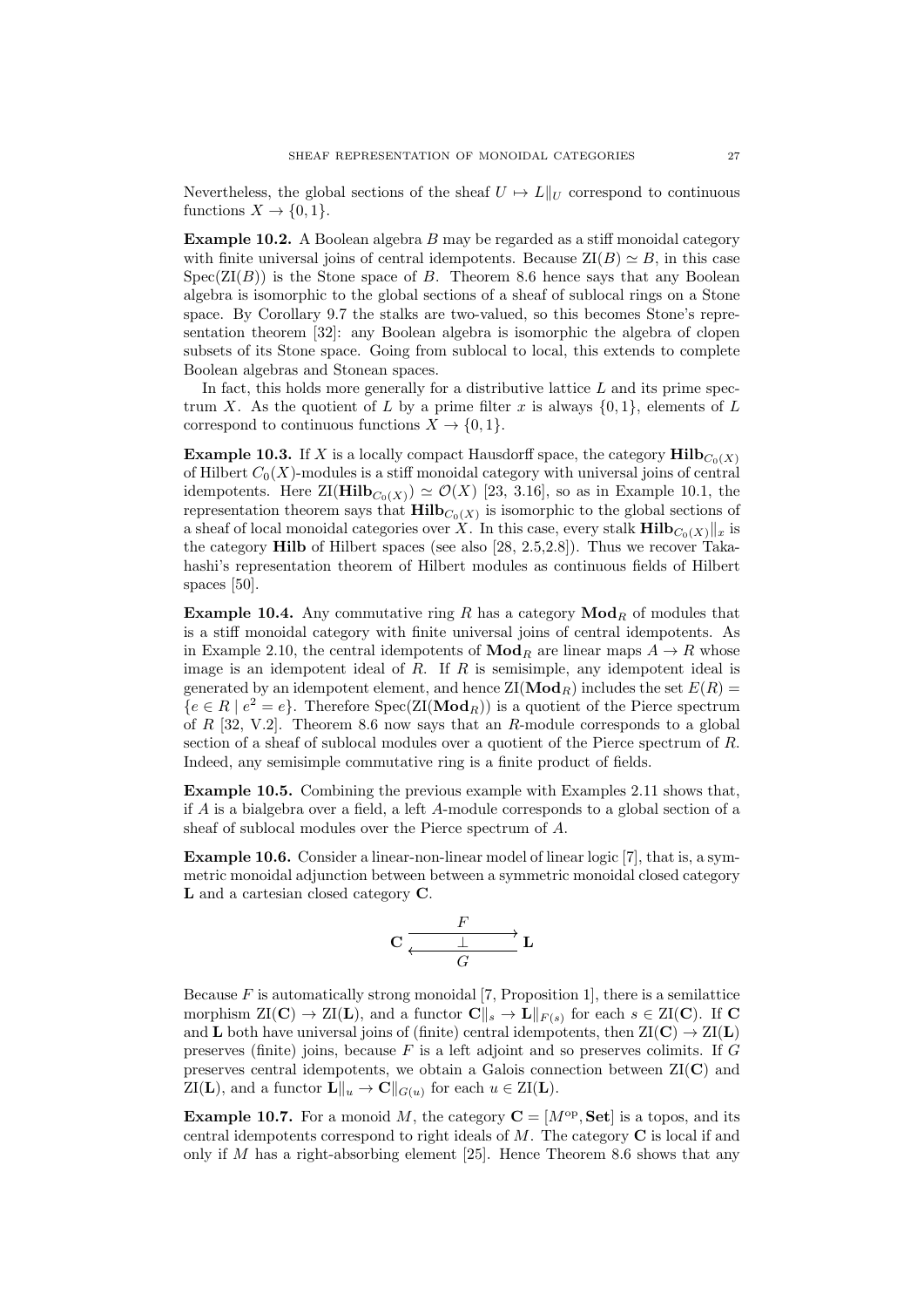M-action corresponds to a global section of a sheaf of categories of monoid actions whose stalks are categories of actions of monoids with right-absorbing elements.

Example 10.8. A quantale Q may be regarded as a monoidal category with universal joins of central idempotents. Theorem [8.6](#page-21-1) shows that any commutative quantale is equivalent to the category of global sections of a sheaf of monoidal categories. This gives a different view on works combining sheaves and quantales [\[11,](#page-35-7) [46,](#page-36-23) [30\]](#page-36-24). The central idempotents in Q are the elements u satisfying  $u \cdot u = u \leq e$ , which form the largest frame contained in the quantale [\[23,](#page-36-3) 3.5]. The category  $Q\|_u$ :

- has objects  $q \in Q$ ;
- there is a unique morphism  $p \to q$  when  $p \cdot u \leq q$ ;
- composition is uniquely determined:  $p \cdot u \leq q$  and  $q \cdot u \leq v$  imply  $p \cdot u \leq v$ ;
- the identity morphism is the equality  $q \cdot e = q$ .

If  $x \subseteq \text{ZI}(Q)$  is a completely prime filter,  $Q\|_x$  has:

- objects  $q \in Q$ ;
- a unique morphism  $p \to q$  if there exists  $u \in x$  satisfying  $p \cdot u \leq q$ .

The partially ordered sets  $Q\|_x$  still have finite meets and joins, bottom and top elements, and a multiplication that distributes over joins. To see that  $Q\|_x$  inherits meets:  $p_i \cdot 1 = p_i \leq p_1 \wedge p_2$  and  $1 \in x$  so  $p_i \leq_x p_1 \wedge p_2$ , and if  $q \leq_x p_i$ , say because  $q \cdot u_i \leq p_i$ , then  $q \cdot (u_1 \wedge u_2) \leq q \cdot u_1 \wedge q \cdot u_2 \leq p_1 \wedge p_2$  with  $u_1 \wedge u_2 \in x$ , and so  $q \leq_x p_1 \wedge p_2$ ; a similar reasoning holds for joins.

## 11. FUNCTORIALITY

<span id="page-27-0"></span>This section shows that the main construction of Theorem [8.6](#page-21-1) is functorial. We start by defining the appropriate category of sheaves of monoidal categories, and prove that it is dual to the category of monoidal categories. Lemma [5.5](#page-12-1) shows that the sheaves of monoidal categories that arise from the representation theorem are (a categorification of) flabby sheaves [\[24\]](#page-36-25).

**Definition 11.1.** A sheaf  $P: \mathcal{O}(X) \to \mathbf{MonCat}$  of monoidal categories is flabby when the functors  $P_{u\leq v}: P_v \to P_u$  all act the same on objects, and each has a left adjoint  $P^{u\leq v}$ :  $P_v \to P_u$  and the unit of the adjunction is invertible.

Recall that a topological space is *spectral* when it is  $T_0$ , compact, sober, and its compact open subsets form a base and are closed under finite intersections. A continuous function between spectral spaces is a morphism of spectral spaces when the preimage of a compact open subset is again compact. The category of spectral spaces is dually equivalent to the category of distributive lattices [\[31,](#page-36-26) [32\]](#page-36-4).

Definition 11.2. Write MonScheme for the following category. Objects are pairs of a topological space X and a flabby sheaf  $P: \mathcal{O}(X)^\text{op} \to \mathbf{MonCat}$  of monoidal categories where all  $P_u$  have the same objects and  $X = ZI(P_1)$ . A morphism  $(X, P) \to (Y, Q)$  consists of a continuous function  $\varphi \colon X \to Y$  and a natural transformation  $F_v: Q(v) \to P(\varphi^{-1}(v))$  such that

<span id="page-27-1"></span>
$$
(11.1) \t\t F_1(u) = \theta_{I,U}
$$

or in other words  $\varphi^{-1}(u) = \theta_I \circ F_1(u)$ . Write **MonScheme**<sub>l</sub> for the full subcategory of sheaves of local categories. Write MonSchemesl for the subcategory of sheaves of sublocal categories where X is a spectral space, and morphisms where  $\varphi$  is a morphism of spectral spaces.

Theorem 11.3. The representation of Proposition [6.3](#page-17-1) extends to equivalences of  $\textit{categories } \textbf{MonCat}_{\textbf{fj}} \rightarrow \textbf{MonScheme}_{\textbf{sl}}^{\text{op}} \textit{ and } \textbf{MonCat}_{\textbf{j}} \rightarrow \textbf{MonScheme}_{\textbf{l}}^{\text{op}}.$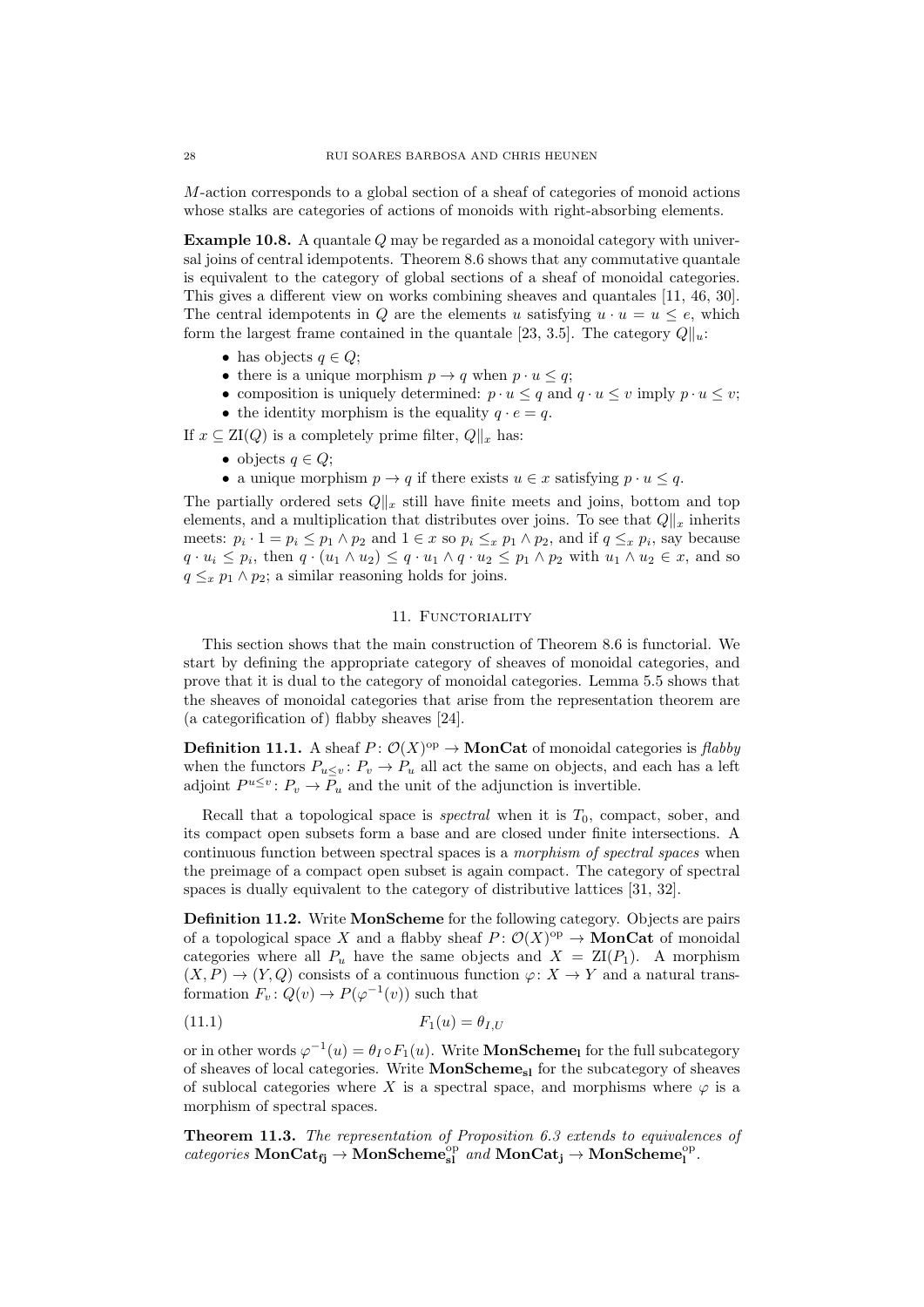*Proof.* If  $F: \mathbf{C} \to \mathbf{D}$  is a morphism in **MonCat**<sub>fi</sub> then it induces a semilattice morphism  $\mathrm{ZI}(\mathbf{C}) \to \mathrm{ZI}(\mathbf{D})$ , and hence a continuous function  $\varphi \colon \mathrm{Spec}(\mathrm{ZI}(\mathbf{D})) \to$ Spec(ZI(C)), by Lemma [3.4.](#page-9-1) Furthermore, if  $u \in ZI(C)$ , then F induces a morphism  $\mathbf{C} \Vert_u \to \mathbf{D} \Vert_{F(u)}$  in MonCat that acts as F on objects and that sends a morphism  $f: A \otimes U \to B$  to  $F(f) \circ \theta_{A,U} : F(A) \otimes F(U) \to F(B)$ . This is natural with respect  $\mathbf{C}\|_{u\leq v}$ , and satisfies the condition  $F_1(u) = \theta_{I,U}$ , and so gives a well-defined morphism  $\mathbf{D}\Vert_{(-)} \to \mathbf{C}\Vert_{(-)}$  in MonScheme<sub>sl</sub>. This assignment and its counterpart  $MonCat_j \rightarrow MonScheme_l^{\rm op}$  are clearly functorial, faithful, and injective on objects.

To see that these functors are full, suppose  $(\varphi, \{F_u\}_u)$  is a map in **MonScheme** from  $P_-=\mathbf{D}\Vert_{-}$  to  $Q_-=\mathbf{C}\Vert_{-}$ . Then  $F=F_1$  is a morphism  $\mathbf{C}\to\mathbf{D}$  in MonCat. It follows from naturality of that all  $F_u$  act the same on objects. Regarding a morphism  $f: A \otimes U \to B$  in **C** as a morphism in  $\mathbb{C}||_u$ , we find:

$$
F_u(A \otimes U \xrightarrow{f} B)
$$
  
=  $F_u(A \otimes U \otimes U \xrightarrow{f \otimes u} B) \circ_{Fu} F_u(A \otimes U \xrightarrow{(A \otimes U \otimes u)^{-1}} A \otimes U \otimes U)$   
=  $F_u(C||_{u \le 1}(A \otimes U \xrightarrow{f} B)) \circ_{Fu} F_u(A \otimes U \xrightarrow{(A \otimes U \otimes u)^{-1}} A \otimes U \otimes U)$   
=  $\mathbf{D}||_{F(u) \le 1}(F_1(A \otimes U \xrightarrow{f} B)) \circ_{Fu} F_u(A \otimes U \xrightarrow{(A \otimes U \otimes u)^{-1}} A \otimes U \otimes U)$   
=  $F_1(f) \circ F_u(A \otimes U \xrightarrow{A \otimes U} A \otimes U)$ 

Now, observe that  $A \otimes U : A \otimes U \rightarrow A \otimes U$ , regarded as a morphism  $A \rightarrow A \otimes U$ in  $\mathbf{C}\|u$ , is an isomorphism in  $\mathbf{C}\|u$ , with inverse  $A \otimes u \otimes u: A \otimes U \otimes U \to A$ , regarded as a morphism  $A \to_u A \otimes U$  in  $\mathbb{C}||_u$ . Hence  $F_u(A \otimes U)$  is inverse to  $F_u(A \otimes u \otimes u)$  in  $\mathbf{D} \Vert_{F(u)}$ . But now it follows from  $F_1(A \otimes u) \circ \theta_{A,U} = F(A) \otimes F(U)$ that  $F_u(A\otimes u\otimes u) = F_1(A\otimes u)\otimes F(U)$  is inverted by  $\theta_{A,U}: F(A)\otimes F(U) \to F(A\otimes U)$ , regarded as a morphism  $F(A) \to F(A \otimes U)$  in  $\mathbf{D} \Vert_{F(u)}$ . Thus  $F_u(A \otimes U) = \theta_{A,U}$ , and so  $F_u(f) = F_1(f: A \otimes UB) \circ \theta_{A,U}$ . Therefore the morphism  $(\varphi, \{F_u\})$  in **MonScheme** is indeed induced by the morphism  $F$  in **MonCat**.

Similarly, any object  $P$  in **MonScheme** is (monoidally naturally isomorphic to) C $\Vert$  for C =  $P_1$ , because there is a bijection between morphism  $f: A \rightarrow B$ in  $P_u$  and morphisms  $g: A \otimes U \to B$  in  $P(1)$  by flabbiness. Thus the functors  $MonCat_{fj} \rightarrow MonScheme^{op}_{sl}$  and  $MonCat_{j} \rightarrow MonScheme^{op}_{l}$  are essentially surjective, and so equivalences.

The previous theorem appears not to have been worked out in the special case of toposes before  $[2]$ . Next we adapt the equivalence between étale bundles and sheaves (see [\[44,](#page-36-2) II.6.5] and [\[16\]](#page-36-27)) to the current setting.

**Lemma 11.4.** Morphisms  $(X, P) \rightarrow (Y, Q)$  in **MonScheme** that do not necessar-ily satisfy [\(11.1\)](#page-27-1) are equivalently given by continuous functions  $\varphi \colon X \to Y$  together with a family  $F_x \colon Q_{\varphi(x)} \to P_x$  of morphisms in **MonCat** between stalks indexed by  $x \in X$  satisfying:

- all  $F<sub>x</sub>$  act the same on objects;
- for all  $f: A \to B$  in  $Q(v)$ , the functions  $X \supseteq \varphi^{-1}(v) \to \Lambda P$  given by

 $x \mapsto F_x([f]_{\varphi(x)})$ 

are continuous, where  $[-]_x: P_u \to P_x = \text{colim}_{x \in u} P_u$  are the stalk maps, and  $\Lambda P = \coprod_{A,B \in P_x, x \in X} P_x(A,B)$  has a base of open sets  $\{[g]_x \mid x \in u\}$  for  $g: A \to B$  in  $P(u)$ ;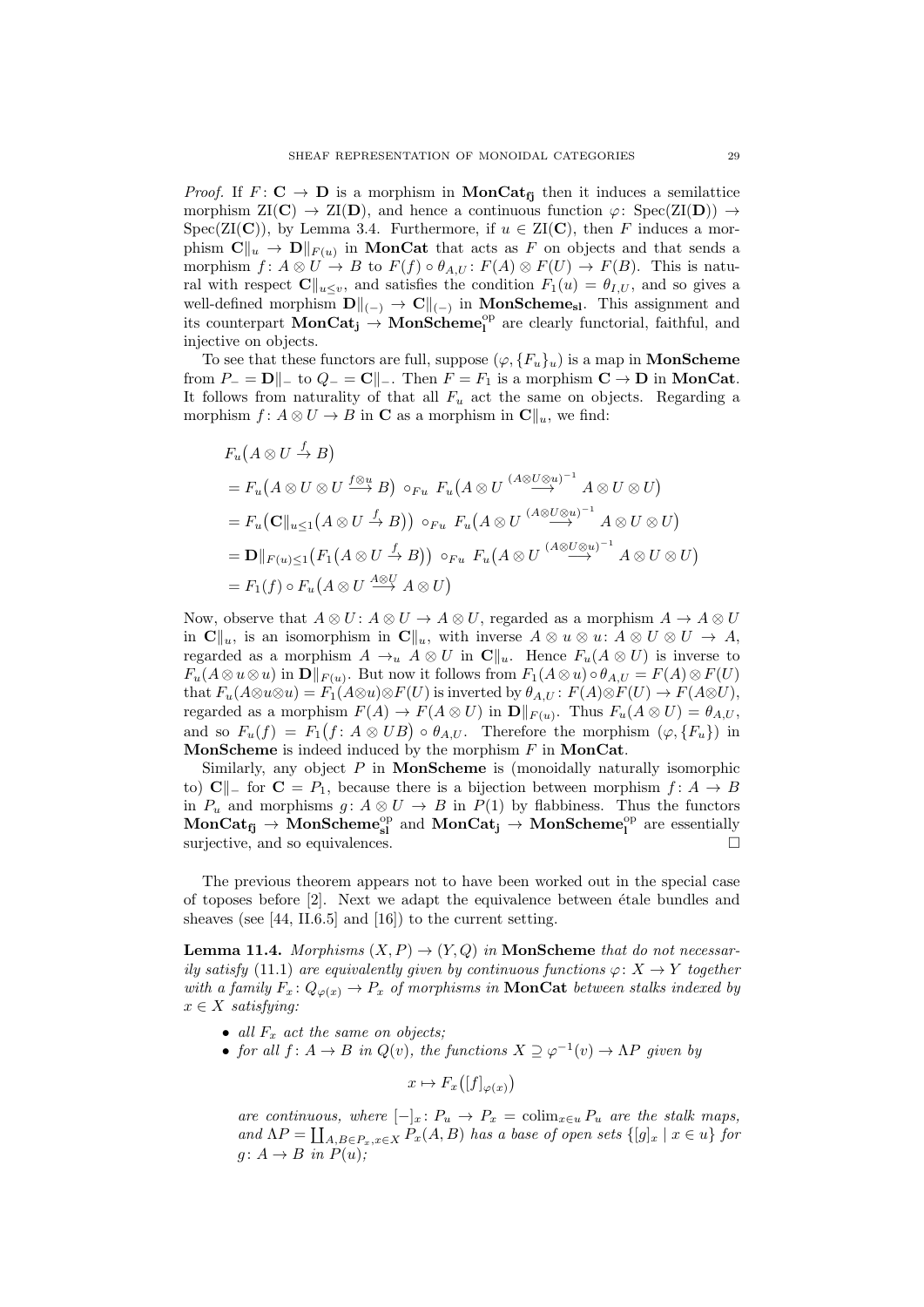#### 30 RUI SOARES BARBOSA AND CHRIS HEUNEN

- the coherence morphisms  $\theta_I^x: I \to F_x(I)$  in  $Q_x$  form a continuous function  $X \to \coprod_{x \in X} Q_x(I, F_x(I)),$  where the latter has a base of open sets  $\{[\theta_I^u]_x \mid$  $x \in u$  for  $\theta_I^u : I \to F_x(I)$  in  $Q_u$ ;
- the coherence morphisms  $\theta_{A,B}^x : F_x(A) \otimes F_x(B) \to F_x(A \otimes B)$  in  $Q_x$  form a continuous function  $X \to \coprod_{A,B \in P(x), x \in X} Q_x(F_x(A) \otimes F_x(B), F_x(A \otimes B)),$ where the latter has a base of open sets  $\{[\theta_{A,B}^u]_x \mid x \in u\}$  for  $\theta_{A,B}^u$ :  $F_x(A)$   $\otimes$  $F_x(B) \to F_x(A \otimes B)$  in  $Q_u$ .

*Proof.* Fix a continuous function  $\varphi: X \to Y$ . Given  $\{F_v\}_{v \in \mathcal{O}(Y)}$ , take  $F_x$  to be the morphism  $Q_{\varphi(x)} \to P_x$  in **MonCat** induced by the fact that the stalk  $P_x$  is the colimit of  $P_{\varphi^{-1}(v)}$  over  $x \in \varphi^{-1}(x)$ , and the stalk  $Q_{\varphi(x)}$  is the colimit of  $Q_v$  over  $\varphi(x) \in v$ . This satisfies the conditions by construction.

Conversely, suppose given  ${F_x}_{x \in X}$ , and fix  $v \in \mathcal{O}(Y)$ . On objects, set  $F_v(A)$  $F_x(A)$  for any  $x \in X$ . Given  $f: A \to B$  in  $Q_v$ , the continuity condition lets us pick opens  $v_x$  around each point  $x \in u = \varphi^{-1}(v)$  and  $g_x: A \to B$  in  $P(\varphi^{-1}(v_x))$ with  $F_x([f]_{\varphi(x)}) = [g_x]_x$ . By universality of joins in  $P_u$ , we can paste these into  $F_v(f) := \bigvee_{x \in u} g_x \colon A \to B$  in  $P_u$ . In the sublocal case, X is a spectral space and hence compact, so finitely many  $v_x$  already cover X, and universal finite joins of central idempotents in  $P_u$  suffice to define  $F(f)$ . Lemma [3.2](#page-8-0) makes F functorial.

Similarly, there are opens  $v_x$  around each point  $x \in u$  and  $\theta_I^{v_x} : I \to F(I)$  and  $\theta_{A,B}^{v_x} : F(A) \otimes F(B) \to F(A \otimes B)$  in  $P_{\varphi^{-1}(v_x)}$  with  $[\theta_I^{v_x}]_x = \theta_I^x$  and  $[\theta_{A,B}^{v_x}]_x = \theta_{A,B}^x$ . These paste into  $\theta_I := \bigvee_x \theta_I^{v_x} : I \to F(I)$  and  $\theta_{A,B} := \bigvee_x \theta_{A,B}^{v_x} : F(A) \otimes F(B) \to$  $F(A \otimes B)$  in **D**. These make the functor  $F_v$  into a morphism in **MonCat** by Lemma [3.2](#page-8-0) because  $\theta_I^x$  and  $\theta_{A,B}^x$  make  $F_x$  into a morphism in **MonCat** for each point x. Thus we have defined a natural transformation  $F_v: Q_v \to P_{\varphi^{-1}(v)}$ .

It is straightforward to verify that these two constructions are inverses.  $\Box$ 

We can now recognise [\(11.1\)](#page-27-1) as a condition on the morphisms  $F_x$  between (sub)local categories, to make the previous lemma into an equivalence.

<span id="page-29-1"></span>**Definition 11.5.** A morphism of (sub)local monoidal categories  $F: \mathbb{C} \to \mathbb{D}$  is a morphism in  $\text{MonCat}_{(f)}$  that is conservative on central idempotents: if  $F(u) = 1$ , then the central idempotent  $u$  itself must be 1.

If  $C$  and  $D$  are toposes, the previous definition means that  $F$  reflects all isomorphisms [\[15,](#page-36-28) Definition 3.3.2]. If C and D are the frames of opens of topological spaces, it is equivalent to the continuous function preserving focal points.

**Proposition 11.6.** Let  $P: \mathcal{O}(X)^\text{op} \to \text{MonCat}$  and  $Q: \mathcal{O}(Y)^\text{op} \to \text{MonCat}$  be sheaves of (sub)local categories, let  $\varphi: X \to Y$  be a continuous function, and let  $F: Q \Rightarrow \varphi_* P$  be a natural transformation. Condition [\(11.1\)](#page-27-1) holds if and only if the induced functors  $F_x$  on stalks are morphisms of (sub)local monoidal categories.

*Proof.* It suffices to see that if  $F: \mathbf{C} \to \mathbf{D}$  is a morphism in  $\mathbf{MonCat}_{(f)j}$  such that each  $F_x$  is a morphism of (sub)local monoidal categories,  $F_1(u) \in x \iff u \in \varphi(x)$ .

For a central idempotent u in C, observe that  $F_1(u) \in x$  if and only if  $F_1(u) \sim_x 1$ , if and only if  $F_x([u]_{\varphi(x)}) = 1$ . Definition [11.5](#page-29-1) makes this equivalent to  $[u]_{\varphi(x)} = 1$ . But that holds exactly when  $u \in \varphi(x)$ .

### 12. EMBEDDING

<span id="page-29-0"></span>The goal of this setion is to prove that any small stiff monoidal category can be freely completed with universal (finite) joins of central idempotents. The guiding idea will be that objects of the completion of C with universal (finite) joins can be thought of as formal colimits of the appropriate kind.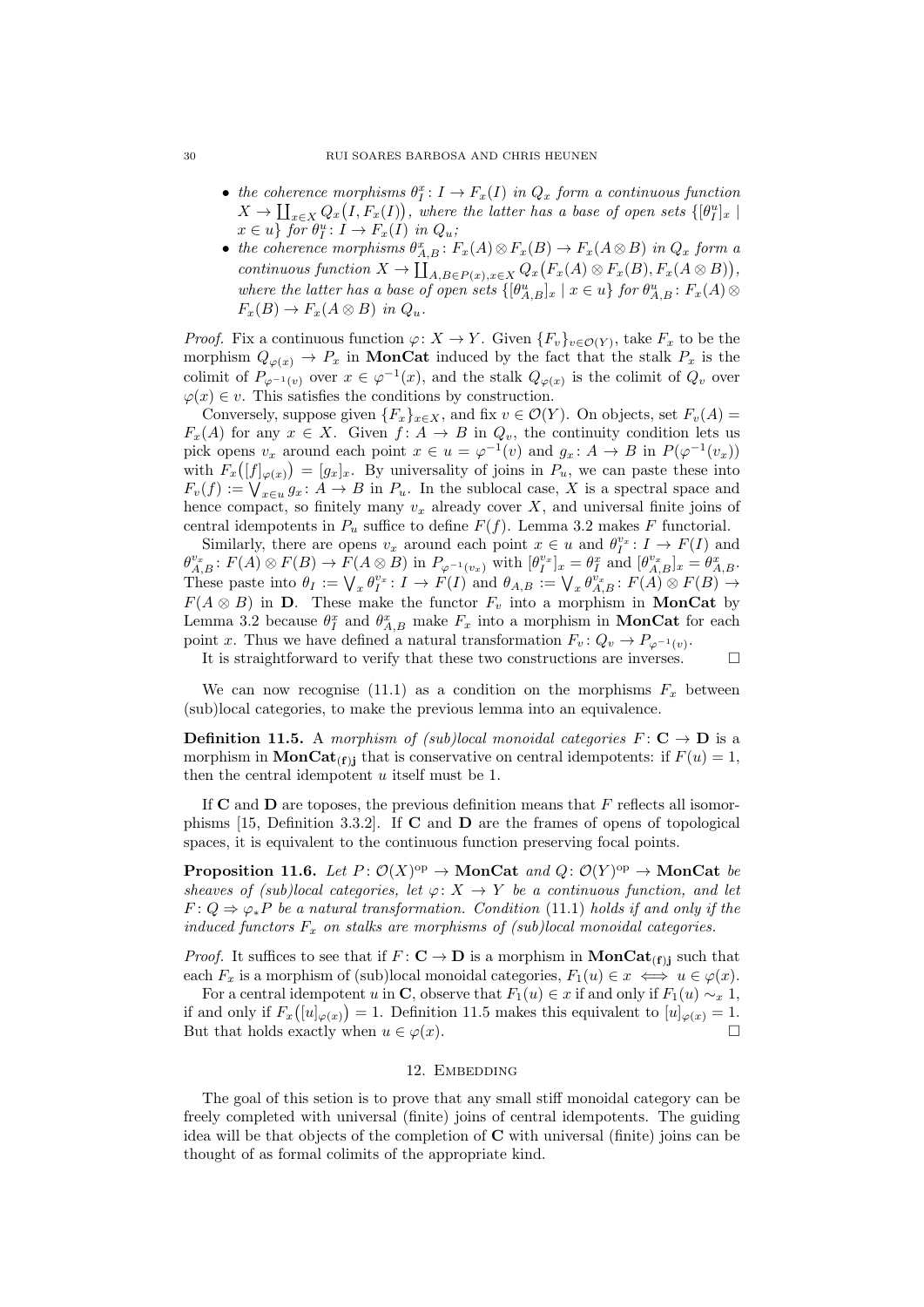**Definition 12.1.** A morphism  $f: A \rightarrow B$  in a monoidal category restricts to a central idempotent u if it factors through  $B \otimes u$  via some  $q: A \rightarrow U$ .



It is clear that if  $u \leq v$  are central idempotents, then any morphisms  $f: A \otimes U \rightarrow$  $B$  restricts to  $v$ .

**Proposition 12.2.** For a small stiff monoidal category  $C$ , there is a category  $D[C]$ :

- objects are pairs  $\langle D, A \rangle$  of a down-closed  $D \subseteq \text{ZI}(\mathbf{C})$  and an object  $A \in \mathbf{C}$ ;
- morphisms  $(D, A) \rightarrow \langle E, B \rangle$  in D[C] are families  $\{\eta_u : A \otimes U \rightarrow B\}_{u \in D}$  of morphisms in **C** such that each  $\eta_u$  restricts to some  $v \in E$ , and if  $u \leq u'$ : <sup>[2](#page-30-0)</sup>



- the identity on  $\langle D, A \rangle$  has components  $A \otimes u: A \otimes U \to D;$
- Composition of  $\eta: \langle D, A \rangle \to \langle E, B \rangle$  and  $\zeta: \langle E, B \rangle \to \langle F, C \rangle$  is given by  $(\widehat{\varsigma} \widehat{\eta})_u = \zeta_v \circ \widetilde{\eta}_{u,v}$  for (any)  $v \in E$  and  $\widetilde{\eta}_{u,v} : U \otimes A \to V \otimes B$  satisfying  $\eta_u = (B \otimes v) \circ \tilde{\eta}_{u,v}.$



*Proof.* We prove that the composition is independent of the choice of v and  $\tilde{\eta}_{u,v}$ . Suppose that  $v, v' \in E$  satisfy  $v \leq v'$ , and that  $\eta_u$  restricts to v via  $\tilde{\eta}$ :  $A \otimes U \rightarrow$  $B \otimes V$ , and hence also to v' via a morphism  $\tilde{\eta}' = (B \otimes m_{v,v'}) \circ \tilde{\eta}$ . Then:

<span id="page-30-1"></span>

Now suppose  $\eta_u$  restricts to  $v_1$  and  $v_2$  in E via  $\tilde{\eta}_i$ :  $A \otimes U \to B \otimes V_i$ . By stiffness, it then restricts to  $v_1 \wedge v_2$  via  $\tilde{\eta}$ :  $A \otimes U \to B \otimes V_1 \otimes V_2$ :



<span id="page-30-0"></span><sup>&</sup>lt;sup>2</sup>That is,  $\eta$  is a compatible family for the presheaf  $\mathbf{C}\|_{(-)}\colon D^{\mathrm{op}} \to \mathbf{MonCat}$ .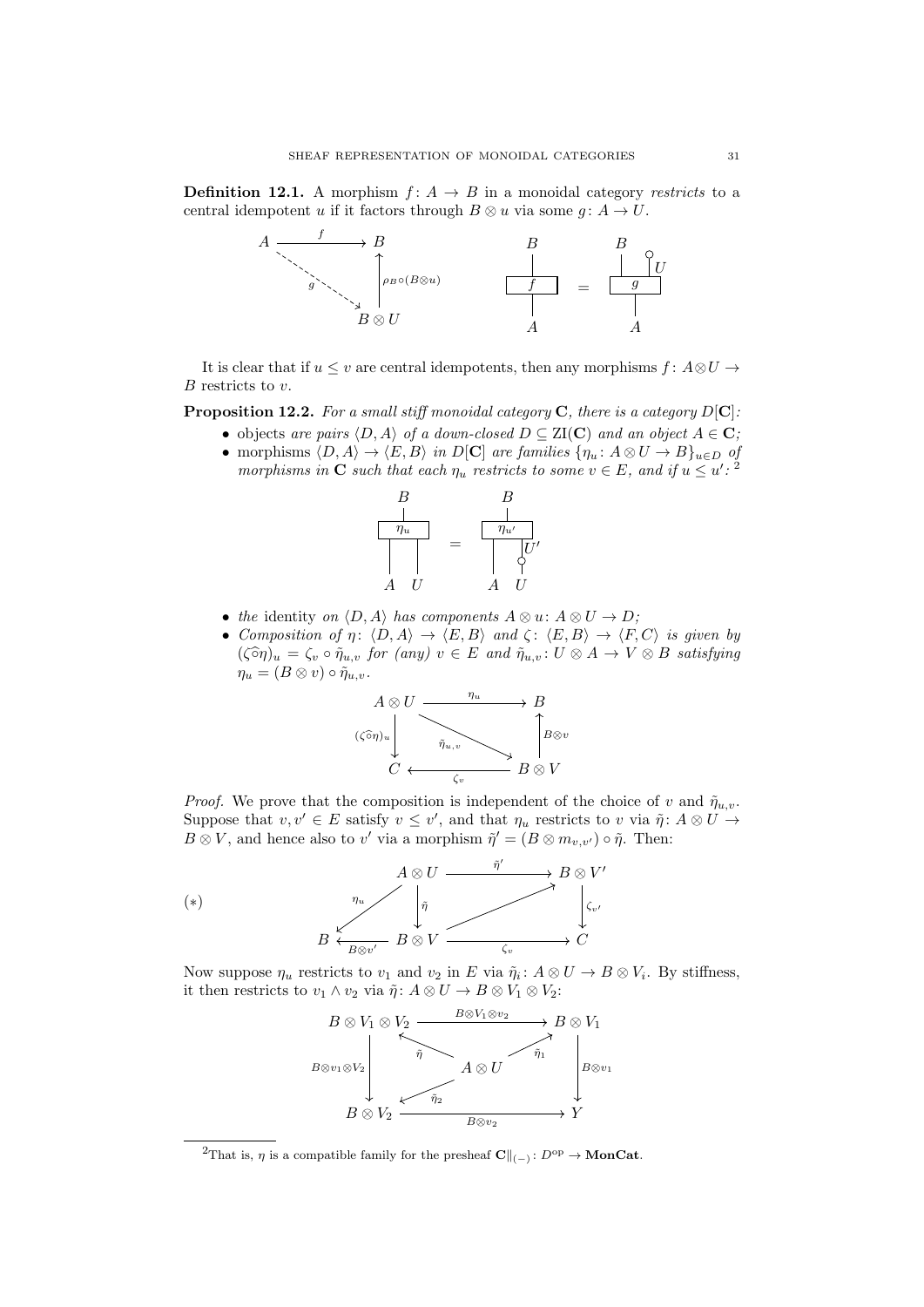Applying (\*) twice, we conclude that  $\zeta_{v_1} \circ \tilde{\eta}_1 = \zeta_{v_1 \wedge v_2} \circ \tilde{\eta} = \zeta_{v_2} \circ \tilde{\eta}_1$ , so  $\zeta \circ \tilde{\eta}$  is well defined. It is routine to verify that the composition is associative and satisfies the identity laws.

**Proposition 12.3.** If C is a small stiff monoidal category, then  $D[\mathbf{C}]$  is monoidal:

- the tensor product of objects is  $\langle D_1, A_1 \rangle \widehat{\otimes} \langle D_2, A_2 \rangle = \langle D_1 \cap D_2, A_1 \otimes A_2 \rangle$ ;
- the tensor unit is  $\hat{I} = \langle \mathbf{Z} \mathbf{I}(\mathbf{C}, I) \rangle$ :
- the tensor product of morphisms is:



Proof. To see that the tensor product of morphisms is well-defined, two conditions must be verified. The first holds because  $\mathbf{C}\|_{u\leq u'}$  is strict monoidal by Lemma [5.4.](#page-12-0) For the second, if  $\eta_i$  restricts to  $v_i \in E_i$ , then  $(\eta_1 \hat{\otimes} \eta_2)_u$  restricts to  $v_1 \wedge v_2$ , which is in  $E_1 \cap E_2$  because these sets are down-closed. The associator and unitors, and the coherence conditions these satisfy, now follow routinely from those in  $\mathbf{C}$ .  $\Box$ 

Notice that if  $A \simeq B$  in C, then  $\langle D, A \rangle \simeq \langle D, B \rangle$  in D[C] for any D.

<span id="page-31-1"></span>**Lemma 12.4.** There is a strictly monoidal full embedding  $C \rightarrow D[C]$  that sends an object A to  $A = \langle \text{ZI}(\mathbf{C}, A) \rangle$  and a morphism f to  $\{f \otimes u\}_{u \in \text{ZI}(\mathbf{C})}$ .

*Proof.* This is clearly a functor that is injective on objects. If  $E \subseteq \text{ZI}(\mathbf{C})$  is downclosed and  $u \in E$ , then  $D[\mathbf{C}] (\langle \downarrow u, A \rangle, \langle (\rangle E, B)) \simeq \mathbf{C}(A \otimes U, Y) \simeq \mathbf{C} ||_u(A, B)$ . It follows that  $D[\mathbf{C}](\widehat{A}, \widehat{B}) \simeq \mathbf{C}(A, B)$ , so the functor is full. Finally, observe that  $\widehat{I}$  is the monoidal unit in  $D[\mathbf{C}]$ , and that  $\widehat{A} \otimes \widehat{B} = \widehat{A} \otimes \widehat{B}$ . is the monoidal unit in D[C], and that  $\widehat{A\otimes B} = \widehat{A}\otimes \widehat{B}$ .

<span id="page-31-0"></span>**Proposition 12.5.** If  $C$  is a small stiff monoidal category, there is an isomorphism of partially ordered sets  $\mathrm{ZI}(D[\mathbf{C}]) \simeq \{D \subseteq \mathrm{ZI}(\mathbf{C}) \mid D = \downarrow D\}$  that sends a downclosed  $D \subseteq \text{ZI}(\mathbf{C})$  to the morphism  $\langle D, I \rangle \to \widehat{I}$  with component  $u \circ \lambda_I$  at  $u \in D$ .

*Proof.* For down-closed  $D \subseteq \text{ZI}(\mathbf{C})$ , define  $\widehat{D} = \langle D, I \rangle$ , and write  $d: \widehat{D} \to \widehat{I}$  for the morphism in  $D[\mathbf{C}]$  given by  $d_u = u \circ \lambda_I$  for each  $u \in D$ .

We first prove that d is a central idempotent in  $D[\mathbf{C}]$ . Note that  $\widehat{D}\widehat{\otimes}\widehat{D}$  =  $\langle D, I \otimes I \rangle$ . Now  $d_u = u \circ \lambda_I = \lambda_I \circ (I \otimes u) = \rho_I \circ (I \otimes u) = \widehat{D}_u$ , so the components of d and the identity on  $\hat{D}$  are the same morphisms in **C**. Hence  $d\hat{\otimes}\hat{D} = \hat{D}\hat{\otimes}d$ , and this has an inverse with components  $I \otimes u: I \otimes U \to I \otimes I$ .

The assignment  $D \mapsto d$  is a semilattice morphism, because  $\widehat{D} \widehat{\otimes} \widehat{E} \simeq \widehat{D \cap E}$  via an isomorphism with components  $\rho_U \circ (u \otimes \lambda_I) = \rho_u \circ (u \otimes \rho_I) : U \otimes I \otimes I \to I$ .

Moreover, if  $d \leq e$  in  $D[\mathbf{C}]$  then d factors through e via a map  $\widehat{D} \to \widehat{E}$ . Its component at  $u \in D$  must be  $u: U \to I$  factoring via  $v: V \to I$  for some  $v \in E$ . So any  $u \in D$  is below some  $v \in E$ , so  $D \subseteq E$ . Thus the map  $D \mapsto d$  is injective. It remains to show that it is surjective.

Let  $\eta: \langle D, A \rangle \to \widehat{I}$  be a central idempotent in D[C]. It suffices to prove that each  $\eta_u: A \otimes U \to I$  is a central idempotent in **C**, for then the maps  $\eta_u$  themselves evidently restrict to  $\eta_u$  and form an isomorphism  $\langle D, A \rangle \rightarrow {\eta_u}_{u \in D}$ .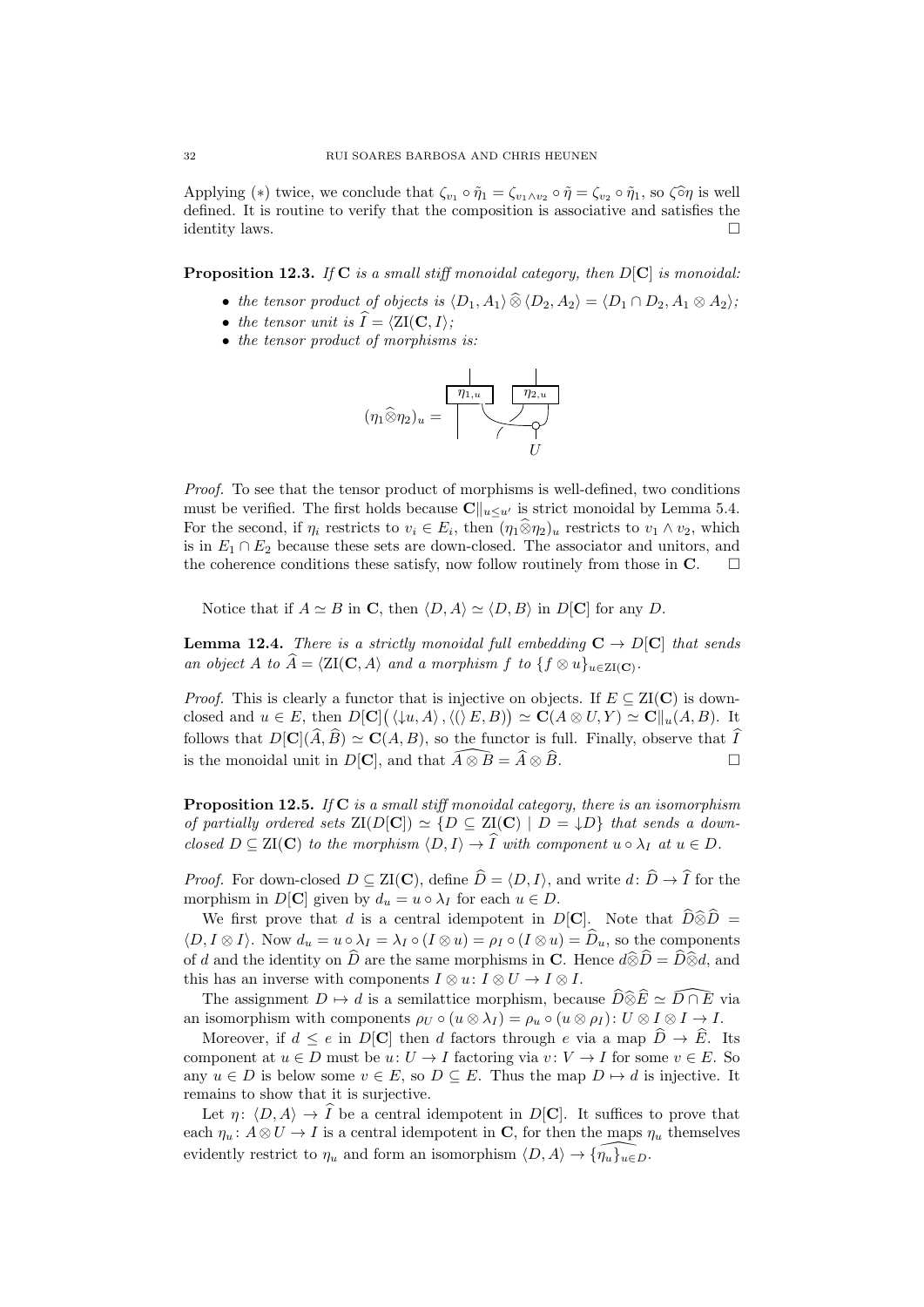From 
$$
(\langle D, A \rangle \widehat{\otimes} \eta)_u = (\eta \widehat{\otimes} \langle D, A \rangle)_u
$$
, it follows that



and upon simplification and tensoring with U, we find  $n \otimes A \otimes U = A \otimes U \otimes n$ . Invertibility of  $\langle D, A \rangle \widehat{\otimes} \eta$  gives a map  $\zeta : \langle D, A \rangle \rightarrow \langle D, A \otimes A \rangle$  such that:



Precomposing with  $(U \otimes u)^{-1}$  (twice on the left, once on the right) and simplifying shows that



inverts  $A \otimes U \otimes \eta_u$ , and so  $\eta_u$  is a central idempotent in **C**.

<span id="page-32-0"></span>**Lemma 12.6.** If  $C$  is a small stiff monoidal category, then  $D[C]$  has universal joins of central idempotents.

*Proof.* It follows from Proposition [12.5](#page-31-0) that  $ZI(D[{\bf C}])$  is the free frame on the semilattice  $ZI(C)$ , so it certainly has arbitrary suprema.

Let  $\{D_i\}$  be a family of down-closed subsets of  $ZI(C)$  closed under intersection, so  $\{\widehat{D_i}\}\$ is a family of central idempotents of  $D[\mathbf{C}]$  closed under meets. Let  $\langle E, B \rangle$  be an object in D[C]. Consider the diagram in D[C] consisting of the objects  $\langle E, B \rangle \widehat{\otimes} D_i \simeq \langle D_i \cap E, B \rangle$  and morphisms  $\langle E, B \rangle \widehat{\otimes} \mu_{D_i,D_j} : \langle E, B \rangle \widehat{\otimes} D_i \to$  $\langle E, B \rangle \widehat{\otimes} D_j$  whenever  $D_i \subset D_j$ . The components of these maps are just  $B \otimes u : B \otimes U \to B$  for each  $u \in D_i \cap E$ , and evidently restrict to  $u \in D_i \cap E \subset D_j \cap E$  itself.

We show that  $\langle E, B \rangle \widehat{\otimes} \bigvee \widehat{D_i} = \langle E, B \rangle \widehat{\otimes} \widehat{\bigcup D_i} \simeq \langle D_i \cap E, B \rangle$  with cocone maps

$$
\langle E,B\rangle\, \widehat{\otimes}\mu_{D_i,\bigcup D_i}\colon\, \langle E,B\rangle\, \widehat{\otimes}\widehat{D_i} \to \langle E,B\rangle\, \widehat{\otimes}\widehat{\bigcup D_i}
$$

is the colimit of this diagram. Suppose that there were another cocone with vertex  $\langle F, C \rangle$  and morphisms  $\zeta_i: \langle E \cap D_i, B \rangle \to \langle F, C \rangle$ . A mediating morphism  $\eta: \langle E \cap \bigcup D_i, B \rangle \to \langle F, C \rangle$  must satisfy  $\zeta_i = \eta \widehat{\circ} (\langle E, B \rangle \widehat{\otimes} \mu_{D_i, \bigcup D_i})$ . Component-<br>wise by the definition of composition in DICl, this violed for any  $u \in F \cap D$ . wise, by the definition of composition in  $D[\mathbf{C}]$ , this yields for any  $u \in E \cap D_i$ :



Hence,  $u \in E \cap \bigcup D_i$  forces  $\eta_u = \zeta_{i,u}$  for any i with  $u \in E \cap D_i$ . Hence mediating morphisms is unique. It remains to show that this mediating morphism is well defined.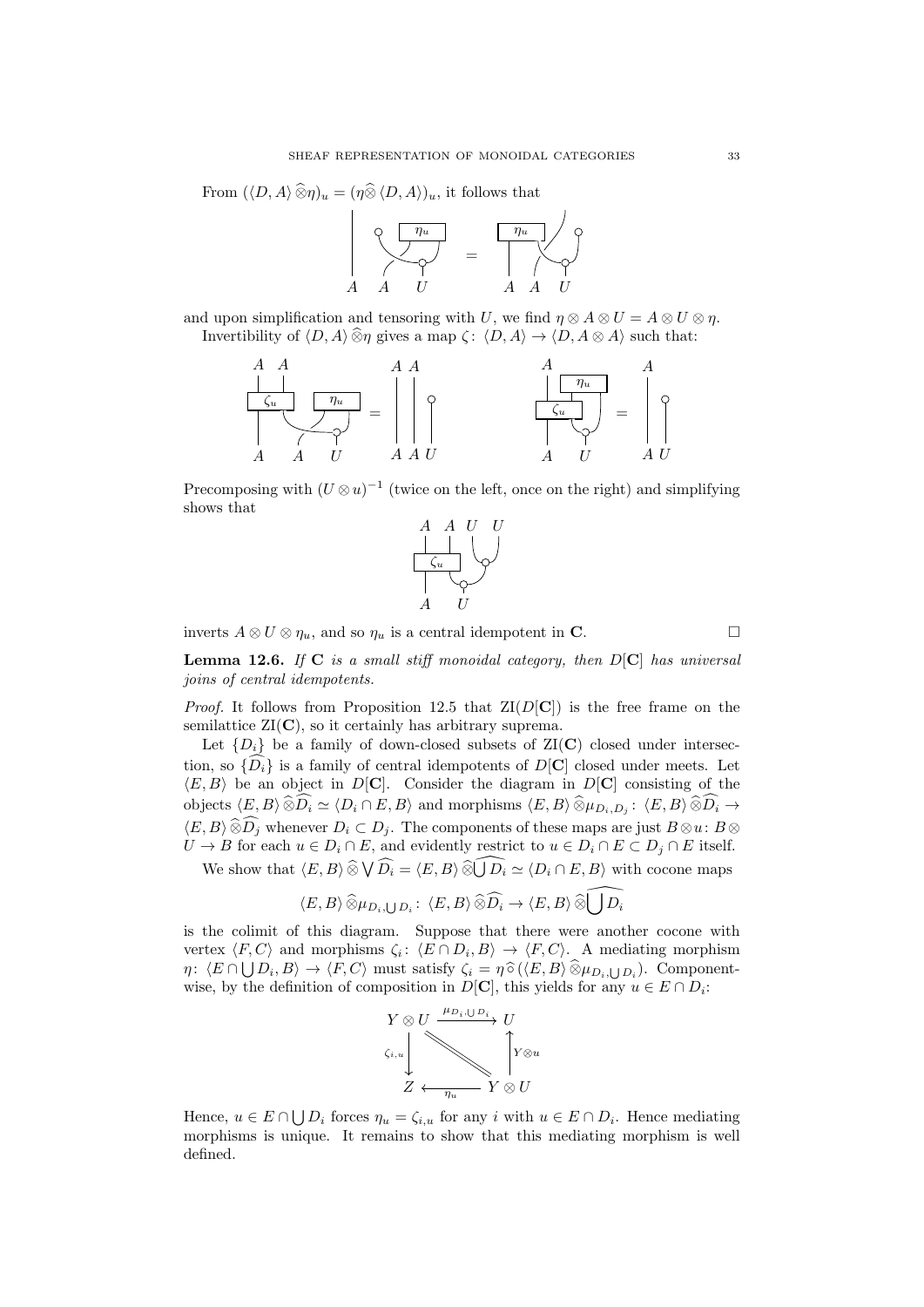First, we show that the definition of  $\nu_u$  does not depend on i. Suppose that  $u \in E \cap D_i$  and  $u \in E \cap D_j$ . Then  $u \in E \cap (D_i \cap D_j)$ , and we write  $i \wedge j$ for the index such that  $D_{i\wedge j} = D_i \cap D_j$ . By the fact that  $\{\zeta_i\}$  is a cocone,  $\zeta_{i\wedge j} =$  $\zeta_i\widehat{\circ}(\langle E, B \rangle \widehat{\otimes} \mu_{i \wedge j,i}).$  Since the component of  $\mu_{i \wedge j,i}$  at u is  $Y \otimes u = (B \otimes u) \circ (B \otimes U),$ we get  $\zeta_{i\wedge j,u} = \zeta_{i,u} \circ (B \otimes U) = \zeta_{i,u}$ . Consequently,  $\zeta_{i,u} = \zeta_{i\wedge j,u} = \zeta_{j,u}$  as required.

Next, we check that  $\eta$  is indeed a morphism in D[C]. Given  $u \leq u' \in E \cap \bigcup D_i$ , the restriction condition  $\eta_u = \eta_{u'} \circ m_{u,u'}$  follows from the corresponding condition for  $\zeta_i$  for any i such that  $u' \in E \cap D_i$  (and thus also  $u \in E \cap D_i$ ). Finally, each  $\eta_u$ evidently restricts to a central idempotent in F since all  $\zeta_{i,u}$  do.

An analogous construction can be carried out for finite joins of central idempotents, by considering only finitely generated downsets, which form free distributive lattice on a meet-semilattice. This proves the Corollary from the introduction.

<span id="page-33-0"></span>Corollary 12.7. Any small stiff monoidal category allows a central idempotentpreserving monoidal embedding into a category of global sections of a sheaf of (sub)local monoidal categories.

Proof. Combine Theorem [8.6](#page-21-1) with Lemmas [12.4](#page-31-1) and [12.6.](#page-32-0)

$$
\Box
$$

Finally, we show that  $D[\mathbf{C}]$  is in fact the free such completion of  $\mathbf{C}$ .

**Theorem 12.8.** If  $C$  is a small stiff monoidal category,  $D$  is a monoidal category with universal joins of central idempotents, and  $F: \mathbf{C} \to \mathbf{D}$  a morphism in **MonCat**<sub>s</sub>, then there is a unique morphism  $F: D[C] \to D$  in **MonCat**<sub>i</sub> with:



*Proof.* Let  $\langle D, A \rangle$  be an object in  $D[\mathbf{C}]$ . Consider the diagram in D with objects  $F(U) \otimes F(A)$  for  $u \in D$  and morphisms whenever  $u \leq u' \in D$ . Note that  $F(U) \to F(U')$  is the morphism in **D** witnessing  $F(u) \leq F(u')$  as central idempotents in **. Because**  $D$  **is closed under meets, and**  $F$  **induces a semilattice homo**morphism  $ZI(C) \to ZI(D)$ , also  $\{F(u) \mid u \in D\}$  is closed under meets. Because D has universal joins of central idempotents, the diagram under consideration has a colimit, given by the image of  $\langle D, A \rangle$  under  $\widehat{F}$ :

$$
\widehat{F}(\langle D, A \rangle) = \operatorname{colim}_{u \in D} F(A) \otimes F(U)
$$

Now, let  $\eta$ :  $\langle D, A \rangle \rightarrow \langle E, B \rangle$  be a morphism in D[C]. Writing  $\theta$  for the coherence morphism witnessing that  $F$  is monoidal, the morphisms

$$
F(A) \otimes F(U) \stackrel{\theta_{A,U}}{\longrightarrow} F(A \otimes U) \stackrel{F(\eta_u)}{\longrightarrow} Y
$$

form a cocone for the diagram in **D** with objects  $\{F(A) \otimes F(U)\}_{u \in D}$  and morphisms induced by  $u \leq u'$ , since the following diagram commutes:

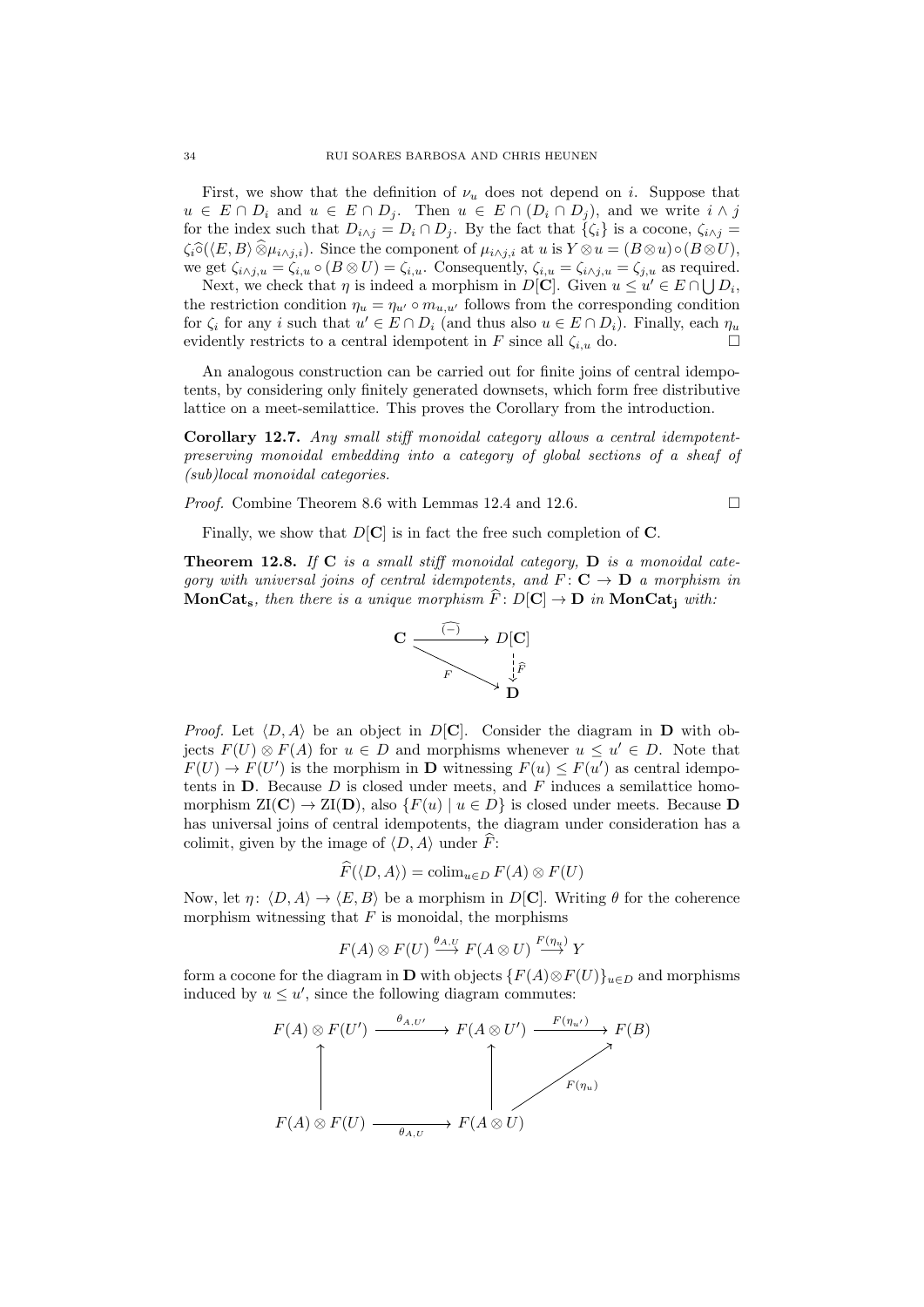This gives a mediating morphism  $h: \widehat{F}(\langle D, A \rangle) \to F(B)$  in **D**. Finally, each  $\eta_u$  restricts to some  $v \in E$ :

$$
A \otimes U \xrightarrow{\eta_u} B
$$
  

$$
\overrightarrow{\eta} \searrow B \otimes V
$$
  

$$
B \otimes V
$$

 $\frac{1}{2}$  ( $\frac{1}{2}$ )

Hence the morphisms  $F(\eta_u) \circ \theta_{A,U}$  in the cocone restrict to  $F(v)$ :

$$
F(A) \otimes F(U) \xrightarrow{\theta_{A,U}} F(A \otimes U) \xrightarrow{F(\tilde{\eta})} F(B \otimes V) \xrightarrow{F(B \otimes v)} F(Y)
$$
  

$$
\xrightarrow{\theta_{B,V}} F(B) \otimes F(V) \xrightarrow{F(B) \otimes F(v)} F(B) \otimes F(I)
$$

Consequently, the mediating morphism h factors through the colimit of the diagram in **D** of objects  $\{F(B) \otimes F(V)\}_{v \in E}$  and morphisms induced by  $v \leq v' \in E$ , that is, through  $F(\langle E, B \rangle)$ . We define  $F(\eta)$  to be this factor  $F(\langle D, A \rangle) \to F(\langle E, B \rangle)$ .

It is routine to verify that this is functorial. Because

$$
\widehat{F}\left(\bigvee_{i}\overline{D_{i}}\right) = \widehat{F}\left(\overline{\bigcup_{i}D_{i}}\right) = \operatorname{colim}_{u \in \bigcup_{i}D_{i}}F(U) = \bigvee_{i} \operatorname{colim}_{u \in D_{i}}F(U) = \bigvee_{i}\widehat{F}(\overline{D_{i}}).
$$
\nit measures is in of central idempotents.

it preserves joins of central idempotents.

In other words,  $C \mapsto D[C]$  is functorial and left adjoint to the forgetful functor  $MonCat_i \rightarrow MonCat_s$ . Similarly, the forgetful functor  $MonCat_{fi} \rightarrow MonCat_s$ has a left adjoint.

This generalises and improves [\[23,](#page-36-3) Theorem 10.4] in two ways. First, that result is based on subunits (see Appendix [A\)](#page-37-0). Second, it encodes objects of  $D[\mathbf{C}]$  as presheaves on C. Both lead to somewhat ad-hoc steps in the proof that do not generalise to central idempotents easily (namely Lemma 8.3 and Proposition 9.6 of [\[23\]](#page-36-3)). The results of this section are more general and conceptually cleaner.

# 13. Further work

<span id="page-34-0"></span>Theorem [8.6](#page-21-1) and Lemma [9.5](#page-23-2) do for multiplicative linear logic what earlier results [\[1\]](#page-35-0) do for higher-order intuitionistic logic. This raises several questions.

- Does our construction preserve additive connectives too, so that our main result can be extended from the multiplicative fragment to full linear logic? We expect that weakly distributive categories [\[18\]](#page-36-29) are global sections of sheaves of (sub)local weakly distributive categories.
- The representation result for toposes is often used to obtain logical completeness theorems [\[42,](#page-36-1) [1\]](#page-35-0). Can we derive a similar completeness result for (multiplicative) linear logic? Concrete questions towards this aim include: if a morphism is stalkwise epi/mono/iso, must it be epi/mono/iso? Similarly, one could study converses to the results in Section [9,](#page-21-0) for example: if all stalks  $\mathbf{C}\Vert_x$  are closed, must C itself be closed?
- Completeness theorems for linear logic give rise to coherence proofs for symmetric monoidal closed categories [\[49\]](#page-37-3). Does a coherence theorem follow from our construction?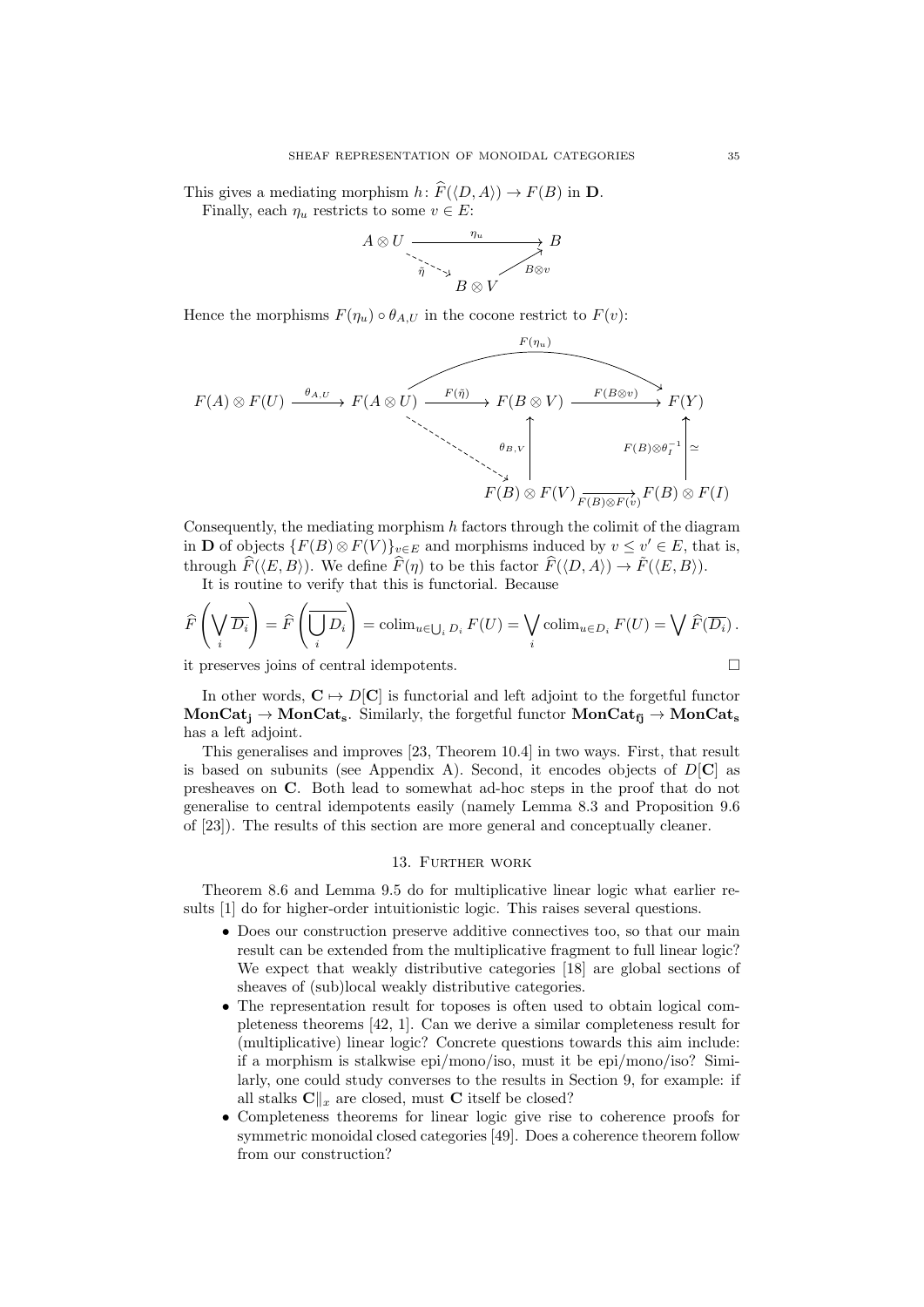#### 36 RUI SOARES BARBOSA AND CHRIS HEUNEN

• What does a central idempotent signify in a model of linear logic, and when is the model local? Example [10.6](#page-26-0) gives one first step. For another, consider the model of linear logic given by a Petri net [\[21\]](#page-36-30). Every Petri net generates a monoidal category [\[4\]](#page-35-8) whose objects are markings and whose morphisms are firing sequences. Central idempotents then correspond to full subnets with one place and two transitions, where both transitions have no other incoming or outgoing edges, and the place is marked by either none or a nonzero number of tokens.



Additionally, the structure of the sheaf representation raises several questions.

- The stalks  $\mathbf{C}\|_{x}$  are closely related to certain restriction categories called tensor-restriction categories [\[27\]](#page-36-31). Is there a general representation theorem for restriction categories as categories of global sections?
- Corollary [12.7](#page-33-0) first embedded a semilattice of central idempotents into a distributive lattice (or frame) to obtain a sheaf representation. But a spectrum can be defined directly for a semilattice [\[8\]](#page-35-9). Does the representation Theorem [8.6](#page-21-1) extend to a sheaf on the spectrum of the semilattice of central idempotents of a stiff monoidal category without universal joins directly?
- The prime ideal (Zariski) spectrum of the central idempotents of a monoidal category is analogous to the Pierce spectrum, which is the prime ideal spectrum of the central idempotents, of a ring [\[32\]](#page-36-4). Is there an analogon for monoidal categories of the prime spectrum of a ring?

Finally, there are many applications of localisation of rings in algebra, algebraic geometry, and tensor-triangular geometry [\[5,](#page-35-10) [6,](#page-35-11) [14,](#page-35-12) [13\]](#page-35-13). We have not yet explored such applications of the representation theorem. For example, Theorem [8.6](#page-21-1) may carry generalisations of simplicity assumptions in linear categories [\[38\]](#page-36-32), and Corollary [12.7](#page-33-0) may let us drop simplicity assumptions from embedding theorems [\[26\]](#page-36-16).

## **REFERENCES**

- <span id="page-35-0"></span>[1] S. Awodey. Sheaf representation for topoi. Journal of Pure and Applied Algebra, 145:107-121, 2000.
- <span id="page-35-1"></span>[2] S. Awodey. Sheaf representations in duality and logic. In Joachim Lambek: the interplay of mathematics, logic, and linguistics, pages 39–57. Springer, 2021.
- <span id="page-35-2"></span>[3] J. C. Baez. Higher-dimensional algebra II: 2-Hilbert spaces. Advances in Mathematics, 127:125–189, 1997.
- <span id="page-35-8"></span>[4] J. C. Baez, F. Genovese, J. Master, and M. Shulman. Categories of nets. arXiv:2101.04238 [math.CT], 2021.
- <span id="page-35-10"></span>[5] P. Balmer. The spectrum of prime ideals in tensor triangulated categories. Journal für die Reine und Angewandte Mathematik, 588:149–168, 2005.
- <span id="page-35-11"></span>[6] P. Balmer and G. Favi. Generalized tensor idempotents and the telescope conjecture. Proceedings of the London Mathematical Society, 102(6):1161–1185, 2011.
- <span id="page-35-6"></span>[7] N. Benton. A mixed linear and non-linear logic: Proofs, terms and models. In Computer Science Logic, volume 933 of Lecture Notes in Computer Science, pages 121–135. Springer, 1994.
- <span id="page-35-9"></span>[8] G. Bezhanishvili and R. Jansana. Priestley style duality for distributive meet-semilattices. Studia Logica, 98:83–122, 2011.
- <span id="page-35-4"></span>[9] F. Borceux. Handbook of Categorical Algebra 2: Categories and Structures. Cambridge University Press, 1994.
- <span id="page-35-3"></span>[10] F. Borceux. Handbook of Categorical Algebra 3: Categories of Sheaves. Cambridge University Press, 1994.
- <span id="page-35-7"></span>[11] F. Borceux and G. Van den Bossche. Quantales and their sheaves. Order, 3:61–87, 1986.
- <span id="page-35-5"></span>[12] N. Bourbaki. Elements of Mathematics: General topology, Chapters 1–4. Springer, 1987.
- <span id="page-35-13"></span>[13] M. Boyarchenko and V. Drinfeld. Idempotents in monoidal categories.
- <span id="page-35-12"></span>[14] M. Brandenburg. Localizations of tensor categories and fiber products of schemes. arXiv:2002.00383 [math.AG], 2020.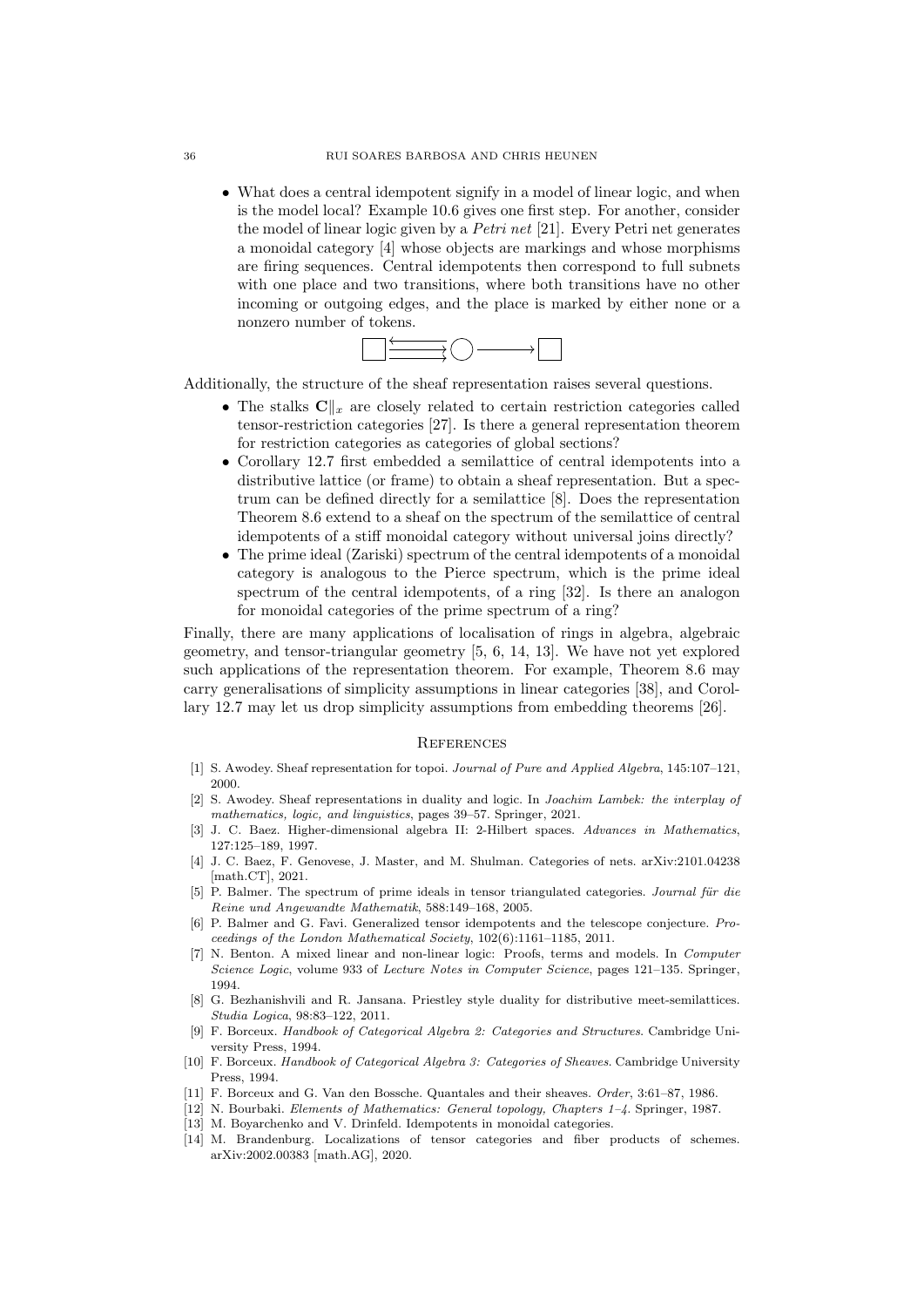- <span id="page-36-28"></span>[15] S. Breiner. Scheme representation for first-order logic. PhD thesis, Carnegie Mellon University, 2014.
- <span id="page-36-27"></span>[16] D. Cardechi. An étalé space construction for stacks. Algebraic & Geometric Topology, 13:831– 903, 2013.
- <span id="page-36-17"></span>[17] J. Clark and R. Wisbauer. Idempotent monads and ∗-functors. Journal of Pure and Applied Algebra, 215(2):145–153, 2011.
- <span id="page-36-29"></span>[18] J. R. B. Cockett and R. A. G. Seely. Weakly distributive categories. Journal of Pure and Applied Algebra, 114:133–173, 1997.
- <span id="page-36-5"></span>[19] J. Dauns and K. H. Hofmann. Representations of rings by sections. Number 83 in Memoirs. American Mathematical Society, 1968.
- <span id="page-36-20"></span>[20] M. Dickmann, N. Schwartz, and M. Tressl. Spectral spaces. Cambridge University Press, 2019.
- <span id="page-36-30"></span>[21] U. H. Engberg and G. Winskel. Linear logic on Petri nets. Technical Report RS-94-3, Basic Research in Computer Science (BRICS) report, February 1994.
- <span id="page-36-9"></span>[22] P. Enrique Moliner, C. Heunen, and S. Tull. Space in monoidal categories. In Quantum Physics and Logic, volume 266 of Electronic Proceedings in Theoretical Computer Science, pages 399–410, 2017.
- <span id="page-36-3"></span>[23] P. Enrique Moliner, C. Heunen, and S. Tull. Tensor topology. *Journal of Pure and Applied* Algebra, 224(10):106378, 2020.
- <span id="page-36-25"></span>[24] R. Godement. Topologie Algébrique et Théorie des Faisceux. Number 1252 in Actualités scientifique et industrielles. Hermann, 1958.
- <span id="page-36-22"></span>[25] J. Hemelaer and M. Rogers. Monoid properties as invariants of toposes of monoid actions. Applied Categorical Structures, 29:379–413, 2021.
- <span id="page-36-16"></span>[26] C. Heunen. An embedding theorem for Hilbert categories. Theory and Applications of Categories, 22(13):321–344, 2009.
- <span id="page-36-31"></span>[27] C. Heunen and J. S. Pacaud Lemay. Tensor-restriction categories. Theory and Application of Categories, 37(21):635–670, 2021.
- <span id="page-36-7"></span>[28] C. Heunen and M. L. Reyes. Frobenius structures over Hilbert C\*-modules. Communications in Mathematical Physics, 361(2):787–824, 2018.
- <span id="page-36-8"></span>[29] C. Heunen and J. Vicary. Categories for quantum theory: an introduction. Oxford University Press, 2019.
- <span id="page-36-24"></span>[30] H. Heymans. Sheaves on quantales as generalized metric spaces. PhD thesis, Universiteit Antwerpen, 2010.
- <span id="page-36-26"></span>[31] M. Hochster. Prime ideal structure in commutative rings. Transactions of the American Mathematical Society, pages 43–60, 1968.
- <span id="page-36-4"></span>[32] P. T. Johnstone. Stone spaces. Cambridge University Press, 1982.
- <span id="page-36-11"></span>[33] A. Joyal and R. Street. Tortile Yang-Baxter operators in tensor categories. Journal of Pure and Applied Algebra, 71:43–51, 1991.
- <span id="page-36-21"></span>[34] A. Joyal, R. Street, and D. Verity. Traced monoidal categories. Mathematical Proceedings of the Cambridge Philosophical Society, 119:447–468, 1996.
- <span id="page-36-6"></span>[35] M. Kapranov and V. Voevodsky. 2-categories and Zamolodchikov tetrahedra equations in algebraic groups and their generalization. In Proceedings of Symposia in Pure Mathematics, volume 56, pages 177–259. American Mathematical Society, 1994.
- <span id="page-36-10"></span>[36] C. Kassel. Quantum groups. Springer, 1995.
- <span id="page-36-19"></span>[37] G. M. Kelly. A unified treatment of transfinite constructions for free algebras, free monoids, colimits, associated shaves, and so on. Bulletin of the Australian Mathematical Society, 22:1– 83, 1980.
- <span id="page-36-32"></span>[38] G. Kuperberg. Finite, connected, semisimple, rigid tensor categories are linear. Mathematical Research Letters, 10:411–421, 2003.
- <span id="page-36-13"></span>[39] T. Y. Lam. Lectures on Modules and Rings. Springer, 1999.
- <span id="page-36-0"></span>[40] J. Lambek and I. Moerdijk. Two sheaf representations of elementary toposes. The L. E. J. Brouwer centenary symposium, pages 275–295, 1982.
- <span id="page-36-18"></span>[41] J. Lambek and B. A. Rattray. Localization and duality in additive categories. Houston Journal of Mathematics, 1(1):87–100, 1975.
- <span id="page-36-1"></span>[42] J. Lambek and P. Scott. Introduction to higher order categorical logic. Cambridge University Press, 1986.
- <span id="page-36-15"></span>[43] E. C. Lance. Hilbert C\*-modules: a toolkit for operator algebraists. Cambridge University Press, 1995.
- <span id="page-36-2"></span>[44] S. Mac Lane and I. Moerdijk. Sheaves in Geometry and Logic. Springer, 1992.
- <span id="page-36-14"></span>[45] S. Majid. Foundations of quantum group theory. Cambridge University Press, 1995.
- <span id="page-36-23"></span>[46] P. Resende. Groupoid sheaves as quantale sheaves. Journal of Pure and Applied Algebra, 216:41–70, 2012.
- <span id="page-36-12"></span>[47] K. I. Rosenthal. *Quantales and their applicatoins*. Pitman Research Notes in Mathematics. Longman Scientific & Technical, 1990.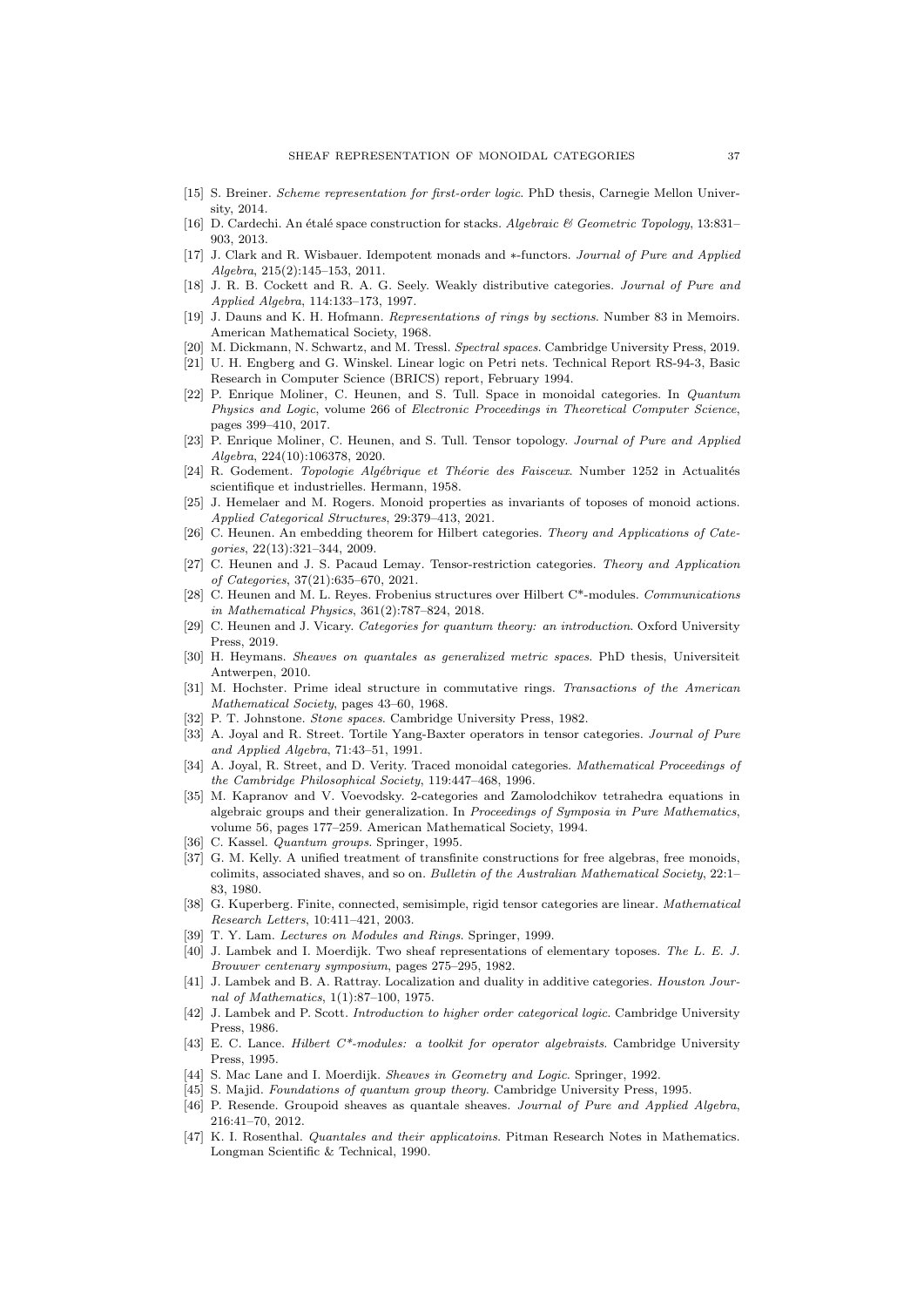- <span id="page-37-1"></span>[48] P. Selinger. A survey of graphical languages for monoidal categories. Number 813 in Lecture Notes in Physics, pages 289–356. Springer, 2009.
- <span id="page-37-3"></span>[49] S. Soloviev. Proof of a conjecture of S. Mac Lane. Annals of Pure and Appplied Logic, 90:101– 162, 1997.
- <span id="page-37-2"></span>[50] A. Takahashi. Hilbert modules and their representation. Revista Columbiana de matematicas, 13:1–38, 1979.

## Appendix A. Subunits

<span id="page-37-0"></span>In this appendix we compare central idempotents with *subunits*, which are central idempotents  $u: U \to I$  that are monic. There is an inclusion ISub(C)  $\subset ZI(C)$ ; see  $[27,$  Lemma 2.2. In a so-called *firm* braided monoidal category, the subunits form a semilattice, and this inclusion is an embedding of semilattices. However,  $ZI(C)$  does not need C to be braided, allowing more examples such as Example [2.9](#page-5-1) and Example [2.13](#page-6-4) above. Additionally, several conditions simplify; for example, central idempotents do not require firmness. The next definition exhibits a condition that holds very often, under which the subunits and central idempotents coincide.

**Definition A.1.** Call a monoidal category *bilinear* when morphisms  $f, g: A \rightarrow$  $B \otimes U$  for a central idempotent u are equal if (and only if)  $f \otimes U = q \otimes U$ .

**Lemma A.2.** If a braided monoidal category **C** is bilinear, then  $\text{ISub}(\mathbf{C}) = \text{ZI}(\mathbf{C})$ .

*Proof.* Let  $u: U \to I$  be a central idempotent. Suppose that  $u \circ f = u \circ g$  for  $f, g \colon A \to U$ . Then  $(u \otimes U) \circ (f \otimes U) = (u \otimes U) \circ (g \otimes U)$ , and hence  $f \otimes U = g \otimes U$ . But bilinearity now implies  $f = g$ .

Any posetal category is bilinear, including semilattices, frames, and quantales. Any sheaf category is bilinear, because there is only one function into the empty set (namely the empty function, which has the empty set as domain). More generally, the following lemma shows that any cartesian category is bilinear.

Lemma A.3. Any cartesian category is bilinear.

Proof. Observe that a cartesian category satisfies the following property:



Namely, given f, take  $e = \langle A, f \circ \pi_2 \rangle$ . In fact, notice that e is independent of f, because  $f \circ \pi_2$  is the unique morphism from A into the subterminal object U by Lemma [5.6.](#page-13-0) Now if  $f, g: A \to B \otimes U$  satisfy  $f \otimes U = g \otimes U$ , then  $f = (f \otimes u) \circ e =$  $(g \otimes u) \circ e = g.$ 

The next two lemmas show that categories of (Hilbert) modules (over nonunital rings) are bilinear too.

**Lemma A.4.** If R is a nondegenerate firm commutative ring, then the category  $\mathbf{Mod}_R$  of nondegenerate firm R-modules and linear maps is bilinear.

*Proof.* By Example [2.10,](#page-6-1) a central idempotent in  $\mathbf{Mod}_R$  is a morphism  $u: U \to S$ for an ideal  $S \subseteq R$  that is nondegenerate, firm, and idempotent [\[23,](#page-36-3) Proposition 3.11]. If B is an R-module, then  $B \otimes U$  is the submodule  $\{\varphi \cdot b \mid \varphi \in S, b \in B\}$ . Suppose that  $f, g: A \to B \otimes U$  are linear maps, such that  $f \otimes U = g \otimes U$ . The latter